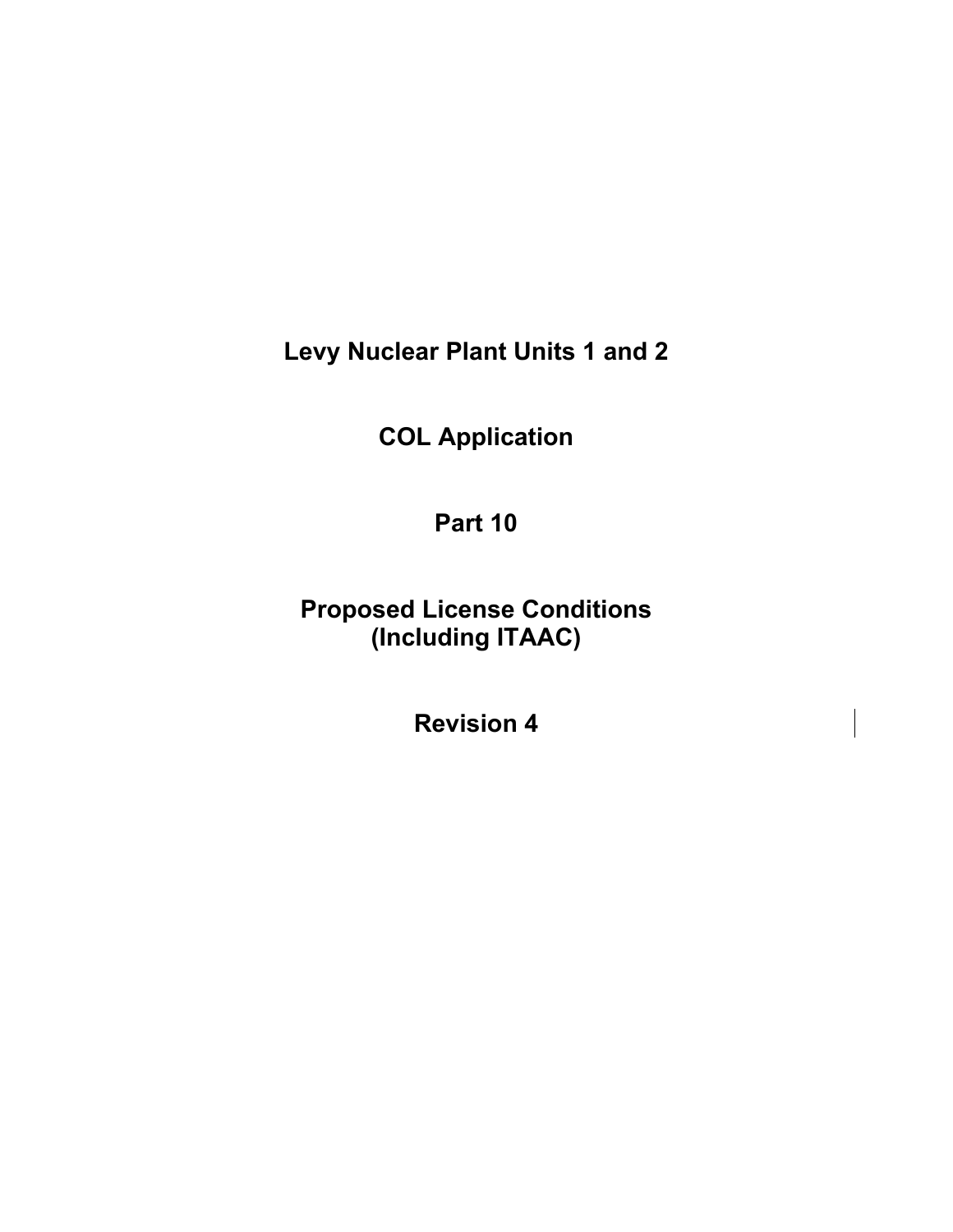# **Levy Nuclear Plant, Units 1 and 2 Proposed License Conditions**

# **1. ITAAC (Inspections, Tests, Analyses, and Acceptance Criteria):**

There are several ITAAC identified in the COLA. Once incorporated into the COL, the regulations identify the requirements that must be met. The incorporation below includes references to the sensitive unclassified non-safeguards information (including proprietary information) and safeguards information, contained in the AP1000 DCD. Such DCD information is included in this combined license application in the same manner as it is included in the AP1000 DCD, i.e., references in the DCD are included as references in the FSAR, and material incorporated by reference into the DCD is incorporated by reference into the FSAR. Appropriate agreements are in place to provide for the licensee's rights to possession (including constructive possession) and use of the withheld sensitive unclassified non-safeguards information (including proprietary information) and safeguards information referenced in the AP1000 DCD for the life of the project.

# **PROPOSED LICENSE CONDITION:**

The ITAAC identified in the tables in Appendix B are hereby incorporated into this Combined License. After the Commission has made the finding required by 10 CFR 52.103(g), the ITAAC do not constitute regulatory requirements; except for specific ITAAC, which are the subject of a Section 103(a) hearing; their expiration will occur upon final Commission action in such proceeding.

# **2. COL HOLDER ITEMS:**

There are several COL information items that can not be resolved prior to issuance of the Combined License. The referenced AP1000 design certification has already justified why each COL Holder item (as identified in the AP1000 DCD Tier 2 Table 1.8-2) can not be resolved before the COL is issued, provides sufficient information on these items to support the NRC licensing decision, and identifies an appropriate implementation milestone. Each COL information item that cannot be resolved completely before the COL is issued is also identified as a COL Holder item in the COLA FSAR Table 1.8-202. Therefore, in accordance with the guidance in Regulatory Guide 1.206, Section C.III.4.3, the following License Condition is proposed to address these COL Holder items. Holder items (per DCD Table 1.8-2) that are addressed by the COLA are not included in the proposed condition. These include COL information item numbers 3.11-1, 9.5-6, 10.1-1, and 13.6-5.

# **PROPOSED LICENSE CONDITION:**

Each COL Holder item identified below shall be completed by the identified implementation milestone through completion of the action therein identified.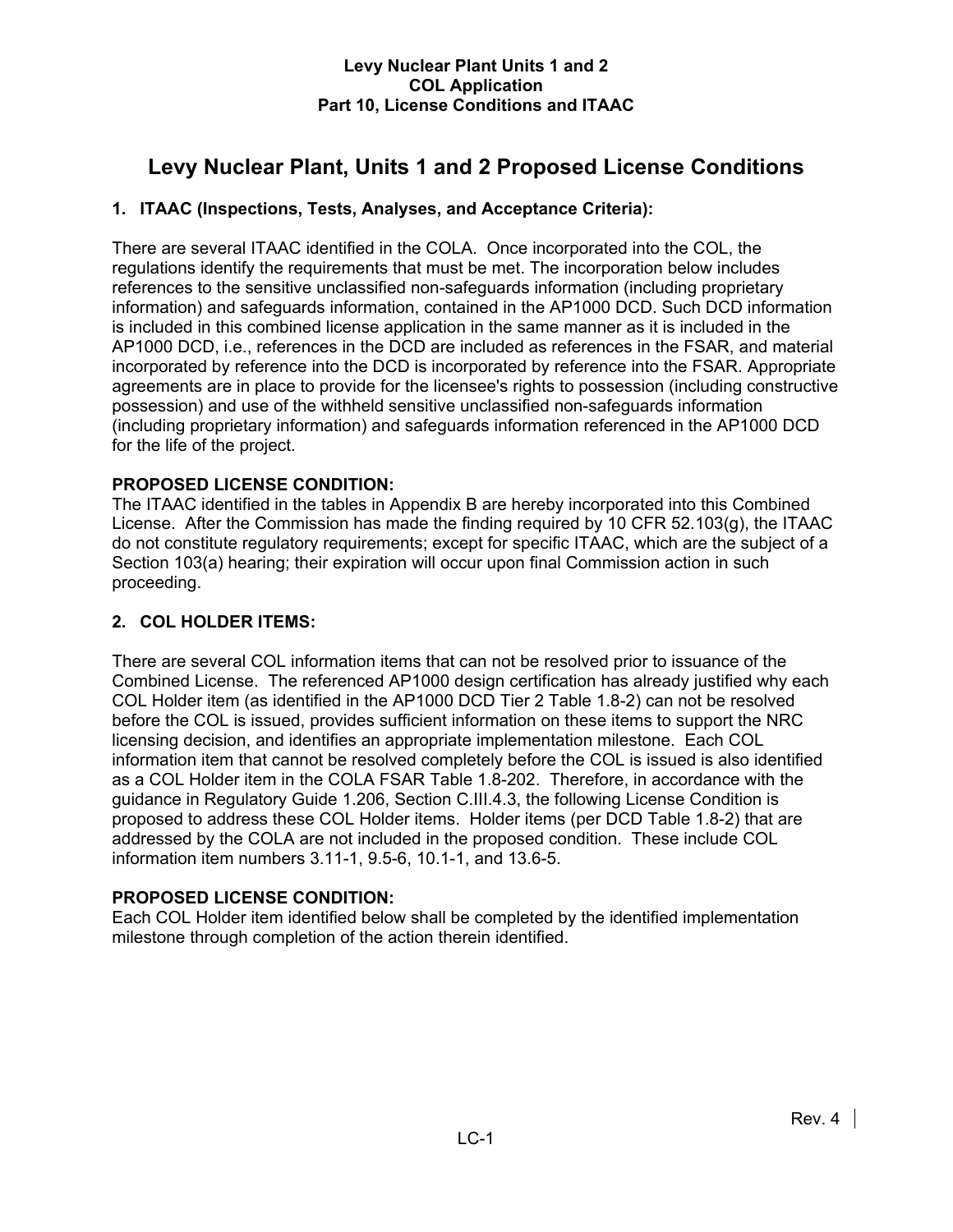| SUMMARY OF COMBINED LICENSE INFORMATION HOLDER ITEMS                                                                                                                                                                                                                                                                                                                                                                                                                                                                                                                                                                                                                                                                                                                                                                                                                                                                                                                                                                                                                                                                                                                                                                                                                                                                                         |                                                                                                                                                                                                                                                                                                                                                                                                    |                                                                     |                                                                                            |
|----------------------------------------------------------------------------------------------------------------------------------------------------------------------------------------------------------------------------------------------------------------------------------------------------------------------------------------------------------------------------------------------------------------------------------------------------------------------------------------------------------------------------------------------------------------------------------------------------------------------------------------------------------------------------------------------------------------------------------------------------------------------------------------------------------------------------------------------------------------------------------------------------------------------------------------------------------------------------------------------------------------------------------------------------------------------------------------------------------------------------------------------------------------------------------------------------------------------------------------------------------------------------------------------------------------------------------------------|----------------------------------------------------------------------------------------------------------------------------------------------------------------------------------------------------------------------------------------------------------------------------------------------------------------------------------------------------------------------------------------------------|---------------------------------------------------------------------|--------------------------------------------------------------------------------------------|
| <b>COL</b><br><b>Item</b><br>No.                                                                                                                                                                                                                                                                                                                                                                                                                                                                                                                                                                                                                                                                                                                                                                                                                                                                                                                                                                                                                                                                                                                                                                                                                                                                                                             | <b>Subject</b>                                                                                                                                                                                                                                                                                                                                                                                     | <b>From</b><br><b>DCD</b><br>Tier <sub>2</sub><br><b>Subsection</b> | <b>Implementation Milestone</b>                                                            |
| $3.6 - 1$                                                                                                                                                                                                                                                                                                                                                                                                                                                                                                                                                                                                                                                                                                                                                                                                                                                                                                                                                                                                                                                                                                                                                                                                                                                                                                                                    | As-Designed Pipe Rupture Hazards<br>Analysis                                                                                                                                                                                                                                                                                                                                                       | 3.6.4.1                                                             | Prior to installation of the piping<br>and connected components in<br>their final location |
| After a Combined License is issued, the following activity will be completed by the COL holder.<br>An as-designed pipe rupture hazard evaluation will be available for NRC review. The completed<br>as-designed pipe rupture hazards evaluation will be in accordance with the criteria outlined in<br>DCD Subsections 3.6.1.3.2 and 3.6.2.5. Systems, structures, and components identified to be<br>essential targets and appropriate mitigation features (Reference is DCD Table 3.6-3) will be<br>confirmed as part of the evaluation, and updated information will be provided as appropriate. A<br>pipe rupture hazards analysis is part of the piping design. The evaluation will be performed for<br>high and moderate energy piping to confirm the protection of systems, structures, and<br>components (SSCs), which are required to be functional during and following a design basis<br>event. The locations of the postulated ruptures and essential targets will be established and<br>required pipe whip restraints and jet shield designs will be included. The evaluation will address<br>environmental and flooding effects of cracks in high and moderate energy piping. The as-<br>designed pipe rupture hazards evaluation is prepared on a generic basis to address COL<br>applications referencing the AP1000 design. |                                                                                                                                                                                                                                                                                                                                                                                                    |                                                                     |                                                                                            |
| $3.7 - 3$                                                                                                                                                                                                                                                                                                                                                                                                                                                                                                                                                                                                                                                                                                                                                                                                                                                                                                                                                                                                                                                                                                                                                                                                                                                                                                                                    | Seismic Interaction Review                                                                                                                                                                                                                                                                                                                                                                         | 3.7.5.3                                                             | Prior to initial fuel load                                                                 |
|                                                                                                                                                                                                                                                                                                                                                                                                                                                                                                                                                                                                                                                                                                                                                                                                                                                                                                                                                                                                                                                                                                                                                                                                                                                                                                                                              | The seismic interaction review will be updated by the Combined License holder for as-built<br>information. This review is performed in parallel with the seismic margin evaluation. The review<br>is based on as-procured data, as well as the as-constructed condition. The as-built seismic<br>interaction review is not provided with the COL application, but is completed prior to fuel load. |                                                                     |                                                                                            |
| $3.7 - 4$                                                                                                                                                                                                                                                                                                                                                                                                                                                                                                                                                                                                                                                                                                                                                                                                                                                                                                                                                                                                                                                                                                                                                                                                                                                                                                                                    | <b>Reconciliation of Seismic Analyses</b><br>of Nuclear Island Structures                                                                                                                                                                                                                                                                                                                          | 3.7.5.4                                                             | Prior to initial fuel load                                                                 |
| The Combined License holder will reconcile the seismic analyses described in subsection 3.7.2<br>for detail design changes, such as those due to as-procured or as-built changes in component<br>mass, center of gravity, and support configuration based on as-procured equipment information.<br>Deviations are acceptable based on an evaluation consistent with the methods and procedure<br>of Section 3.7 provided the amplitude of the seismic floor response spectra, including the effect<br>due to these deviations, does not exceed the design basis floor response spectra by more than<br>10 percent. The Combined License holder will complete this reconciliation prior to fuel load.                                                                                                                                                                                                                                                                                                                                                                                                                                                                                                                                                                                                                                         |                                                                                                                                                                                                                                                                                                                                                                                                    |                                                                     |                                                                                            |
| $3.9 - 7$                                                                                                                                                                                                                                                                                                                                                                                                                                                                                                                                                                                                                                                                                                                                                                                                                                                                                                                                                                                                                                                                                                                                                                                                                                                                                                                                    | As-Designed Piping Analysis                                                                                                                                                                                                                                                                                                                                                                        | 3.9.8.7                                                             | Prior to installation of the piping<br>and connected components in<br>their final location |
|                                                                                                                                                                                                                                                                                                                                                                                                                                                                                                                                                                                                                                                                                                                                                                                                                                                                                                                                                                                                                                                                                                                                                                                                                                                                                                                                              | After a Combined License is issued, the following activity will be completed by the COL holder:                                                                                                                                                                                                                                                                                                    |                                                                     |                                                                                            |
| The as-designed piping analysis is provided for the piping lines chosen to demonstrate all<br>aspects of the piping design. A design report referencing the as-designed piping calculation<br>packages, including ASME Section III piping analysis, support evaluations and piping<br>component fatigue analysis for Class 1 piping using the methods and criteria outlined in DCD                                                                                                                                                                                                                                                                                                                                                                                                                                                                                                                                                                                                                                                                                                                                                                                                                                                                                                                                                           |                                                                                                                                                                                                                                                                                                                                                                                                    |                                                                     |                                                                                            |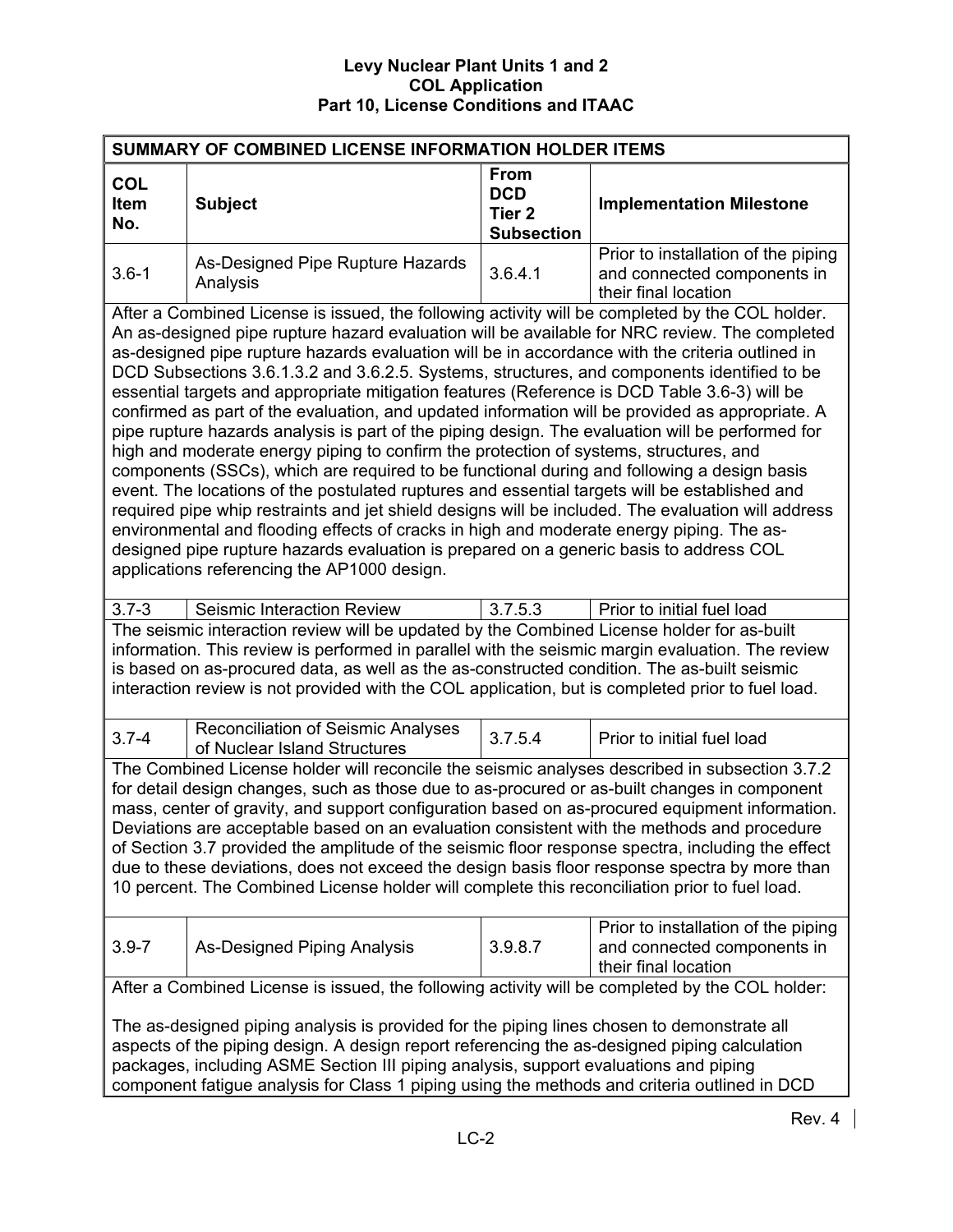| SUMMARY OF COMBINED LICENSE INFORMATION HOLDER ITEMS                                                                                                                                                                                                                                                                                                                                                                                                                                                |                                                                                                                                                                                                                                                                                                                                                                                                                                                                                                   |                                                                     |                                 |  |
|-----------------------------------------------------------------------------------------------------------------------------------------------------------------------------------------------------------------------------------------------------------------------------------------------------------------------------------------------------------------------------------------------------------------------------------------------------------------------------------------------------|---------------------------------------------------------------------------------------------------------------------------------------------------------------------------------------------------------------------------------------------------------------------------------------------------------------------------------------------------------------------------------------------------------------------------------------------------------------------------------------------------|---------------------------------------------------------------------|---------------------------------|--|
| <b>COL</b><br><b>Item</b><br>No.                                                                                                                                                                                                                                                                                                                                                                                                                                                                    | <b>Subject</b>                                                                                                                                                                                                                                                                                                                                                                                                                                                                                    | <b>From</b><br><b>DCD</b><br>Tier <sub>2</sub><br><b>Subsection</b> | <b>Implementation Milestone</b> |  |
|                                                                                                                                                                                                                                                                                                                                                                                                                                                                                                     | Table 3.9-19 is made available for NRC review. The availability of the piping design information<br>and design reports for the piping packages is identified to the NRC.                                                                                                                                                                                                                                                                                                                          |                                                                     |                                 |  |
| $4.4 - 2$                                                                                                                                                                                                                                                                                                                                                                                                                                                                                           | <b>Confirm Assumptions for Safety</b><br><b>Analyses DNBR Limits</b>                                                                                                                                                                                                                                                                                                                                                                                                                              | 4.4.7                                                               | Prior to initial fuel load      |  |
|                                                                                                                                                                                                                                                                                                                                                                                                                                                                                                     | Combined License applicants referencing the AP1000 certified design will address changes to<br>the reference design of the fuel, burnable absorber rods, rod cluster control assemblies, or initial<br>core design from that presented in the DCD.<br>Following selection of the actual plant operating instrumentation and calculation of the                                                                                                                                                    |                                                                     |                                 |  |
|                                                                                                                                                                                                                                                                                                                                                                                                                                                                                                     | instrumentation uncertainties of the operating plant parameters as discussed in subsection<br>7.1.6, Combined License applicants will calculate the design limit DNBR values using the RTDP<br>with these instrumentation uncertainties and confirm that either the design limit DNBR values as<br>described in Section 4.4 remain valid, or that the safety analysis minimum DNBR bounds the<br>new design limit DNBR values plus DNBR penalties, such as rod bow penalty.                       |                                                                     |                                 |  |
| $5.3 - 1$                                                                                                                                                                                                                                                                                                                                                                                                                                                                                           | Reactor Vessel Pressure -<br><b>Temperature Limit Curves</b>                                                                                                                                                                                                                                                                                                                                                                                                                                      | 5.3.6.1                                                             | Prior to initial fuel load      |  |
|                                                                                                                                                                                                                                                                                                                                                                                                                                                                                                     | The COL Holder shall update the P/T limits using the PTLR methodologies approved in the<br>AP1000 DCD using the plant-specific material properties or confirm that the reactor vessel<br>material properties meet the specifications and use the Westinghouse generic PTLR curves.                                                                                                                                                                                                                |                                                                     |                                 |  |
| $5.3 - 4$                                                                                                                                                                                                                                                                                                                                                                                                                                                                                           | <b>Reactor Vessel Materials Properties</b><br>Verification                                                                                                                                                                                                                                                                                                                                                                                                                                        | 5.3.6.4.1                                                           | Prior to initial fuel load      |  |
| The Combined License holder will complete prior to fuel load verification of plant-specific belt<br>line material properties consistent with the requirements in subsection 5.3.3.1 and Tables 5.3-1<br>and 5.3-3. The verification will include a pressurized thermal shock evaluation based on as-<br>procured reactor vessel material data and the projected neutron fluence for the plant design<br>objective of 60 years. This evaluation report will be submitted for NRC staff review.       |                                                                                                                                                                                                                                                                                                                                                                                                                                                                                                   |                                                                     |                                 |  |
| $9.1 - 7$                                                                                                                                                                                                                                                                                                                                                                                                                                                                                           | <b>Coupon Monitoring Program</b>                                                                                                                                                                                                                                                                                                                                                                                                                                                                  | 9.1.6                                                               | Prior to commercial operation   |  |
| A spent fuel rack Metamic coupon monitoring program will be implemented when the plant is<br>placed into commercial operation. This program will include tests to monitor bubbling, blistering,<br>cracking, or flaking; and a test to monitor for corrosion, such as weight loss measurements<br>and/or visual examination. The program will also include testing to monitor changes in physical<br>properties of the absorber material, including neutron attenuation and thickness measurements. |                                                                                                                                                                                                                                                                                                                                                                                                                                                                                                   |                                                                     |                                 |  |
| $10.2 - 1$                                                                                                                                                                                                                                                                                                                                                                                                                                                                                          | Turbine Maintenance and Inspection                                                                                                                                                                                                                                                                                                                                                                                                                                                                | 10.2.6                                                              | Prior to initial fuel load      |  |
|                                                                                                                                                                                                                                                                                                                                                                                                                                                                                                     | The Combined License holder will submit to the NRC staff for review prior to fuel load, and then<br>implement a turbine maintenance and inspection program. The program will be consistent with<br>the maintenance and inspection program plan activities and inspection intervals identified in<br>subsection 10.2.3.6. The Combined License holder will have available plant-specific turbine<br>rotor test data and calculated toughness curves that support the material property assumptions |                                                                     |                                 |  |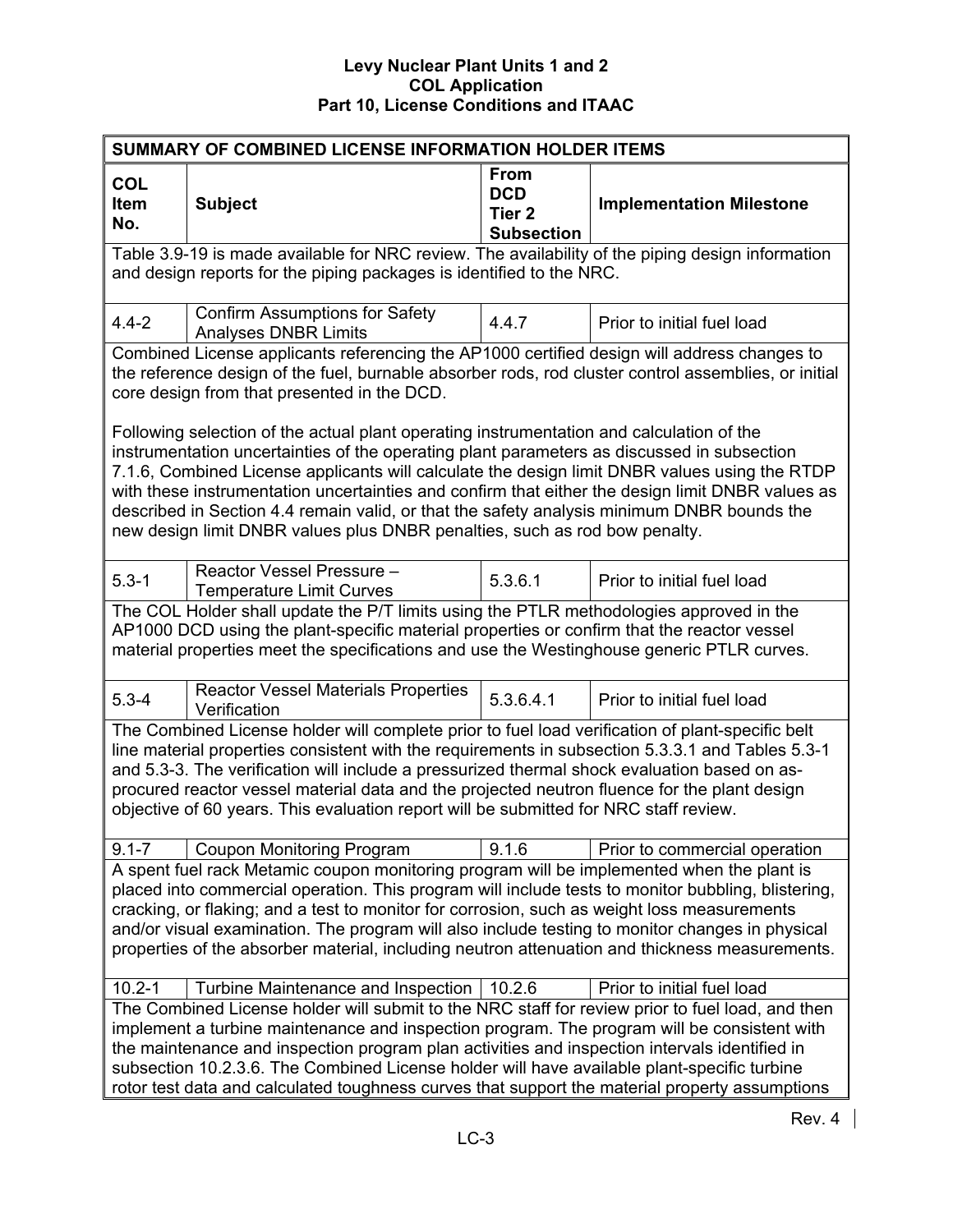| SUMMARY OF COMBINED LICENSE INFORMATION HOLDER ITEMS                                                                                                                                                                                                                                                                                                                                                                                                                                                                                                                                                                                                                                                                                                                                                                                                                                                                                                                                                             |                                                                                                                                                                                                                                                                                            |                                                                     |                                 |  |
|------------------------------------------------------------------------------------------------------------------------------------------------------------------------------------------------------------------------------------------------------------------------------------------------------------------------------------------------------------------------------------------------------------------------------------------------------------------------------------------------------------------------------------------------------------------------------------------------------------------------------------------------------------------------------------------------------------------------------------------------------------------------------------------------------------------------------------------------------------------------------------------------------------------------------------------------------------------------------------------------------------------|--------------------------------------------------------------------------------------------------------------------------------------------------------------------------------------------------------------------------------------------------------------------------------------------|---------------------------------------------------------------------|---------------------------------|--|
| <b>COL</b><br>Item<br>No.                                                                                                                                                                                                                                                                                                                                                                                                                                                                                                                                                                                                                                                                                                                                                                                                                                                                                                                                                                                        | <b>Subject</b>                                                                                                                                                                                                                                                                             | <b>From</b><br><b>DCD</b><br>Tier <sub>2</sub><br><b>Subsection</b> | <b>Implementation Milestone</b> |  |
|                                                                                                                                                                                                                                                                                                                                                                                                                                                                                                                                                                                                                                                                                                                                                                                                                                                                                                                                                                                                                  | in the turbine rotor analysis after the fabrication of the turbine and prior to fuel load.                                                                                                                                                                                                 |                                                                     |                                 |  |
| 13.6-5                                                                                                                                                                                                                                                                                                                                                                                                                                                                                                                                                                                                                                                                                                                                                                                                                                                                                                                                                                                                           | <b>Cyber Security Program</b>                                                                                                                                                                                                                                                              | 13.6.1                                                              | Prior to initial fuel load      |  |
| initial fuel load.                                                                                                                                                                                                                                                                                                                                                                                                                                                                                                                                                                                                                                                                                                                                                                                                                                                                                                                                                                                               | The Combined License holder will develop and implement a cyber security program prior to                                                                                                                                                                                                   |                                                                     |                                 |  |
| $14.4 - 2$                                                                                                                                                                                                                                                                                                                                                                                                                                                                                                                                                                                                                                                                                                                                                                                                                                                                                                                                                                                                       | <b>Test Specifics and Procedures</b>                                                                                                                                                                                                                                                       | 14.4.2                                                              | Prior to initial fuel load      |  |
|                                                                                                                                                                                                                                                                                                                                                                                                                                                                                                                                                                                                                                                                                                                                                                                                                                                                                                                                                                                                                  | NOTE-addressed by proposed License Condition #6.                                                                                                                                                                                                                                           |                                                                     |                                 |  |
| $14.4 - 3$                                                                                                                                                                                                                                                                                                                                                                                                                                                                                                                                                                                                                                                                                                                                                                                                                                                                                                                                                                                                       | <b>Conduct of Test Program</b>                                                                                                                                                                                                                                                             | 14.4.3                                                              |                                 |  |
|                                                                                                                                                                                                                                                                                                                                                                                                                                                                                                                                                                                                                                                                                                                                                                                                                                                                                                                                                                                                                  | NOTE - addressed by proposed License Conditions #3 and #6.                                                                                                                                                                                                                                 |                                                                     |                                 |  |
| $14.4 - 4$                                                                                                                                                                                                                                                                                                                                                                                                                                                                                                                                                                                                                                                                                                                                                                                                                                                                                                                                                                                                       | <b>Review and Evaluation of Test</b><br><b>Results</b>                                                                                                                                                                                                                                     | 14.4.4                                                              |                                 |  |
|                                                                                                                                                                                                                                                                                                                                                                                                                                                                                                                                                                                                                                                                                                                                                                                                                                                                                                                                                                                                                  | NOTE - addressed by proposed License Condition #9.                                                                                                                                                                                                                                         |                                                                     |                                 |  |
| $14.4 - 6$                                                                                                                                                                                                                                                                                                                                                                                                                                                                                                                                                                                                                                                                                                                                                                                                                                                                                                                                                                                                       | First-Plant-Only and Three-Plant-<br><b>Only Tests</b>                                                                                                                                                                                                                                     | 14.4.6                                                              |                                 |  |
|                                                                                                                                                                                                                                                                                                                                                                                                                                                                                                                                                                                                                                                                                                                                                                                                                                                                                                                                                                                                                  | NOTE - addressed by proposed License Conditions #7 and #9.                                                                                                                                                                                                                                 |                                                                     |                                 |  |
| $15.0 - 1$                                                                                                                                                                                                                                                                                                                                                                                                                                                                                                                                                                                                                                                                                                                                                                                                                                                                                                                                                                                                       | Documentation of Plant Calorimetric<br><b>Uncertainty Methodology</b>                                                                                                                                                                                                                      | 15.0.15.1                                                           |                                 |  |
|                                                                                                                                                                                                                                                                                                                                                                                                                                                                                                                                                                                                                                                                                                                                                                                                                                                                                                                                                                                                                  | NOTE - addressed by proposed ITAAC Table 2.5.4-2, item 4.                                                                                                                                                                                                                                  |                                                                     |                                 |  |
| 19.59.10-1                                                                                                                                                                                                                                                                                                                                                                                                                                                                                                                                                                                                                                                                                                                                                                                                                                                                                                                                                                                                       | As-Built SSC HCLPF Comparison<br>to Seismic Margin Evaluation                                                                                                                                                                                                                              | 19.59.10.5                                                          | Prior to initial fuel load      |  |
| The Combined License holder referencing the AP1000 certified design will review differences<br>between the as-built plant and the design used as the basis for the AP1000 seismic margins<br>analysis prior to fuel load. A verification walkdown will be performed with the purpose of<br>identifying differences between the as-built plant and the design. Any differences will be<br>evaluated and the seismic margins analysis modified as necessary to account for the<br>plant-specific design, and any design changes or departures from the certified design. Spacial<br>interactions are addressed by COL information item 3.7-3. Details of the process will be<br>developed by the Combined License holder.<br>The Combined License holder referencing the AP1000 certified design should compare the<br>as-built SSC HCLPFs to those assumed in the AP1000 seismic margin evaluation prior to fuel<br>load. Deviations from the HCLPF values or assumptions in the seismic margin evaluation due to |                                                                                                                                                                                                                                                                                            |                                                                     |                                 |  |
|                                                                                                                                                                                                                                                                                                                                                                                                                                                                                                                                                                                                                                                                                                                                                                                                                                                                                                                                                                                                                  | the as-built configuration and final analysis should be evaluated to determine if vulnerabilities<br>have been introduced. The requirements to which the equipment is to be purchased are<br>included in the equipment specifications. Specifically, the equipment specifications include: |                                                                     |                                 |  |
|                                                                                                                                                                                                                                                                                                                                                                                                                                                                                                                                                                                                                                                                                                                                                                                                                                                                                                                                                                                                                  | 1. Specific minimum seismic requirements consistent with those used to define the Table                                                                                                                                                                                                    |                                                                     |                                 |  |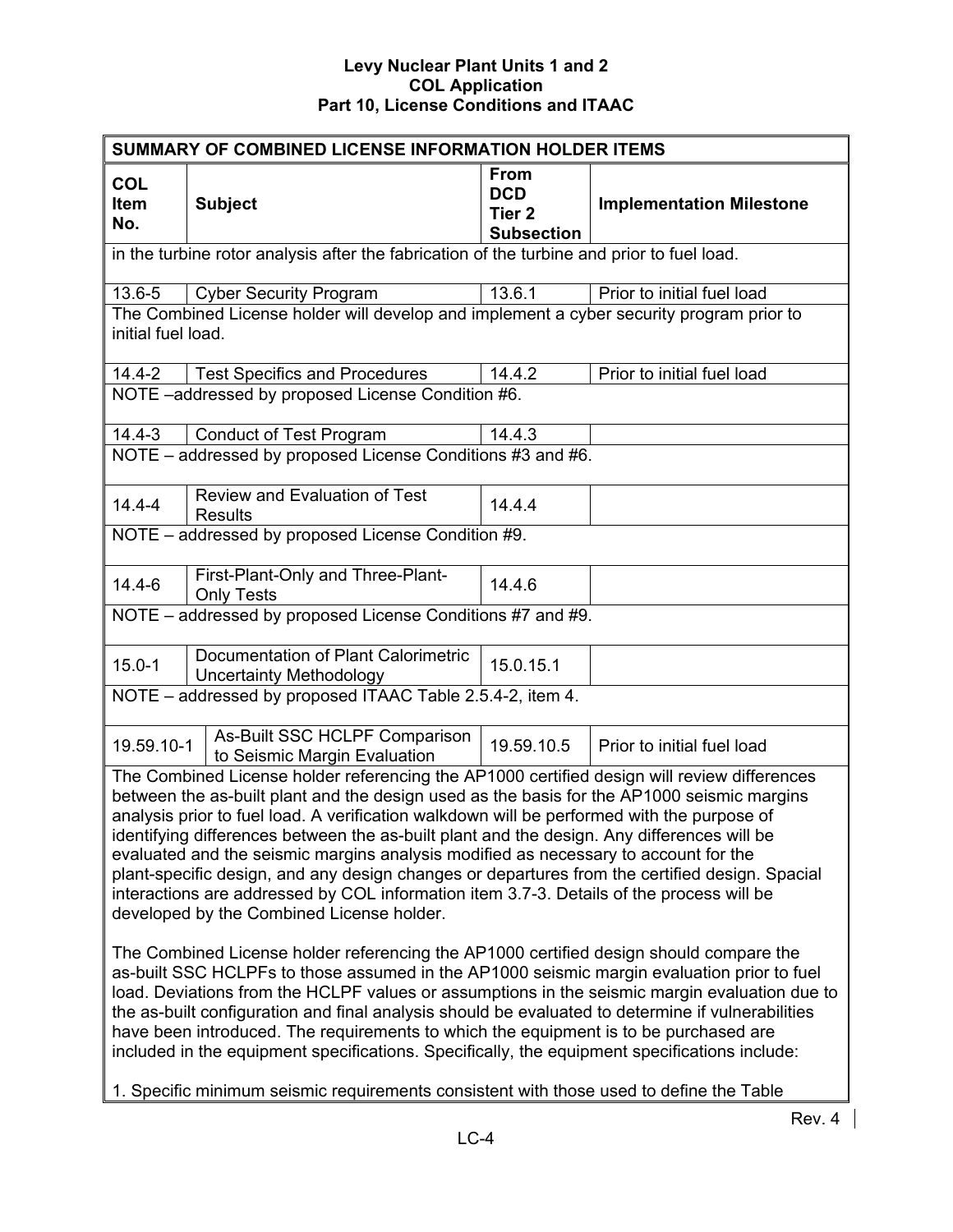| <b>SUMMARY OF COMBINED LICENSE INFORMATION HOLDER ITEMS</b>                                                                                                                                                                                                                                                                                                                                                                                                                                                                                                                                                                                                                                                                                                                                                                                        |                                                                                                                                                                                                                                                                                                                                                                                                                                                                                                                                                                                                       |                                                                     |                                 |  |  |
|----------------------------------------------------------------------------------------------------------------------------------------------------------------------------------------------------------------------------------------------------------------------------------------------------------------------------------------------------------------------------------------------------------------------------------------------------------------------------------------------------------------------------------------------------------------------------------------------------------------------------------------------------------------------------------------------------------------------------------------------------------------------------------------------------------------------------------------------------|-------------------------------------------------------------------------------------------------------------------------------------------------------------------------------------------------------------------------------------------------------------------------------------------------------------------------------------------------------------------------------------------------------------------------------------------------------------------------------------------------------------------------------------------------------------------------------------------------------|---------------------------------------------------------------------|---------------------------------|--|--|
| <b>COL</b><br>Item<br>No.                                                                                                                                                                                                                                                                                                                                                                                                                                                                                                                                                                                                                                                                                                                                                                                                                          | <b>Subject</b>                                                                                                                                                                                                                                                                                                                                                                                                                                                                                                                                                                                        | <b>From</b><br><b>DCD</b><br>Tier <sub>2</sub><br><b>Subsection</b> | <b>Implementation Milestone</b> |  |  |
| defined.<br>2. Hardware enhancements that were determined in previous test programs and/or analysis                                                                                                                                                                                                                                                                                                                                                                                                                                                                                                                                                                                                                                                                                                                                                | 19.55-1 HCLPF values. This includes the known frequency range used to define the HCLPF by<br>comparing the required response spectrum (RRS) and test response spectrum (TRS). The test<br>response spectra are chosen so as to demonstrate that no more than one percent rate of failure<br>is expected when the equipment is subjected to the applicable seismic margin ground motion for<br>the equipment identified to be applicable in the seismic margin insights of the site-specific PRA.<br>The range of frequency response that is required for the equipment with its structural support is |                                                                     |                                 |  |  |
|                                                                                                                                                                                                                                                                                                                                                                                                                                                                                                                                                                                                                                                                                                                                                                                                                                                    | programs will be implemented.                                                                                                                                                                                                                                                                                                                                                                                                                                                                                                                                                                         |                                                                     |                                 |  |  |
| 19.59.10-2                                                                                                                                                                                                                                                                                                                                                                                                                                                                                                                                                                                                                                                                                                                                                                                                                                         | <b>Evaluation of As-Built Plant</b><br>Versus Design in AP1000 PRA<br>and Site-Specific PRA External<br>Events                                                                                                                                                                                                                                                                                                                                                                                                                                                                                        | 19.59.10.5                                                          | Prior to initial fuel load      |  |  |
|                                                                                                                                                                                                                                                                                                                                                                                                                                                                                                                                                                                                                                                                                                                                                                                                                                                    | The Combined License holder referencing the AP1000 certified design will review differences<br>between the as-built plant and the design used as the basis for the AP1000 PRA and Table<br>19.59-18 prior to fuel load. The plant-specific PRA-based insight differences will be evaluated<br>and the plant-specific PRA model modified as necessary to account for the plant-specific design<br>and any design changes or departures from the design certification PRA.                                                                                                                              |                                                                     |                                 |  |  |
| 19.59.10-3                                                                                                                                                                                                                                                                                                                                                                                                                                                                                                                                                                                                                                                                                                                                                                                                                                         | Internal Fire and Internal Flood<br>Analyses                                                                                                                                                                                                                                                                                                                                                                                                                                                                                                                                                          | 19.59.10.5                                                          | Prior to initial fuel load      |  |  |
| The Combined License holder referencing the AP1000 certified design will review differences<br>between the as-built plant and the design used as the basis for the AP1000 internal fire and<br>internal flood analysis prior to fuel load. Plant-specific internal fire and internal flood analyses<br>will be evaluated and the analyses modified as necessary to account for the plant-specific<br>design and any design changes or departures from the certified design.                                                                                                                                                                                                                                                                                                                                                                        |                                                                                                                                                                                                                                                                                                                                                                                                                                                                                                                                                                                                       |                                                                     |                                 |  |  |
| 19.59.10-4                                                                                                                                                                                                                                                                                                                                                                                                                                                                                                                                                                                                                                                                                                                                                                                                                                         | <b>Implement Severe Accident</b><br><b>Management Guidance</b>                                                                                                                                                                                                                                                                                                                                                                                                                                                                                                                                        | 19.59.10.5                                                          | Prior to startup testing        |  |  |
| NOTE - addressed by proposed License Condition #6.                                                                                                                                                                                                                                                                                                                                                                                                                                                                                                                                                                                                                                                                                                                                                                                                 |                                                                                                                                                                                                                                                                                                                                                                                                                                                                                                                                                                                                       |                                                                     |                                 |  |  |
| 19.59.10-5                                                                                                                                                                                                                                                                                                                                                                                                                                                                                                                                                                                                                                                                                                                                                                                                                                         | <b>Equipment Survivability</b>                                                                                                                                                                                                                                                                                                                                                                                                                                                                                                                                                                        | 19.59.10.5                                                          | Prior to initial fuel load      |  |  |
| The Combined License holder referencing the AP1000 certified design will perform a thermal<br>lag assessment of the as-built equipment listed in Tables 6b and 6c in Attachment A of APP-<br>GW-GLR-069 to provide additional assurance that this equipment can perform its severe<br>accident functions during environmental conditions resulting from hydrogen burns associated<br>with severe accidents. This assessment is performed prior to fuel load and is required only for<br>equipment used for severe accident mitigation that has not been tested at severe accident<br>conditions. The Combined License holder will assess the ability of the as-built equipment to<br>perform during severe accident hydrogen burns using the Environment Enveloping method or<br>the Test Based Thermal Analysis method discussed in EPRI NP-4354. |                                                                                                                                                                                                                                                                                                                                                                                                                                                                                                                                                                                                       |                                                                     |                                 |  |  |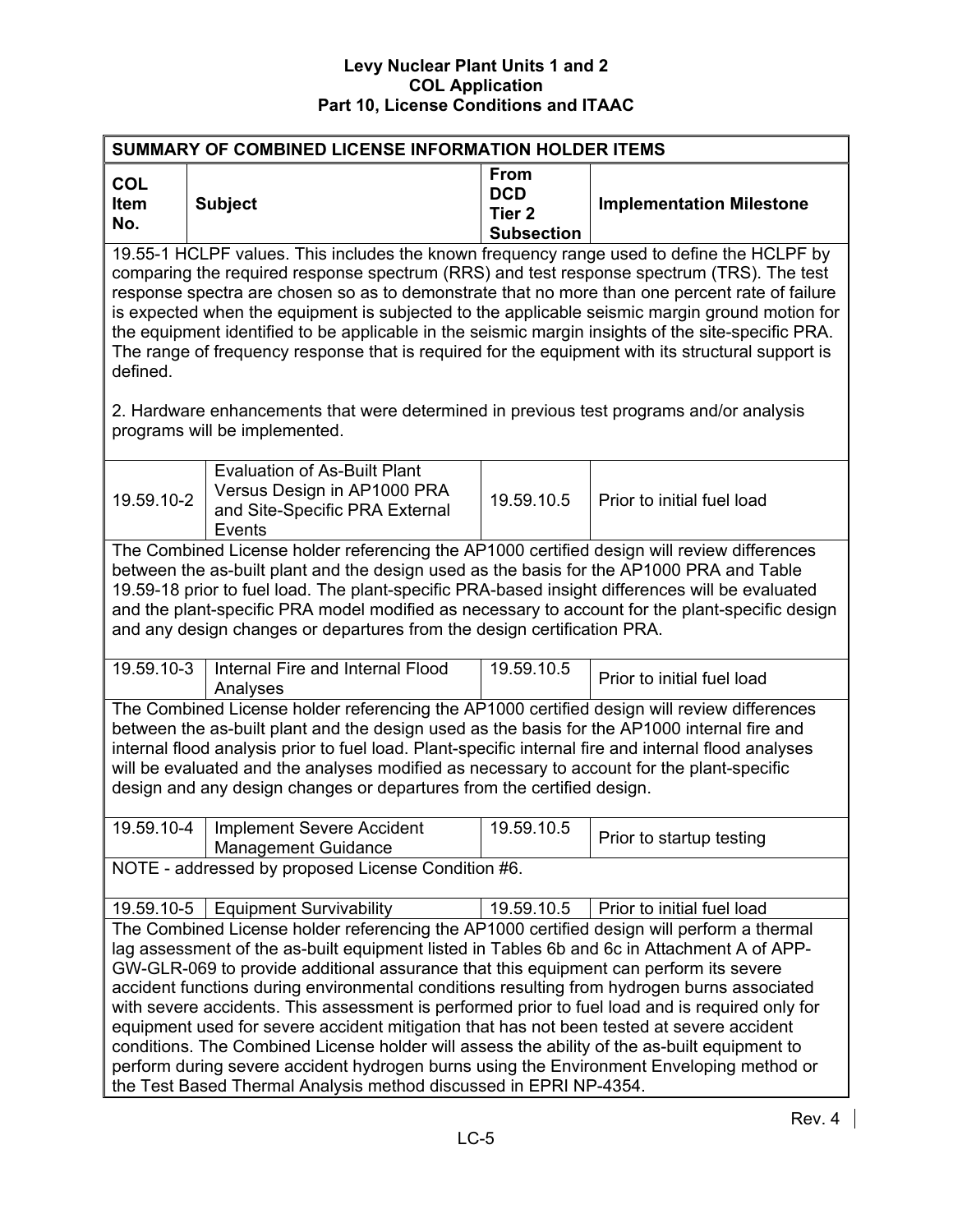# **3. OPERATIONAL PROGRAM IMPLEMENTATION:**

The provisions of the regulations address implementation milestones for some operational programs. The NRC will use license conditions to ensure implementation for those operational programs whose implementation is not addressed in the regulations. FSAR Subsection 13.4, Table 13.4-201, identifies several programs required by regulations that must be implemented by a milestone to be identified in a license condition.

# **PROPOSED LICENSE CONDITION:**

The licensee shall implement the programs or portions of programs identified below on or before the associated milestones identified below.

A. Construction Initiation – The licensee shall implement each operational program identified below prior to initiating construction of nuclear safety or security related structures, systems, or components.

None Identified.

- B. 18 Months Prior to Fuel Load The licensee shall implement each operational program identified below at least 18 months prior to scheduled date of initial fuel load. B.1 – Reactor Operator Training
- C. Receipt of Materials The licensee shall implement each operational program identified below prior to initial receipt of byproduct, source, or special nuclear materials on-site (excluding Exempt Quantities as described in 10 CFR 30.18).
	- C.1 Radiation Protection (applicable portions)
	- C.2 Fire Protection Program (applicable portions)
	- C.3 Non Licensed Plant Staff Training Program (applicable portions)
	- C.4 Deleted
	- C.5 Deleted
	- C.6 Deleted
	- C.7 SNM Material Control and Accounting Program
- D. Fuel Receipt The licensee shall implement each operational program identified below prior to initial receipt of fuel on-site.
	- D.1 Fire Protection (applicable portions)
	- D.2 Radiation Protection (applicable portions)
	- D.3 Special Nuclear Material Physical Protection Program
	- D.4 Deleted
	- D.5 Deleted
- E. Construction Testing The licensee shall implement each operational program identified below prior to initial construction testing.
	- E.1 Initial Test Program Construction Testing
- F. Preoperational Testing The licensee shall implement each operational program identified below prior to initial preoperational testing.
	- F.1 Initial Test Program Preoperational Testing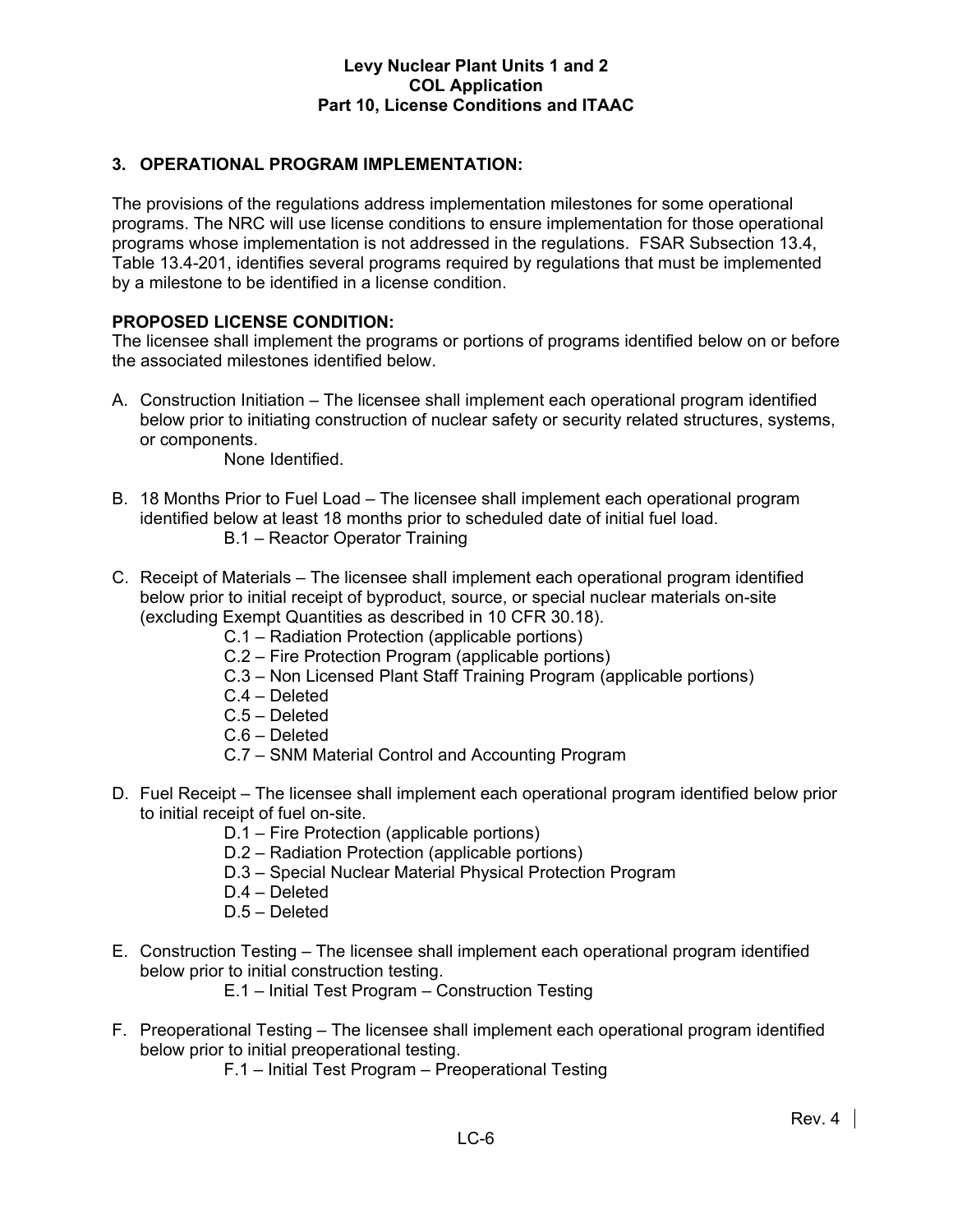- G. Fuel Loading The licensee shall implement each operational program identified below prior to initial fuel load.
	- G.1 Environmental Qualification
	- G.2 Pre-Service Testing
	- G.3 Process and Effluent Monitoring and Sampling
	- G.4 Radiation Protection (applicable portions)
	- G.5 Motor-Operated Valve Testing
	- G.6 Fire Protection
	- G.7 Deleted
	- G.8 Containment Leakage Rate Testing
	- G.9 Physical Security
	- G.10 Cyber Security
- H. Startup Testing The licensee shall implement each operational program identified below prior to initial startup testing.
	- H.1 Initial Test Program Startup Testing
- I. MODE 4 Not used.
- J. Initial Criticality The licensee shall implement each operational program identified below prior to initial criticality.
	- J.1 Reactor Vessel Material Surveillance
- K. Waste Shipment The licensee shall implement each operational program identified below prior to initial radioactive waste shipment.
	- K.1 Radiation Protection

### **4. POST-COL TESTING:**

COLA FSAR Subsection 3.8.5.11 specifies certain post COL testing that must be completed 180-days prior to construction.

#### **PROPOSED LICENSE CONDITION:**

The licensee will complete 180-days prior to construction, the 90-day test report for the Strength Verification and Constructability Testing in accordance with the criteria outlined in FSAR Subsection 3.8.5.11.3 and make it available to the NRC.

#### **5. SECURITY PROGRAM:**

#### **A. SECURITY PROGRAM IMPLEMENTATION:**

An implementation license condition approved in the SRM regarding SECY-05-0197 applies to the Security Program.

# **PROPOSED LICENSE CONDITION:**

The licensee shall maintain in effect the provisions of the physical security plan, security personnel training and qualification plan, safeguards contingency plan, and cyber security plan, and all amendments made pursuant to the authority of 10 CFR 50.90, 50.54(p), 52.97,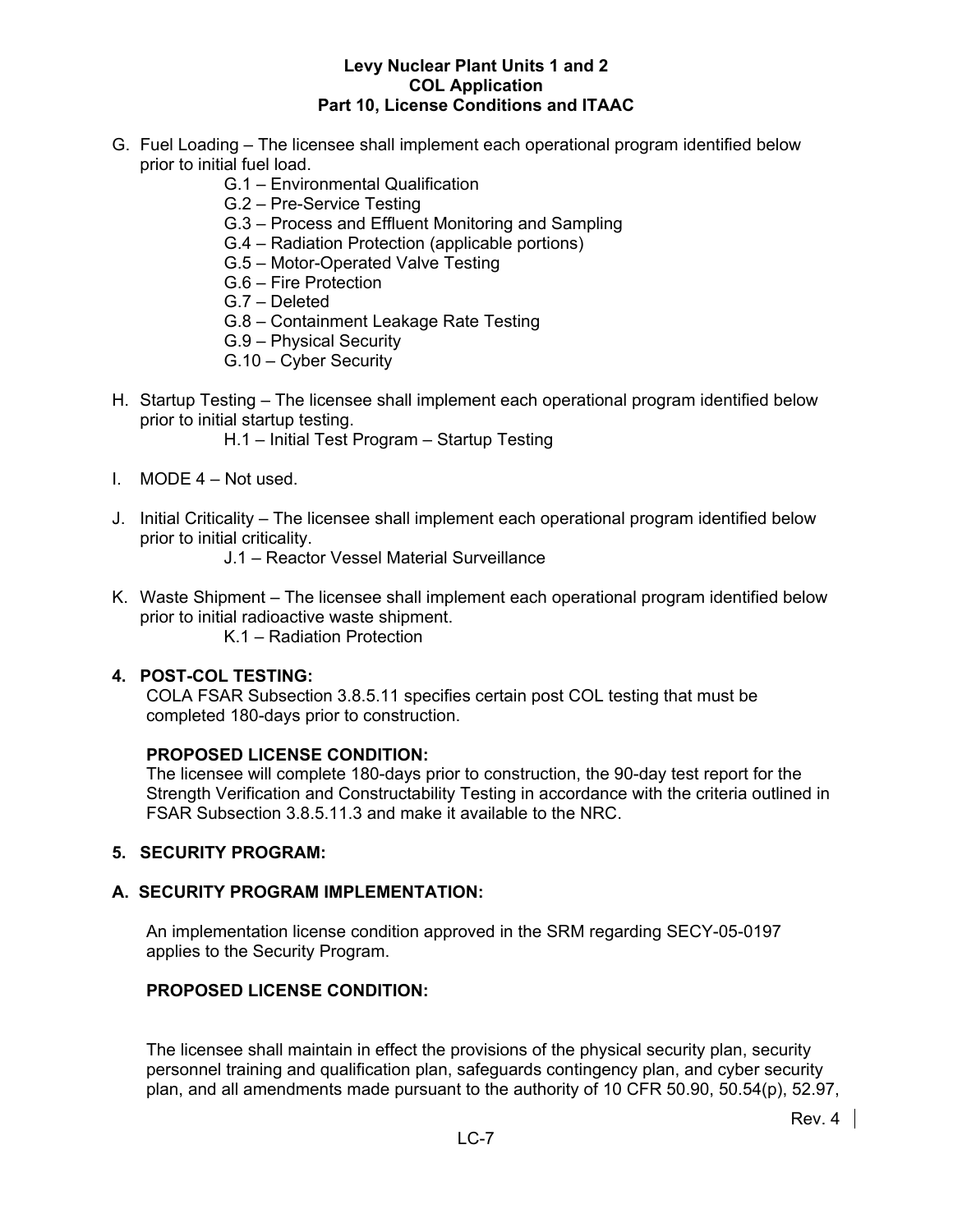and Section VIII of Appendix D to Part 52 when nuclear fuel is onsite (protected area), and continuing until all nuclear fuel is permanently removed from the site.

# **B. SPECIAL NUCLEAR MATERIAL PHYSICAL PROTECTION:**

A license condition is proposed to address when the boundary for physical protection of new fuel as SNM is required to be extended from the controlled access area (CAA) in accordance with the requirements of 10 CFR 73.67 to the operational protected area (PA) in accordance with 10 CFR 73.55.

# **PROPOSED LICENSE CONDITION:**

The licensee shall receive and store new fuel as SNM in a controlled access area (CAA) in accordance with the requirements of 10 CFR 73.67, until such time as an operational protected area (PA) that satisfies the requirements of 10 CFR 73.55(e)(8) is established. If new fuel is already stored in a CAA that is within the boundary of the proposed PA, then upon declaration of an operational PA, the remaining requirements of 10 CFR 73.55 shall be implemented. The PA shall be established and declared operational prior to initial fuel load.

# **6. OPERATIONAL PROGRAM READINESS:**

The NRC inspection of operational programs will be the subject of the following license condition in accordance with SECY-05-0197.

# **PROPOSED LICENSE CONDITION:**

The licensee shall submit to the appropriate Director of the NRC, a schedule, no later than 12 months after issuance of the COL, that supports planning for and conduct of NRC inspections of operational programs listed in the operational program FSAR Table 13.4-201. The schedule shall be updated every 6 months until 12 months before scheduled fuel loading, and every month thereafter until either the operational programs in the FSAR table have been fully implemented, or the plant has been placed in commercial service, whichever comes first. This schedule shall also address:

a. the emergency planning implementation procedures to the NRC consistent with 10 CFR Part 50, Appendix E, Section V.

b. the implementation of site specific Severe Accident Management Guidance.

c. the reactor vessel pressurized thermal shock evaluation at least 18 months prior to initial fuel load.

d. the approved preoperational and startup test procedures (including the site-specific startup administration manual (procedure) prior to initiating the plant initial test program) in accordance with FSAR Subsection 14.2.3.

e. the flow accelerated corrosion (FAC) program implementation, including the construction phase activities.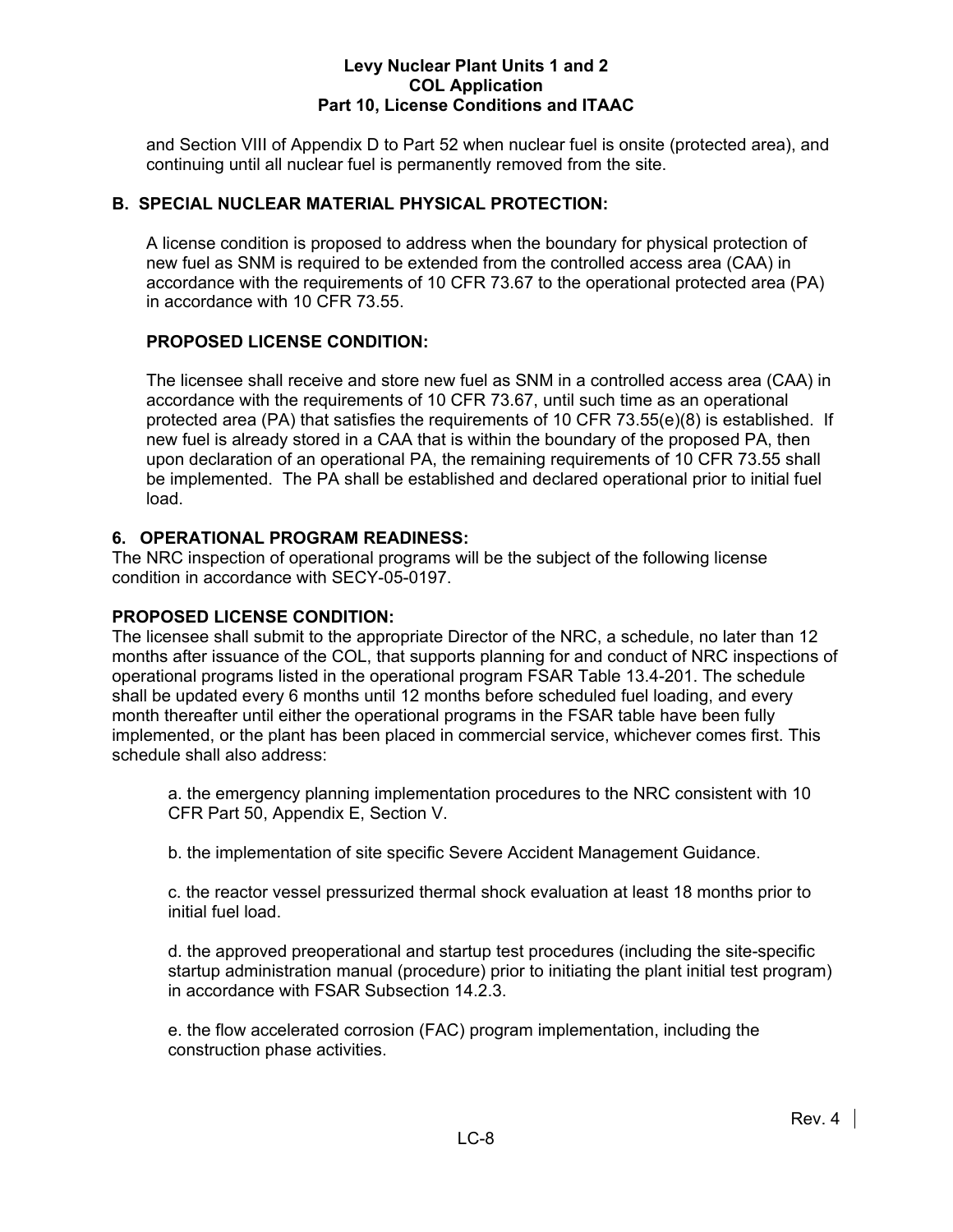f. full implementation of the operational and programmatic elements of responding to an event associated with a loss of large areas of the plant due to explosions or fire, prior to initial fuel load.

g. the spent fuel rack Metamic coupon monitoring program implementation.

h. the implementation of construction and inspection procedures for steel concrete composite (SC) construction activities for seismic Category I nuclear island modules (including shield building SC modules) before and after concrete placement, and inspection of such construction before and after concrete placement.

i. the availability of documented instrumentation uncertainties to calculate a power calorimetric uncertainty, prior to initial fuel load.

j. the availability of administrative controls to implement maintenance and contingency activities related to the power calorimetric uncertainty instrumentation, prior to initial fuel load.

# **7. FIRST-PLANT-ONLY AND FIRST-THREE-PLANT-ONLY TESTING:**

Certain design features of the AP1000 plant will be subjected to special tests to establish unique phenomenological performance parameters of the AP1000 design. Because of the standardization of the AP1000 design, these special tests (designated as first-plant-only tests and first-three-plant-only tests) are not required on subsequent plants. Once these tests are completed by the first plant (or first three plants) and appropriate documentation identified, the subsequent plants need only reference the applicable documentation to show that the first plant (or first three plants) completed the required testing. Accordingly, the following license condition is proposed:

# First-Plant-Only and First-Three-Plant-Only Testing

A licensee shall provide written identification of the applicable references for documentation for the completion of the testing to the Director of the Office of New Reactors (or equivalent NRC management) within thirty (30) calendar days of the licensee confirmation of acceptable test results..

Subsequent plant licensees crediting completion of testing by the first-plant or by the firstthree-plants shall provide a report referencing the applicable documentation identified by the first (or first three) plant(s) confirming the testing to the Director of the Office of New Reactors (or equivalent NRC management). This report shall be provided to NRC either prior to initiation of pre-operational testing, or within sixty (60) days of the identification of the documentation for the completion of the testing by the first plant (or third plant, as appropriate), whichever is later.

# **8. STARTUP TESTING:**

COLA FSAR Section 14.2 specifies certain startup tests that must be completed after fuel load. Operating licenses typically have included the following condition related to startup testing.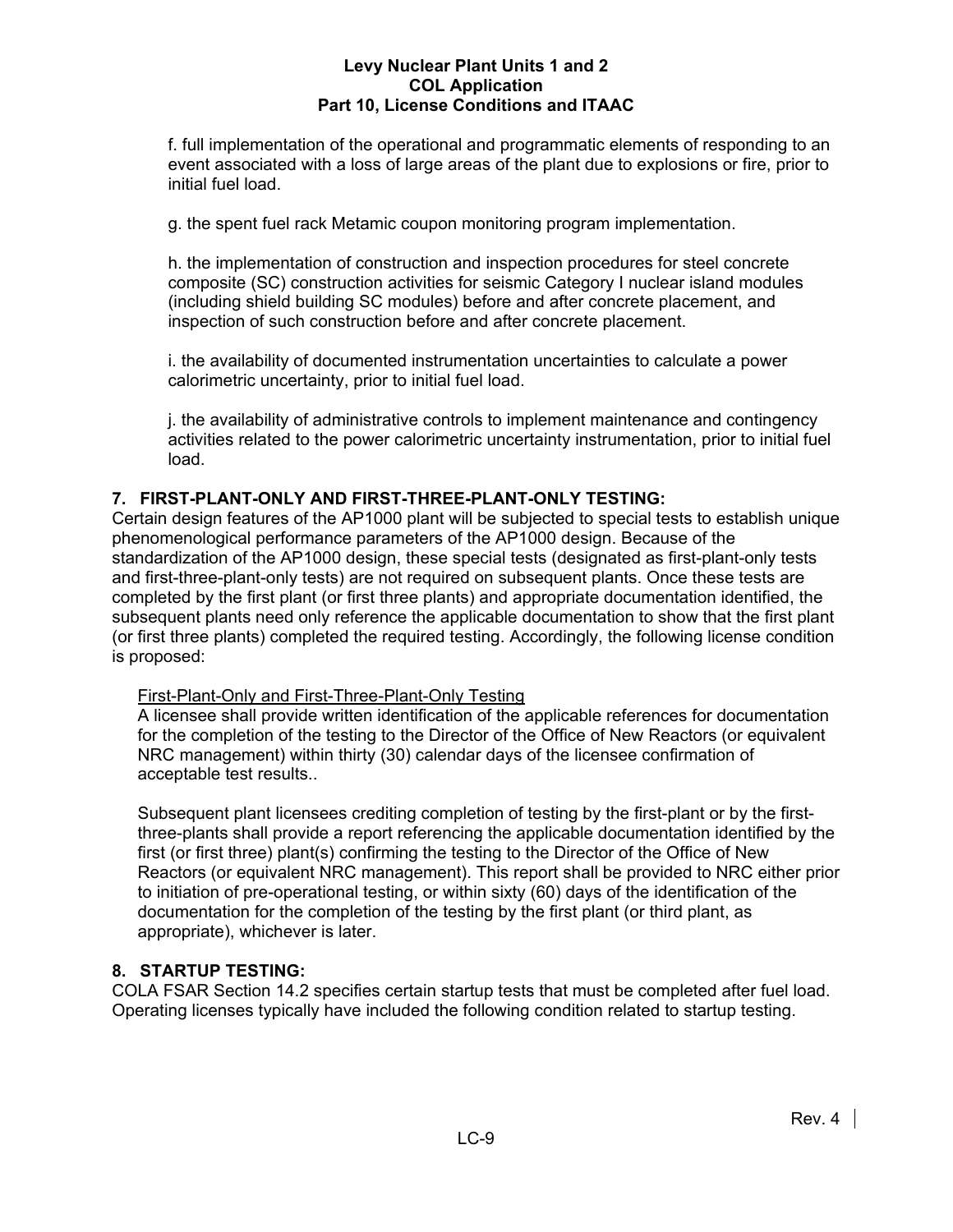# **PROPOSED LICENSE CONDITION:**

Any changes to the Initial Startup Test Program described in Chapter 14 of the FSAR made in accordance with the provisions of 10 CFR 50.59 or Section VIII of Appendix D to 10 CFR Part 52 shall be reported in accordance with 50.59(d) within one month of such change.

# **9. STARTUP PROGRAM TEST RESULTS:**

Certain milestones within the startup testing phase of the initial test program (i.e., pre-critical testing, criticality testing, and low-power [<5% RTP] testing) are controlled through license conditions to ensure that relevant test results are reviewed, evaluated, and approved by the designated licensee management before proceeding with the power ascension test phase. Accordingly, the following license conditions are proposed:

#### Pre-operational Testing

Following completion of pre-operational testing, the licensee shall review and evaluate individual test results. Test exceptions or results which do not meet acceptance criteria are identified to the affected and responsible organizations, and corrective actions and retests, as required, are performed.

#### Pre-critical and Criticality Testing

- 1. Following completion of pre-critical and criticality testing, the licensee shall review and evaluate individual test results. Test exceptions or results which do not meet acceptance criteria are identified to the affected and responsible organizations, and corrective actions and retests, as required, are performed.
- 2. The licensee shall provide written notification to the Director of the Office of New Reactors (or equivalent NRC management) within fourteen (14) calendar days of completion of the pre-critical and criticality testing.

#### Low-Power (<5% RTP) Testing

- 1. Following completion of low-power (<5% RTP) testing, the licensee shall review and evaluate individual test results. Test exceptions or results which do not meet acceptance criteria are identified to the affected and responsible organizations, and corrective actions and retests, as required, are performed.
- 2. The licensee shall provide written notification to the Director of the Office of New Reactors (or equivalent NRC management) within fourteen (14) calendar days of completion of the low-power testing.

#### At-Power (5%–100% RTP) Testing

- 1. Following completion of at-power testing (at or above 5% RTP up to and including testing at 100% RTP), the licensee shall review and evaluate individual test results. Test exceptions or results which do not meet acceptance criteria are identified to the affected and responsible organizations, and corrective actions and retests, as required, are performed.
- 2. The licensee shall provide written notification to the Director of the Office of New Reactors (or equivalent NRC management) within fourteen (14) calendar days of completion of the atpower testing.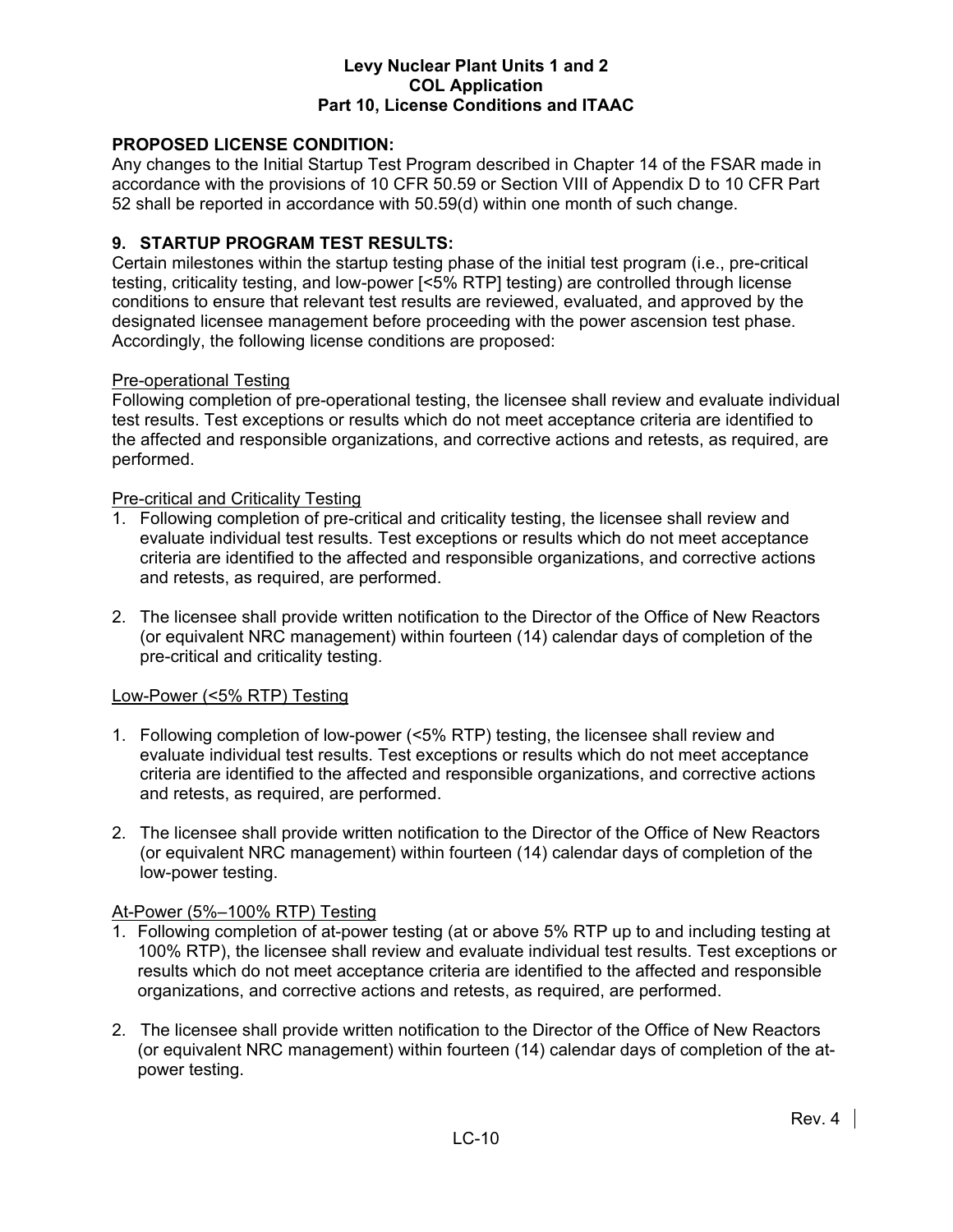# **10. ENVIRONMENTAL PROTECTION PLAN:**

Operating licenses typically have included the following condition related to environmental protection.

# **PROPOSED LICENSE CONDITION:**

The issuance of this COL, subject to the Environmental Protection Plan and the conditions for the protection of the environment set forth herein, is in accordance with the National Environmental Policy Act of 1969, as amended, and with applicable sections of 10 CFR Part 51, "Environmental Protection Regulations for Domestic Licensing and Related Regulatory Functions," as referenced by Subpart C of 10 CFR Part 52, "Early Site Permits; Standard Design Certifications; and Combined Licenses for Nuclear Power Plants," and all applicable requirements therein have been satisfied.

# **11. EMERGENCY PLANNING ACTIONS:**

The COL Application does not contain final versions of some implementation aspects of emergency planning such as EALs and Letters of Agreement because the information will not be developed until it is necessary to implement those aspects of the plan. Thus, COL applicants are proposing the following license condition.

# **PROPOSED LICENSE CONDITION:**

- A. Progress Energy-Florida shall submit a fully developed set of site-specific Emergency Action Levels (EALs) for Levy Units 1 [Unit 2] to the NRC in accordance with NEI 07-01 revision 0, with no deviations. These fully developed EALs shall be submitted to the NRC for confirmation at least 180 days prior to initial fuel load.
- B. Prior to the full-participation exercise to be conducted in accordance with the requirements of Appendix E to 10 CFR Part 50, PEF will have available for NRC inspection Letters of Agreement with entities listed on Appendix 3 of the LNP COLA Part 5, Emergency Plan. These Letters of Agreement will detail each entity's specific emergency planning responsibilities and certify the entity's concurrence with their responsibilities.
- C. Prior to the full-participation exercise to be conducted in accordance with the requirements of Appendix E to 10 CFR Part 50, PEF will have available for NRC inspection the Letters of Agreement established with the following entities:
	- a. Florida Division of Emergency Management
	- b. Citrus County, Florida Emergency Management Agency
	- c. Levy County, Florida Emergency Management Agency
	- d. Marion County, Florida Emergency Management Agency

These Letters of Agreement will certify each agency's concurrence with the emergency action levels described in LNP Units 1 and 2 COLA Part 5 Emergency Plan.

D. Prior to the full-participation exercise to be conducted in accordance with the requirements of Appendix E to 10 CFR Part 50, PEF will demonstrate the integrated capability and functionality of the Emergency Operations Facility for simultaneous-dual activation of the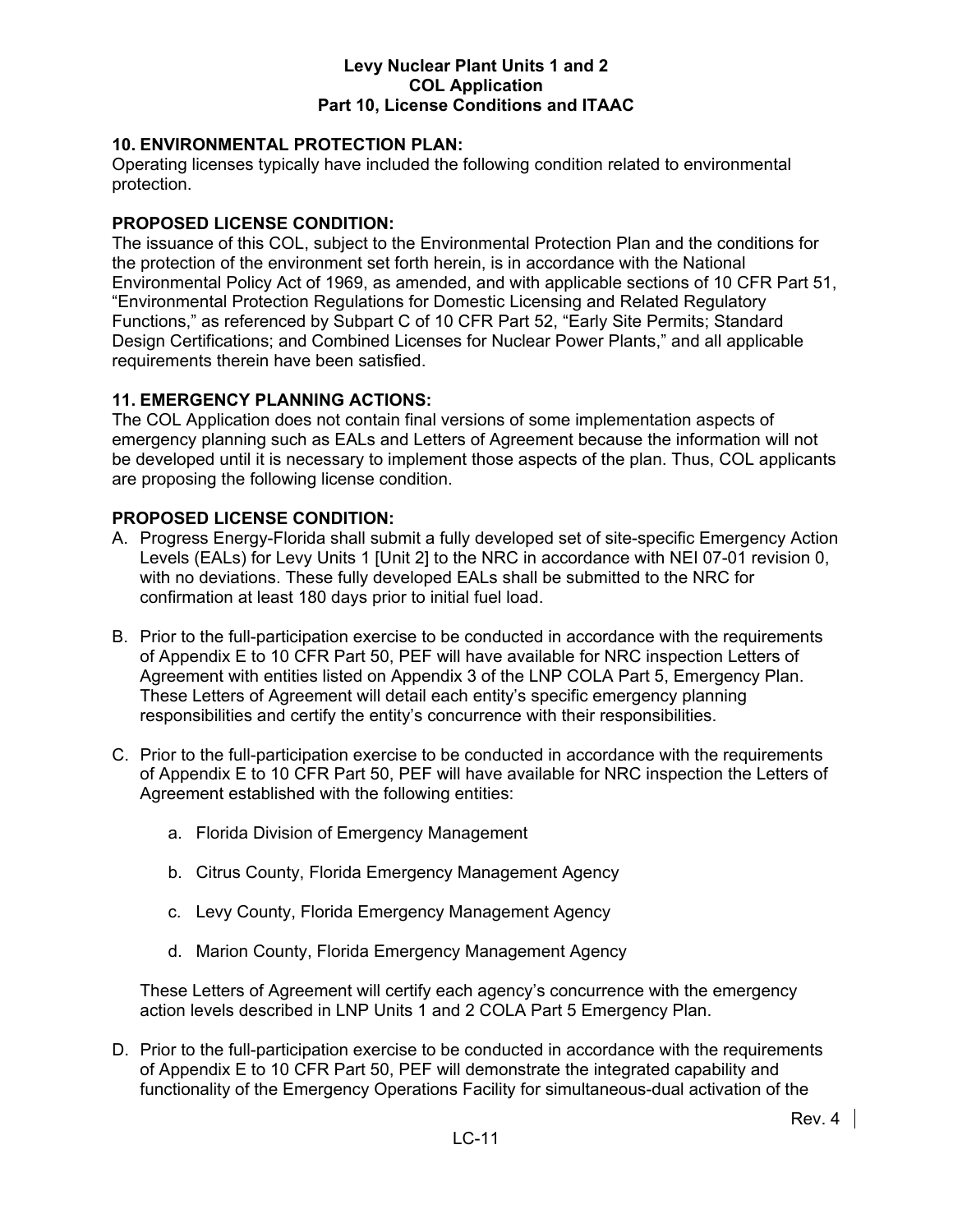Facility by the LNP and Crystal River Unit 3 Emergency Response Organizations for a simulated emergency condition. Integrated communication and data capability and functionality will include the LNP and Crystal River Technical Support Center, NRC siteteams, NRC Incident Response Centers, and other Federal, State, and local coordination centers as appropriate.

E. PEF will distribute initial LNP public information publications, developed in coordination with CR3 and consistent with the LNP Emergency Plan, to the public within 180 days prior to fuel load at LNP.

# **12. FUKUSHIMA RESPONSE ACTIONS:**

The implementation of applicable Fukushima response actions not completed prior to license issuance will be the subject of the following license condition:

# **PROPOSED LICENSE CONDITION:**

# **A. MITIGATION STRATEGIES FOR BEYOND-DESIGN-BASIS EXTERNAL EVENTS**

Prior to initial fuel load, PEF shall address the following requirements:

a. PEF shall develop, implement, and maintain guidance and strategies to maintain or restore core cooling, containment and spent fuel pool cooling capabilities following a beyond-design-basis external event.

b. These strategies must be capable of mitigating a simultaneous loss of all ac power and loss of normal access to the normal heat sink and have adequate capacity to address challenges to core cooling, containment, and spent fuel pool cooling capabilities at all units on the LNP site.

c. PEF must provide reasonable protection for the associated equipment from external events. Such protection must demonstrate that there is adequate capacity to address challenges to core cooling, containment, and spent fuel pool cooling capabilities at all units on the LNP site.

- d. PEF must be capable of implementing the strategies in all modes.
- e. Full compliance shall include procedures, guidance, training, and acquisition, staging, or installing of equipment needed for the strategies.

PEF shall within one (1) year after issuance of the LNP COL, submit to the NRC for review an overall integrated plan, including a description of how compliance with the requirements described in this license condition will be achieved.

PEF shall provide to the NRC an initial status report sixty (60) days following issuance of the LNP COL and at six (6) month intervals following submittal of the overall integrated plan described above which delineates progress made in implementing the requirements of this license condition.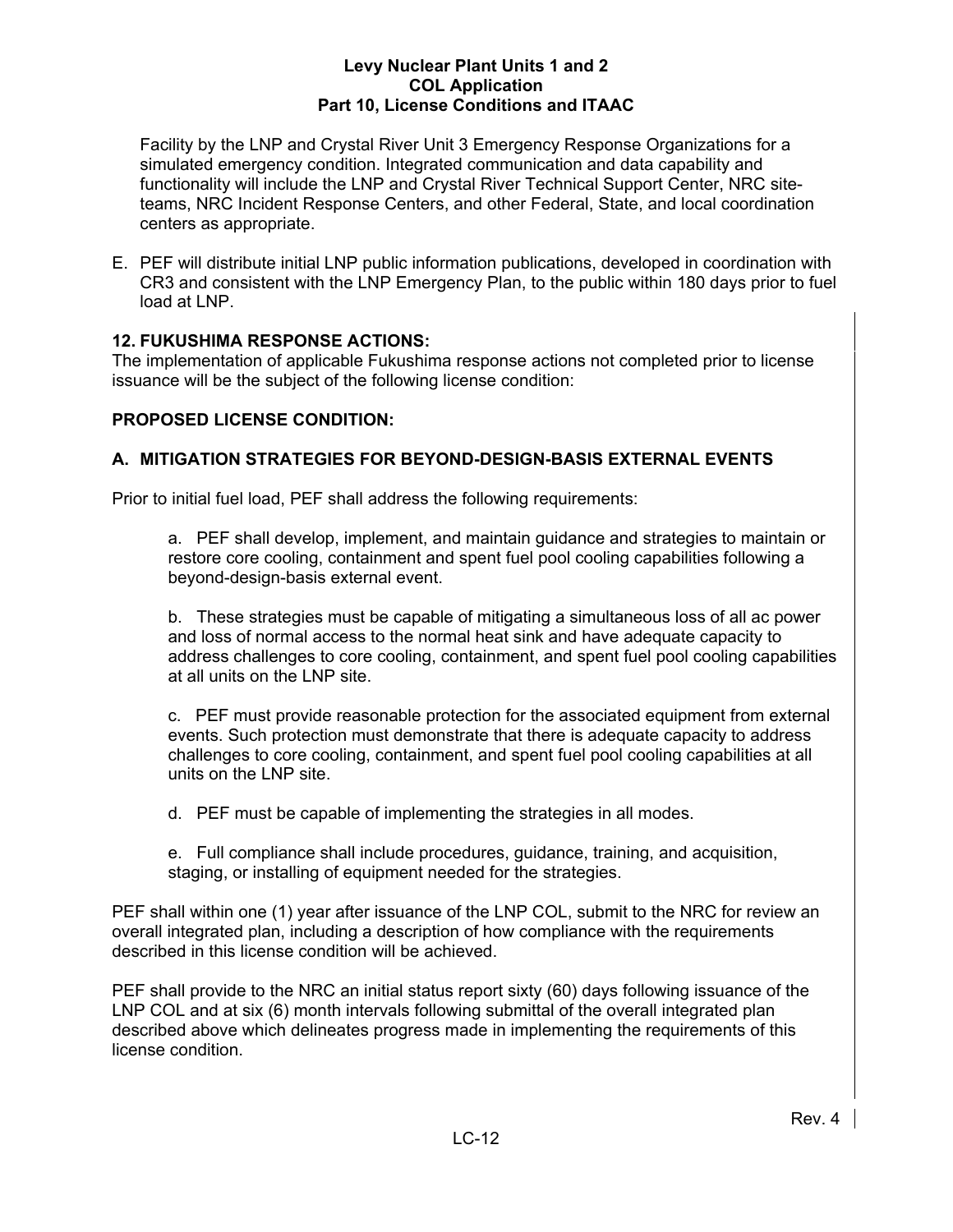# **B. RELIABLE SPENT FUEL POOL LEVEL INSTRUMENTATION**

Prior to initial fuel load, PEF will fully implement the following requirements for spent fuel pool level indication.

a. The spent fuel pool level instrumentation shall include the following design features:

1. Arrangement: The spent fuel pool level instrument channels shall be arranged in a manner that provides reasonable protection of the level indication function against missiles that may result from damage to the structure over the spent fuel pool. This protection may be provided by locating the safety-related instruments to maintain instrument channel separation within the spent fuel pool area, and to utilize inherent shielding from missiles provided by existing recesses and corners in the spent fuel pool structure.

2. Qualification: The level instrument channels shall be reliable at temperature, humidity, and radiation levels consistent with the spent fuel pool water at saturation conditions for an extended period.

3. Power supplies: Instrumentation channels shall provide for power connections from sources independent of the plant alternating current (ac) and direct current (dc) power distribution systems, such as portable generators or replaceable batteries. Power supply designs should provide for quick and accessible connection of sources independent of the plant ac and dc power distribution systems. Onsite generators used as an alternate power source and replaceable batteries used for instrument channel power shall have sufficient capacity to maintain the level indication function until offsite resource availability is reasonably assured.

4. Accuracy: The instrument shall maintain its designed accuracy following a power interruption or change in power source without recalibration.

5. Display: The display shall provide on-demand or continuous indication of spent fuel pool water level.

b. The spent fuel pool instrumentation shall be maintained available and reliable through appropriate development and implementation of a training program. Personnel shall be trained in the use and the provision of alternate power to the safety-related level instrument channels.

PEF shall within one (1) year after issuance of the LNP COL, submit to the NRC for review an overall integrated plan, including a description of how compliance with the requirements described in this license condition will be achieved.

PEF shall provide to the NRC an initial status report sixty (60) days following issuance of the LNP COL and at six (6) month intervals following submittal of the overall integrated plan described above which delineates progress made in implementing the requirements of this license condition.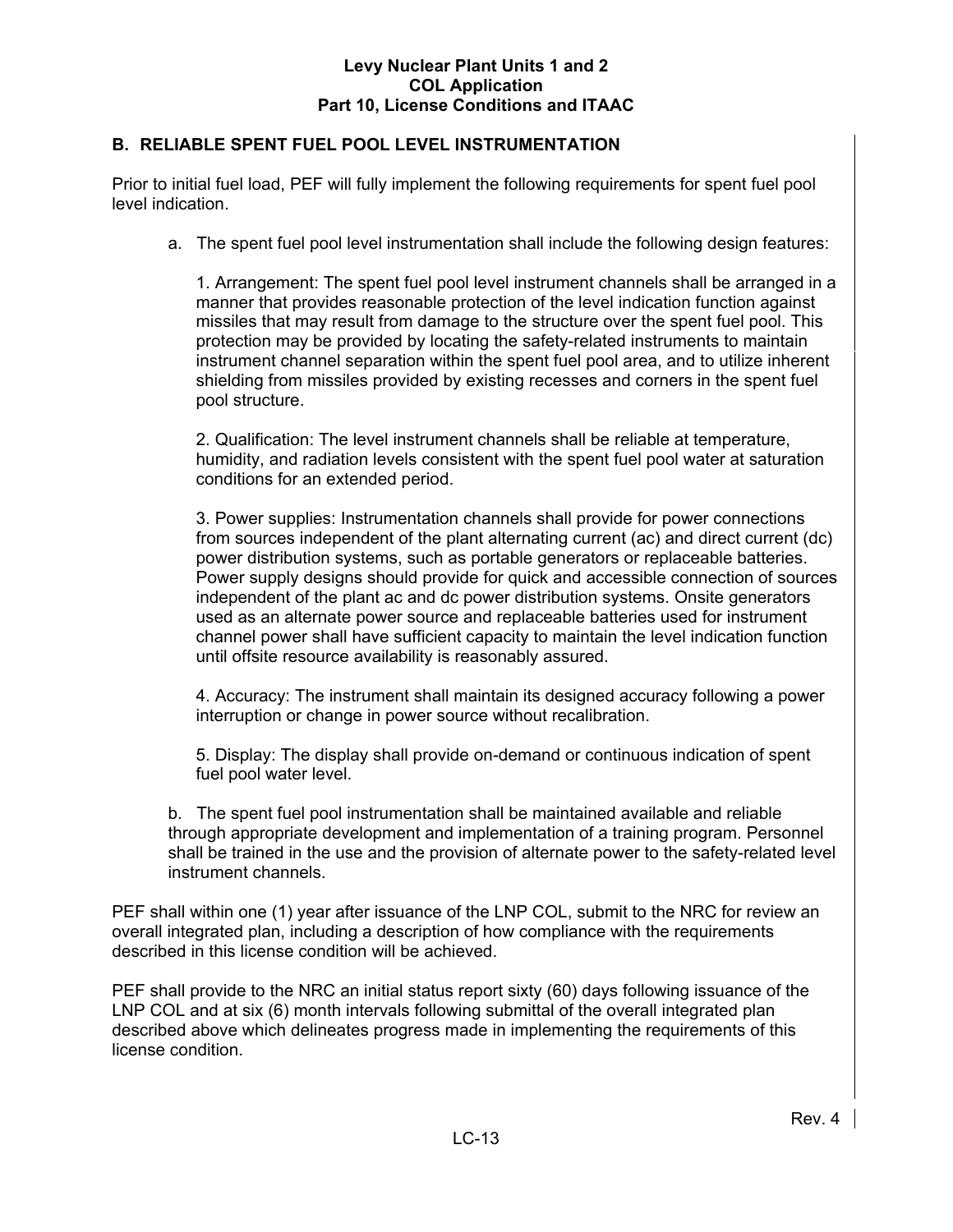# **C. EMERGENCY PLANNING ACTIONS**

Communications:

At least two (2) years prior to scheduled initial fuel load, PEF shall have performed an assessment of on-site and off-site communications systems and equipment required during an emergency event to ensure communications capabilities can be maintained during prolonged station blackout conditions. The communications capability assessment will be performed in accordance with NEI 12-01, "Guideline for Assessing Beyond Design Basis Accident Response Staffing and Communications Capabilities", Revision 0.

At least one hundred eighty (180) days prior to scheduled initial fuel load, PEF shall complete implementation of corrective actions identified in the communications capability assessment described above, including any related emergency plan and implementing procedure changes and associated training.

# Staffing:

At least two (2) years prior to scheduled initial fuel load, PEF shall have performed assessments of the on-site and augmented staffing capability to satisfy the regulatory requirements for response to a multi-unit event. The staffing assessments will be performed in accordance with NEI 12-01, "Guideline for Assessing Beyond Design Basis Accident Response Staffing and Communications Capabilities", Revision 0.

At least two (2) years prior to scheduled initial fuel load, PEF shall revise the LNP Emergency Plan to include the following:

- Incorporation of corrective actions identified in the staffing assessments described above.
- Identification of how the augmented staff will be notified given degraded communications capabilities.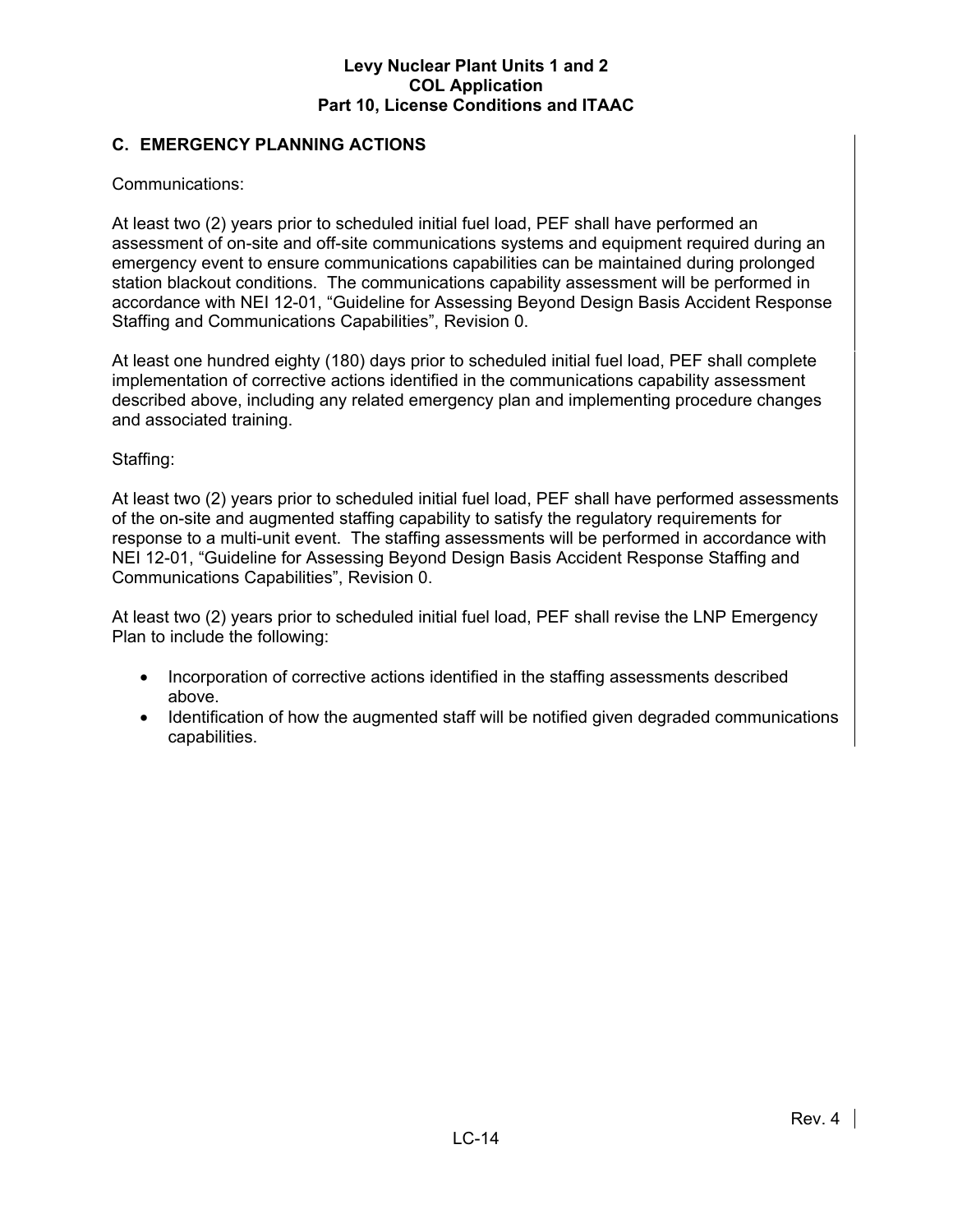# **Appendix A: Environmental Protection Plan (Nonradiological)**

# **1.0 Objectives of the Environmental Protection Plan**

The purpose of the Environmental Protection Plan (EPP) is to provide for protection of nonradiological environmental resources during construction and operation of the nuclear facility. The principal objectives of the EPP are as follows:

- (1) Verify that the facility is operated in an environmentally acceptable manner, as established by the Final Environmental Impact Statement (FEIS) and other NRC environmental impact assessments.
- (2) Coordinate NRC requirements and maintain consistency with other Federal, State and local requirements for environmental protection.
- (3) Keep NRC informed of the environmental effects of facility construction and operation and of actions taken to control those effects.

Environmental concerns identified in the FEIS, which relate to water quality matters, are regulated by way of the licensee's NPDES permit.

#### **2.0 Environmental Protection Issues**

In the FEIS dated [month year], the staff considered the environmental impacts associated with the construction and operation of the Levy Nuclear Plant, Units 1 and 2 (LNP 1 and 2). Certain environmental issues were identified which required study or license conditions to resolve environmental concerns and to assure adequate protection of the environment.

2.1 Aquatic Issues

No specific nonradiological aquatic impact issues were identified by NRC staff in the FEIS.

#### 2.2 Terrestrial Issues

No specific nonradiological terrestrial impact issues were identified by NRC staff in the FEIS.

#### **3.0 Consistency Requirements**

#### 3.1 Plant Design, Construction, and Operation Activities

The licensee may make changes in station design or operation or perform tests or experiments affecting the environment provided such activities do not involve an unreviewed environmental question and do not involve a change in the EPP\*. Changes in station design or operation or performance of tests or experiments which do not affect the environment are not subject to the requirements of this EPP. Activities governed by Section 3.3 are not subject to the requirements of this section.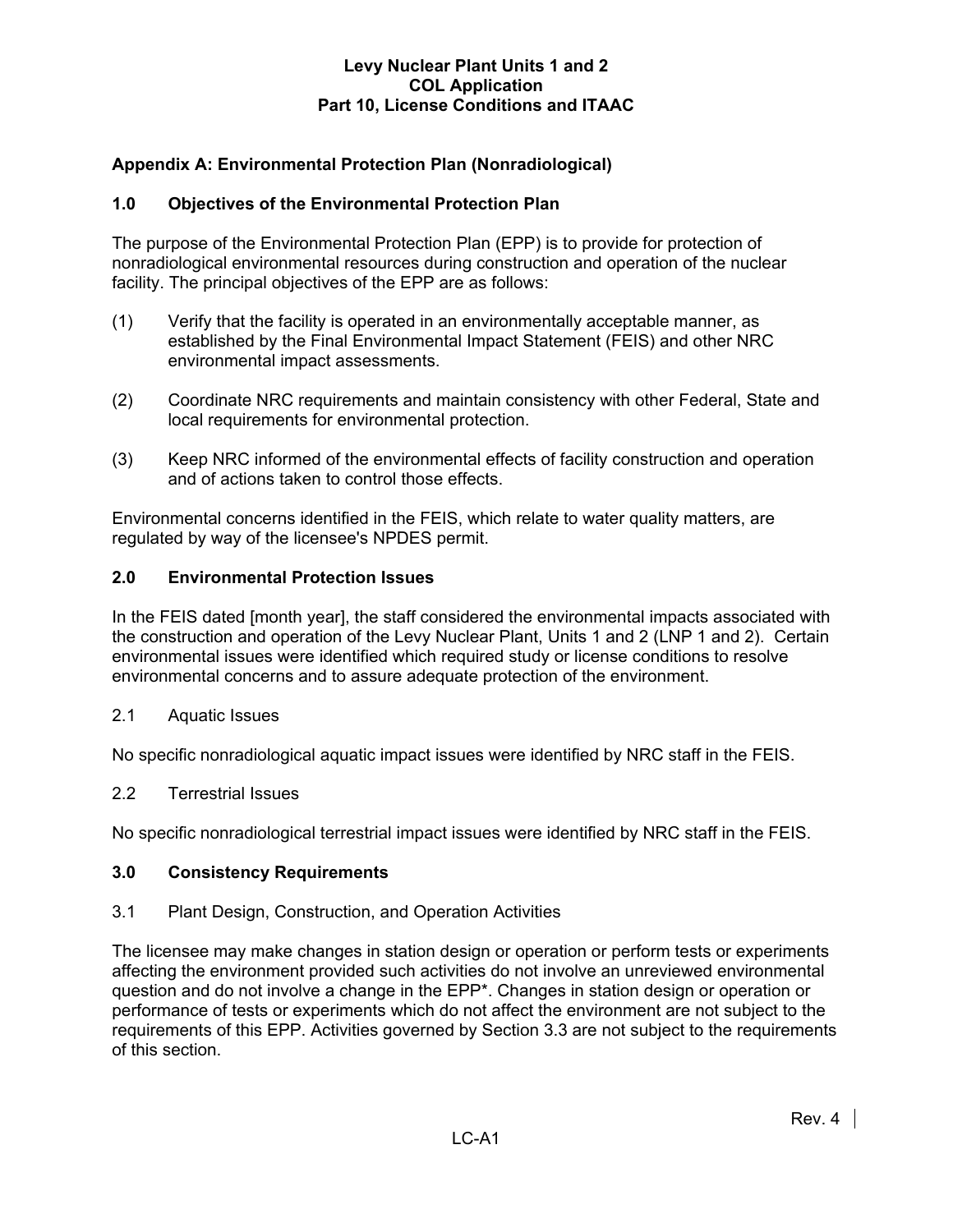Before engaging in additional construction or operational activities, which may significantly affect the environment, the licensee shall prepare and record an environmental evaluation of such activity. Activities are excluded from this requirement if all measurable nonradiological environmental effects are confined to the on-site-areas previously disturbed during site preparation and plant construction. When the evaluation indicates that such activity involves an unreviewed environmental question, the licensee shall provide a written evaluation of such activity and obtain prior NRC approval. When such activity involves a change in the EPP, such activity and change to the EPP may be implemented only in accordance with an appropriate license amendment as set forth in Section 5.3 of this EPP.

A proposed change, test, or experiment shall be deemed to involve an unreviewed environmental question if it concerns: (1) a matter which may result in a significant increase in any adverse environmental impact previously evaluated in the FEIS, environmental impact appraisals, or in any decisions of the Atomic Safety and Licensing Board; or (2) a significant change in effluents or power level; or (3) a matter, not previously reviewed and evaluated in the documents specified in (1) of this Subsection, which may have a significant adverse environmental impact.

The licensee shall maintain records of changes in facility design or operation and of tests and experiments carried out pursuant to this Subsection. These records shall include written evaluations which provide bases for the determination that the change, test, or experiment does not involve an unreviewed environmental question or constitute a decrease in the effectiveness of this EPP to meet the objectives specified in Section 1.0. The licensee shall include as part of the Annual Environmental Operating Report (per Subsection 5.4.1 of this EPP) brief descriptions, analyses, interpretations, and evaluations of such changes, tests, and experiments.

\* This provision does not relieve the licensee of the requirements of 10 CFR 50.59.

3.2 Reporting Related to the NPDES Permit and State Certification

Changes to, or renewals of, the NPDES Permits or the State certification shall be reported to the NRC within 30 days following the date the change or renewal is approved. If a permit or certification, in part or in its entirety, is appealed and stayed, the NRC shall be notified within 30 days following the date the stay is granted.

The licensee shall notify the NRC of changes to the effective NPDES Permit proposed by the licensee by providing NRC with a copy of the proposed change at the same time it is submitted to the permitting agency. The licensee shall provide the NRC a copy of the application for renewal of the NPDES Permit at the same time the application is submitted to the permitting agency.

3.3 Changes Required for Compliance with Other Environmental Regulations

Changes in plant design or operation and performance of tests or experiments which are required to achieve compliance with other Federal, State, and local environmental regulations are not subject to the requirements of Section 3.1 of this EPP.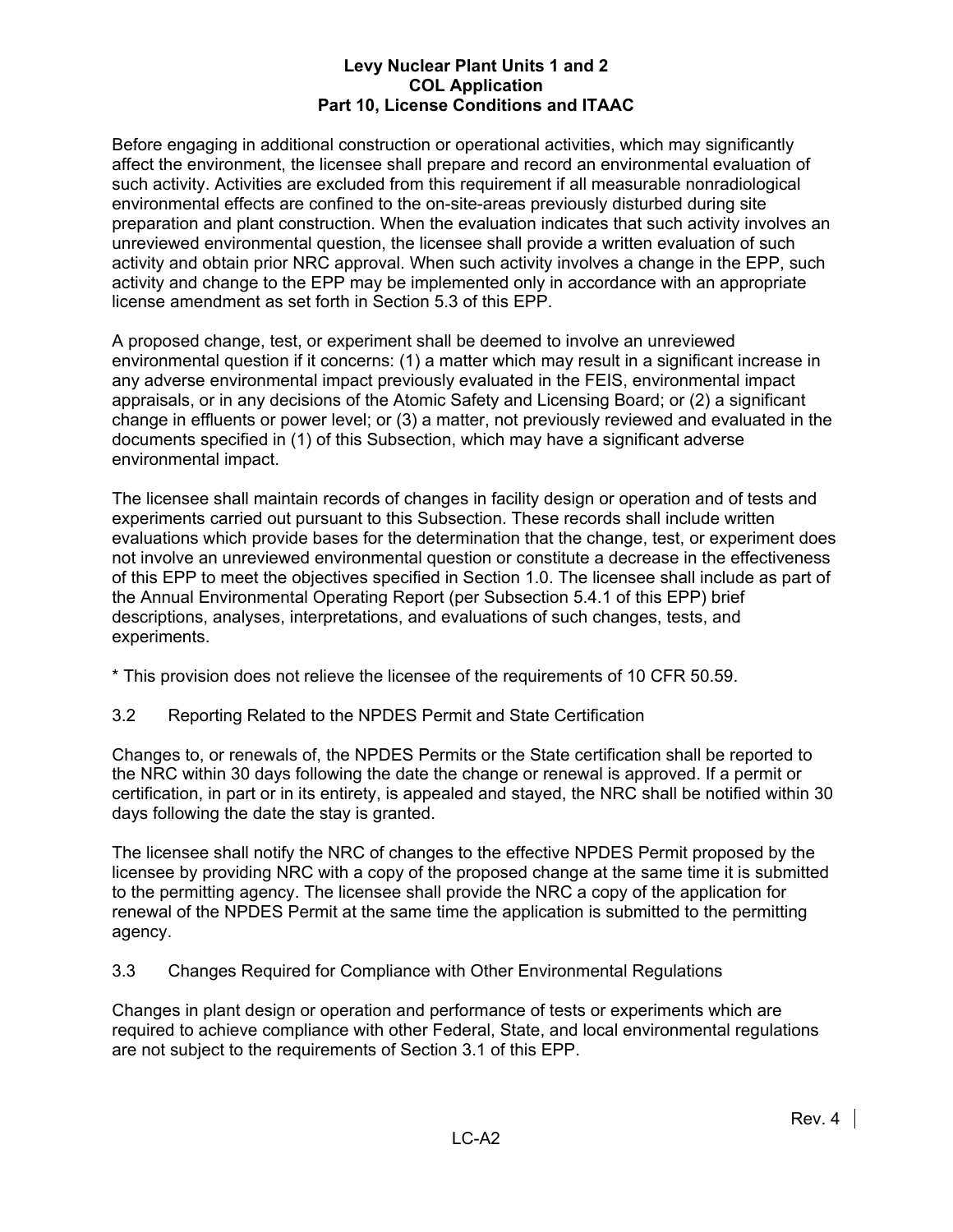# **4.0 Environmental Conditions**

# 4.1 Unusual or Important Environmental Events

The licensee shall evaluate and report to the NRC Operations Center within 24 hours (followed by a written report in accordance with Section 5.4 of this EPP) any occurrence of an unusual or important event that indicates or could result in significant environmental impact causally related to the construction activities or plant operation. The following are examples of unusual or important environmental events: on-site plant or animal disease outbreaks, mortality or unusual occurrence of any species protected by the Endangered Species Act of 1973, unusual fish kills, unusual increase in nuisance organisms or conditions, and unanticipated or emergency discharge of waste water or chemical substances.

Routine monitoring programs are not required to implement this condition.

# 4.2 Environmental Monitoring

# 4.2.1 Aquatic Monitoring

No specific nonradiological aquatic monitoring requirements were identified by NRC staff in the FEIS.

#### 4.2.2 Terrestrial Monitoring

No specific nonradiological terrestrial monitoring requirements were identified by NRC staff in the FEIS.

#### **5.0 Administrative Procedures**

#### 5.1 Review and Audit

The licensee shall provide for review and audit of compliance with the EPP. The audits shall be conducted independently; they may not be conducted by the individual or groups responsible for performing the specific activity. A description of the organizational structure utilized to achieve the independent review and audit function and results of the audit activities shall be maintained and made available for inspection.

#### 5.2 Records Retention

The licensee shall make and retain records associated with this EPP in a manner convenient for review and inspection and shall make them available to the NRC on request.

The licensee shall retain records of construction and operation activities determined to potentially affect the continued protection of the environment for the life of the station. The licensee shall retain all other records relating to this EPP for five years or, where applicable, in accordance with the requirements of other agencies.

# 5.3 Changes in the Environmental Protection Plan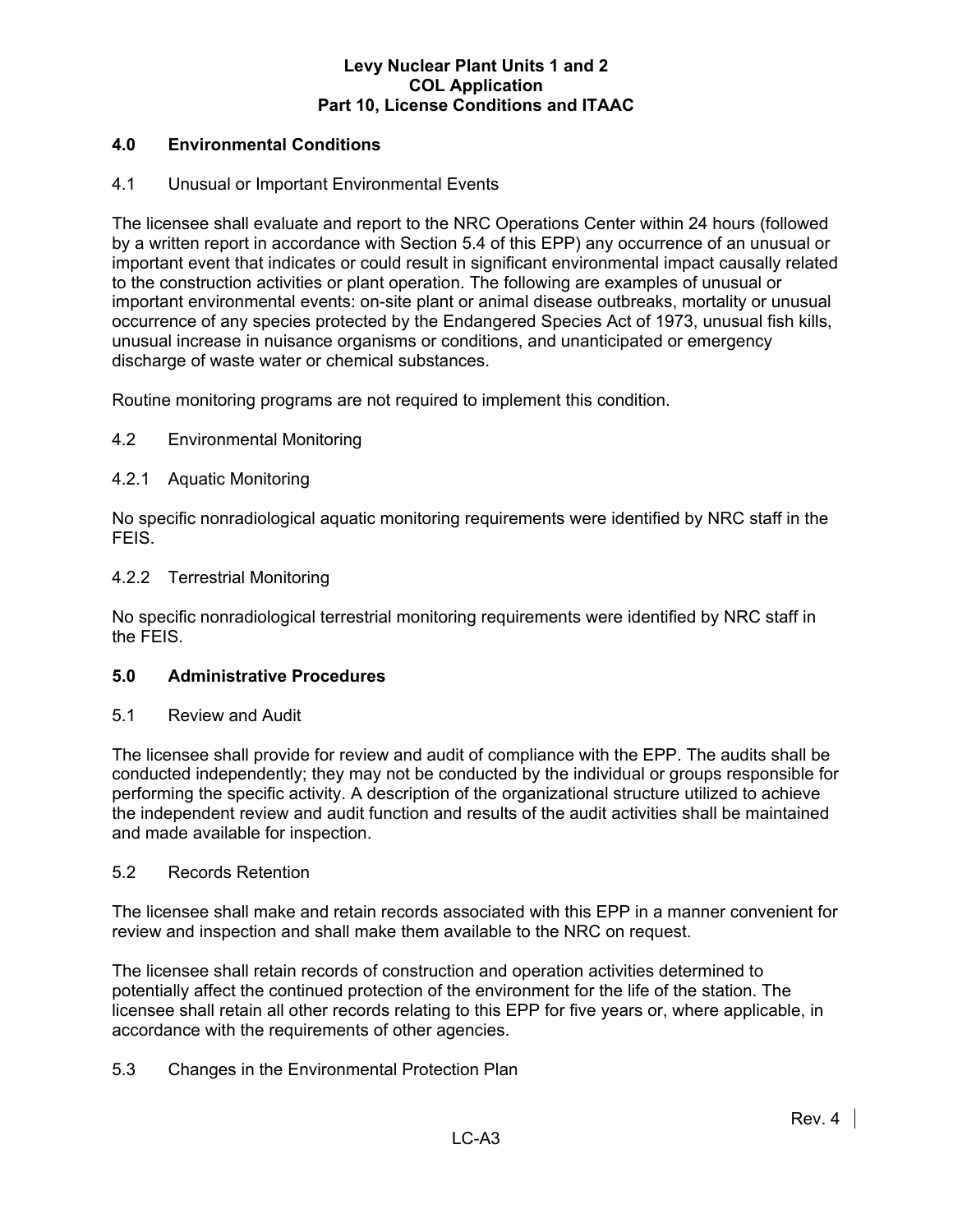Requests for changes in the EPP shall include an assessment of the environmental impact of the proposed change and a supporting justification. Implementation of such changes in the EPP shall not commence prior to NRC approval of the proposed changes in the form of a permit amendment incorporating the appropriate revision to the EPP.

# 5.4 Reporting Requirements

# 5.4.1 Routine Reports

An Annual Nonradiological Environmental Report describing implementation of this EPP for the previous year shall be submitted to the NRC prior to June 1 of each year. The initial report shall be submitted prior to June 1 of the year following issuance of the operating license.

The report shall include summaries and analyses of the results of the environmental protection activities required by Section 4.2 of this EPP for the report period, including a comparison with related preoperational studies, operational controls (as appropriate), and previous nonradiological environmental monitoring reports, and an assessment of the observed impacts of the plant operation on the environment. If harmful effects or evidence of trends toward irreversible damage to the environment are observed, the licensee shall provide a detailed analysis of the data and a proposed course of mitigating action.

The Annual Nonradiological Environmental Report shall also include:

- (1) A list of EPP noncompliances and the corrective actions taken to remedy them.
- (2) A list of changes in station design or operation, tests, and experiments made in accordance with Section 3.1 of this EPP, which involved a potentially significant unreviewed environmental question.
- (3) A list of nonroutine reports submitted in accordance with Subsection 5.4.2 of this EPP.

In the event that some results are not available by the report due date, the report shall be submitted noting and explaining the missing results. The missing results shall be submitted as soon as possible in a supplementary report.

# 5.4.2 Nonroutine Reports

The licensee shall submit a written report to the NRC within 30 days of occurrence of any event described in Section 4.1 of this plan. The report should:

- (1) Describe, analyze, and evaluate the event, including the extent and magnitude of the impact, and site preparation and preliminary construction activities underway at the time of the event,
- (2) Describe the likely cause of the event.
- (3) Indicate the action taken to correct the reported event.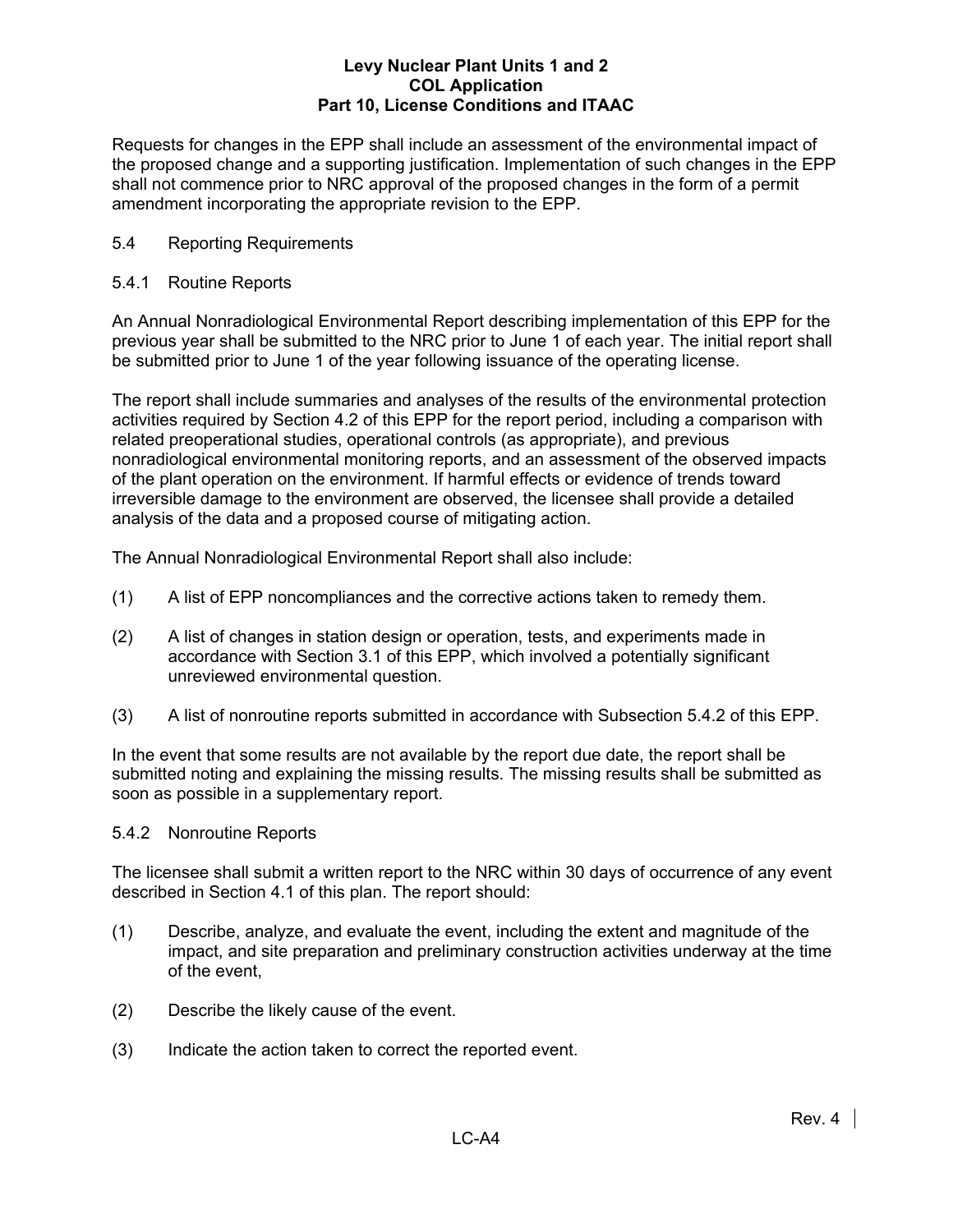- (4) Indicate the corrective action taken to preclude repetition of the event and to prevent similar occurrences involving similar site preparation and preliminary construction activities.
- (5) Indicate the agencies notified and their preliminary responses.

For events reportable under this subsection that also require reports to other Federal, State or local agencies, the licensee shall report in accordance with those reporting requirements in lieu of the requirements of this subsection. The licensee shall provide the NRC with a copy of such report at the same time it submits it to the other agency.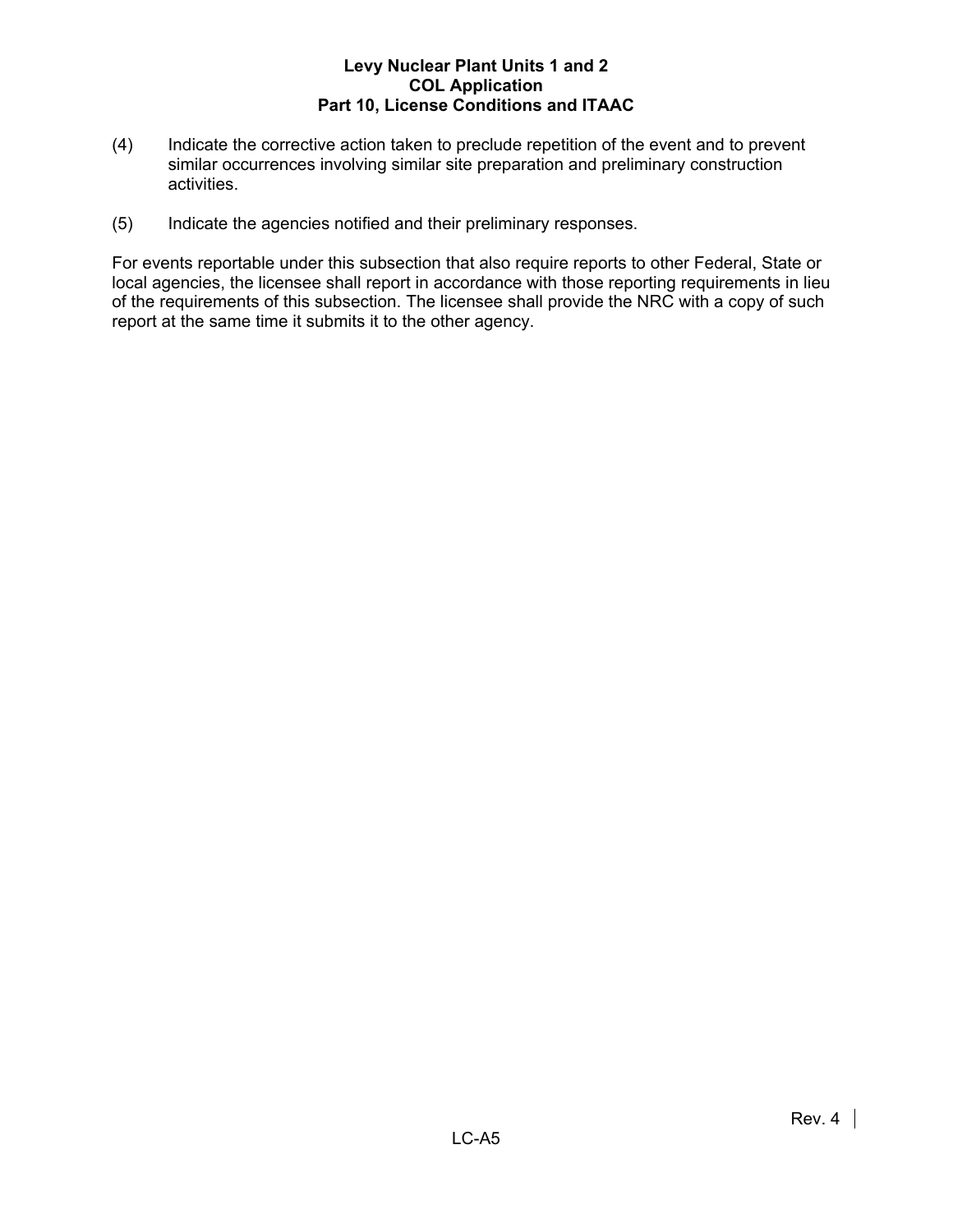# **Appendix B. Inspections, Tests, Analyses and Acceptance Criteria**

AP1000 DCD Tier 1 ITAAC

The Tier 1 information (including the ITAAC) of the referenced DCD is incorporated by reference with the following departures and/or supplements.

Physical Security ITAAC

The physical security ITAAC that are in the scope of the Westinghouse AP1000 standard design are included in the referenced DCD Tier 1 Subsection 2.6.9 as incorporated by reference above. Site-specific physical security ITAAC that are outside the scope of the Westinghouse AP1000 standard design in DCD Tier 1 Subsection 2.6.9 are provided in the attached Table 2.6.9-2. Include these ITAAC after the DCD Tier 1 Table 2.6.9-1 ITAAC.

#### Plant Specific ITAAC

Add the following information to the information provided in the referenced DCD Tier 1 following Section 2.3.29:

#### 2.3.30 Storm Drain System

No entry for this system.

#### 2.3.31 Raw Water System

No entry for this system.

#### 2.3.32 Yard Fire Water System

No entry for this system.

Add the following information to the information provided in the referenced DCD Tier 1 Section 2.5.4, as a new item 4 under the Design Description section:

4. The plant operating instrumentation installed for feedwater flow measurement is one that has been specifically approved by the NRC; the power calorimetric uncertainty calculation includes uncertainties for the associated instrumentation based on an NRC approved methodology; and the calculated calorimetric values are bounded by the uncertainty value assumed for the initial reactor power in the safety analysis.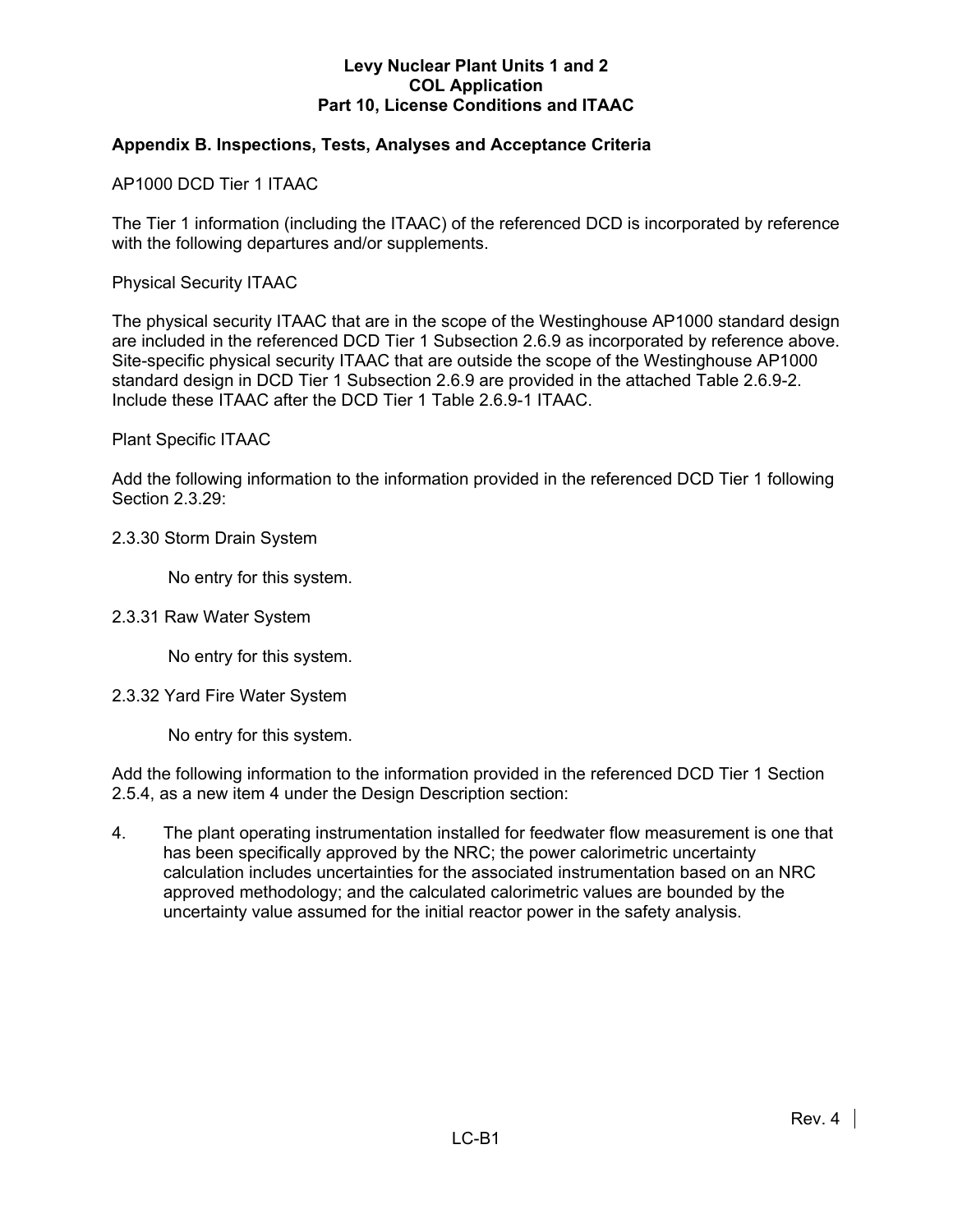Add the following information to the information provided in the referenced DCD Tier 1 Section 2.5.4, as a new, final line item in Table 2.5.4-2:

| <b>Design Commitment</b>                                                                                                                                                                                              | <b>Inspections, Tests, Analyses</b>                                                                                                                                                                                                | <b>Acceptance Criteria</b>                                                                                                                                                                                                                                                                                                                                                                                                                                                                                                                                                                                          |
|-----------------------------------------------------------------------------------------------------------------------------------------------------------------------------------------------------------------------|------------------------------------------------------------------------------------------------------------------------------------------------------------------------------------------------------------------------------------|---------------------------------------------------------------------------------------------------------------------------------------------------------------------------------------------------------------------------------------------------------------------------------------------------------------------------------------------------------------------------------------------------------------------------------------------------------------------------------------------------------------------------------------------------------------------------------------------------------------------|
| The plant calorimetric<br>4.<br>uncertainty and plant<br>instrumentation performance<br>is bounded by the 1%<br>calorimetric uncertainty<br>value assumed for the initial<br>reactor power in the safety<br>analysis. | Inspection will be performed of<br>the plant operating<br>instrumentation installed for<br>feedwater flow measurement, its<br>associated power calorimetric<br>uncertainty calculation, and the<br>calculated calorimetric values. | a) The as-built system takes input<br>for feedwater flow measurement<br>from a Caldon [Cameron] LEFM<br>CheckPlus™ System;<br>b) the power calorimetric<br>uncertainty calculation<br>documented for that<br>instrumentation is based on an<br>accepted Westinghouse<br>methodology and the uncertainty<br>values for that instrumentation are<br>not lower than those for the actual<br>installed instrumentation; and<br>c) the calculated calorimetric<br>power uncertainty measurement<br>values are bounded by the 1%<br>uncertainty value assumed for the<br>initial reactor power in the safety<br>analysis. |

Add the following information to the information provided in the referenced DCD Tier 1 following Section 2.5.10:

2.5.11 Meteorological and Environmental Monitoring System

No entry for this system.

2.5.12 Closed Circuit TV System

No entry for this system.

Add the following information to the information provided in the referenced DCD Tier 1 following Section 2.6.11:

2.6.12 Transmission Switchyard and Offsite Power System

Inspection, Test, Analysis and Acceptance Criteria

Table 2.6.12-1 provides a definition of the inspections, tests, and/or analyses, together with associated acceptance criteria for the offsite power system.

2.6.13 Offsite Retail Power System

No entry for this system.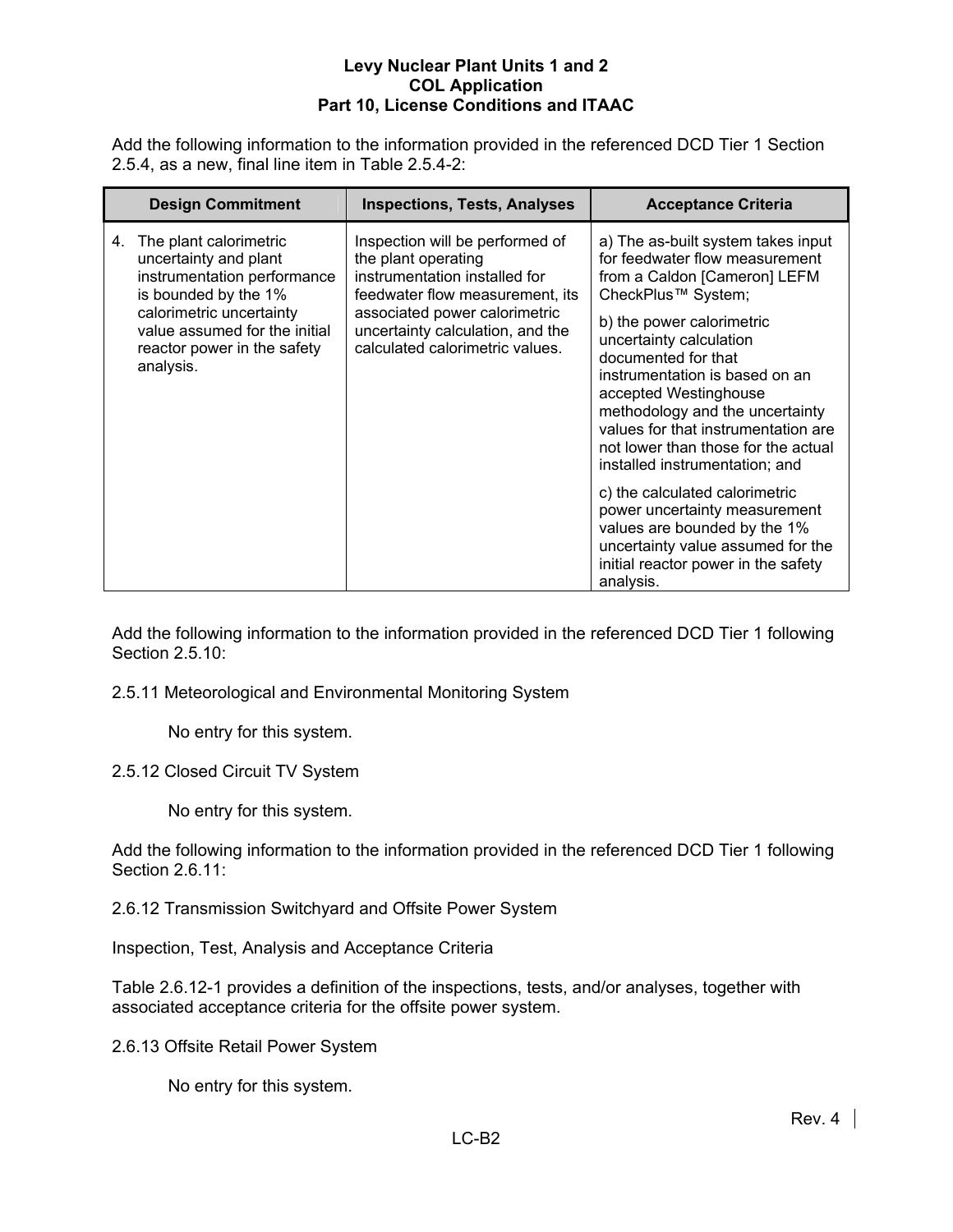The following non-system based site specific ITAAC are provided:

Include the following non-system ITAAC after DCD Tier 1 Section 3.7.

Emergency Planning ITAAC

The emergency planning ITAAC are included in attached Table 3.8-1.

Waterproof Membrane

The waterproof membrane ITAAC are included in the attached Table 3.8-2.

Roller Compacted Concrete

The roller compacted concrete ITAAC are included in attached Table 3.8-3.

Turbine Building, Radwaste Building, and Annex Building Drilled Shaft Foundations

The ITAAC that are applicable to the drilled shaft foundations that support these buildings are included in attached Table 3.8-4.

Pipe Rupture Hazard Analysis ITAAC

The ITAAC for Pipe Rupture Hazard Analysis are included in attached Table 3.8-5.

Piping Design ITAAC

The ITAAC for Piping Design are included in attached Table 3.8-6.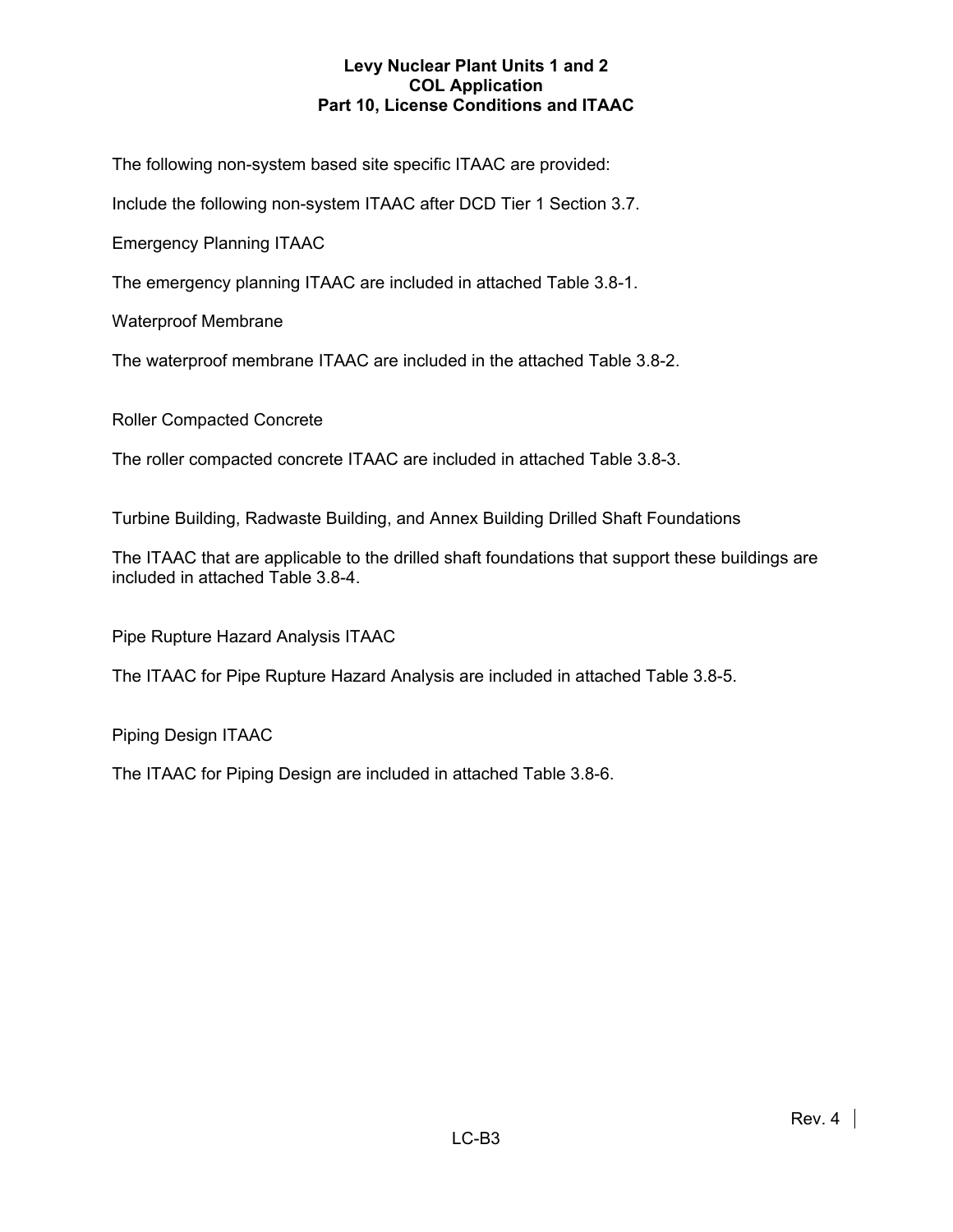| TABLE 2.6.9-2 - SITE-SPECIFIC PHYSICAL SECURITY INSPECTIONS, TESTS, ANALYSES<br>AND ACCEPTANCE CRITERIA                                                                                                                                                                                                                                                                                                                                                          |                                                                                                                                                                                                                                                                            |                                                                                                                                                                                                                                                                                                                                                                                                                                                                                                                                                                                  |  |  |
|------------------------------------------------------------------------------------------------------------------------------------------------------------------------------------------------------------------------------------------------------------------------------------------------------------------------------------------------------------------------------------------------------------------------------------------------------------------|----------------------------------------------------------------------------------------------------------------------------------------------------------------------------------------------------------------------------------------------------------------------------|----------------------------------------------------------------------------------------------------------------------------------------------------------------------------------------------------------------------------------------------------------------------------------------------------------------------------------------------------------------------------------------------------------------------------------------------------------------------------------------------------------------------------------------------------------------------------------|--|--|
| <b>Design Commitment</b>                                                                                                                                                                                                                                                                                                                                                                                                                                         | Inspections, Tests, and<br>Analyses                                                                                                                                                                                                                                        | Acceptance Criteria                                                                                                                                                                                                                                                                                                                                                                                                                                                                                                                                                              |  |  |
| 1. The external walls, doors,<br>ceiling, and floors in the<br>location within which the<br>last access control function<br>for access to the protected<br>area is performed are<br>bullet-resistant to at least<br><b>Underwriters Laboratory</b><br>Ballistic Standard 752, level<br>4.                                                                                                                                                                        | Type test, analysis, or a<br>combination of type test and<br>analysis will be performed for<br>the external walls, doors,<br>ceilings, and floors in the<br>location within which the last<br>access control function for<br>access to the protected area<br>is performed. | The external walls, doors,<br>ceilings, and floors in the<br>location within which the last<br>access control function for<br>access to the protected area<br>is performed are bullet-<br>resistant to at least<br><b>Underwriters Laboratory</b><br>Ballistic Standard 752, level 4.                                                                                                                                                                                                                                                                                            |  |  |
| 2. Physical barriers for the<br>protected area perimeter<br>are not part of vital area<br>barriers.                                                                                                                                                                                                                                                                                                                                                              | An inspection of the protected<br>area perimeter barrier will be<br>performed.                                                                                                                                                                                             | Physical barriers at the<br>perimeter of the protected<br>area are separated from any<br>other barrier designated as a<br>vital area barrier.                                                                                                                                                                                                                                                                                                                                                                                                                                    |  |  |
| 3. a) Isolation zones exist in<br>outdoor areas adjacent to<br>the physical barrier at the<br>perimeter of the protected<br>area that allow 20 feet of<br>observation on either side<br>of the barrier. Where<br>permanent buildings do not<br>allow a 20-foot observation<br>and assessment distance<br>on the inside of the<br>protected area, the building<br>walls are immediately<br>adjacent to, or an integral<br>part of, the protected area<br>barrier. | Inspections will be performed<br>of the isolation zones in<br>outdoor areas adjacent to the<br>physical barrier at the<br>perimeter of the protected<br>area.                                                                                                              | Isolation zones exist in<br>outdoor areas adjacent to the<br>physical barrier at the<br>perimeter of the protected<br>area and allow 20 feet of<br>observation and assessment<br>of the activities of people on<br>either side of the barrier.<br>Where permanent buildings<br>do not allow a 20-foot<br>observation and assessment<br>distance on the inside of the<br>protected area, the building<br>walls are immediately<br>adjacent to, or an integral part<br>of, the protected area barrier<br>and the 20-foot observation<br>and assessment distance<br>does not apply. |  |  |
| b) The isolation zones are<br>monitored with intrusion<br>detection equipment that<br>provides the capability to<br>detect and assess<br>unauthorized persons.                                                                                                                                                                                                                                                                                                   | Inspections will be performed<br>of the intrusion detection<br>equipment within the isolation<br>zones.                                                                                                                                                                    | The isolation zones are<br>equipped with intrusion<br>detection equipment that<br>provides the capability to<br>detect and assess<br>unauthorized persons.                                                                                                                                                                                                                                                                                                                                                                                                                       |  |  |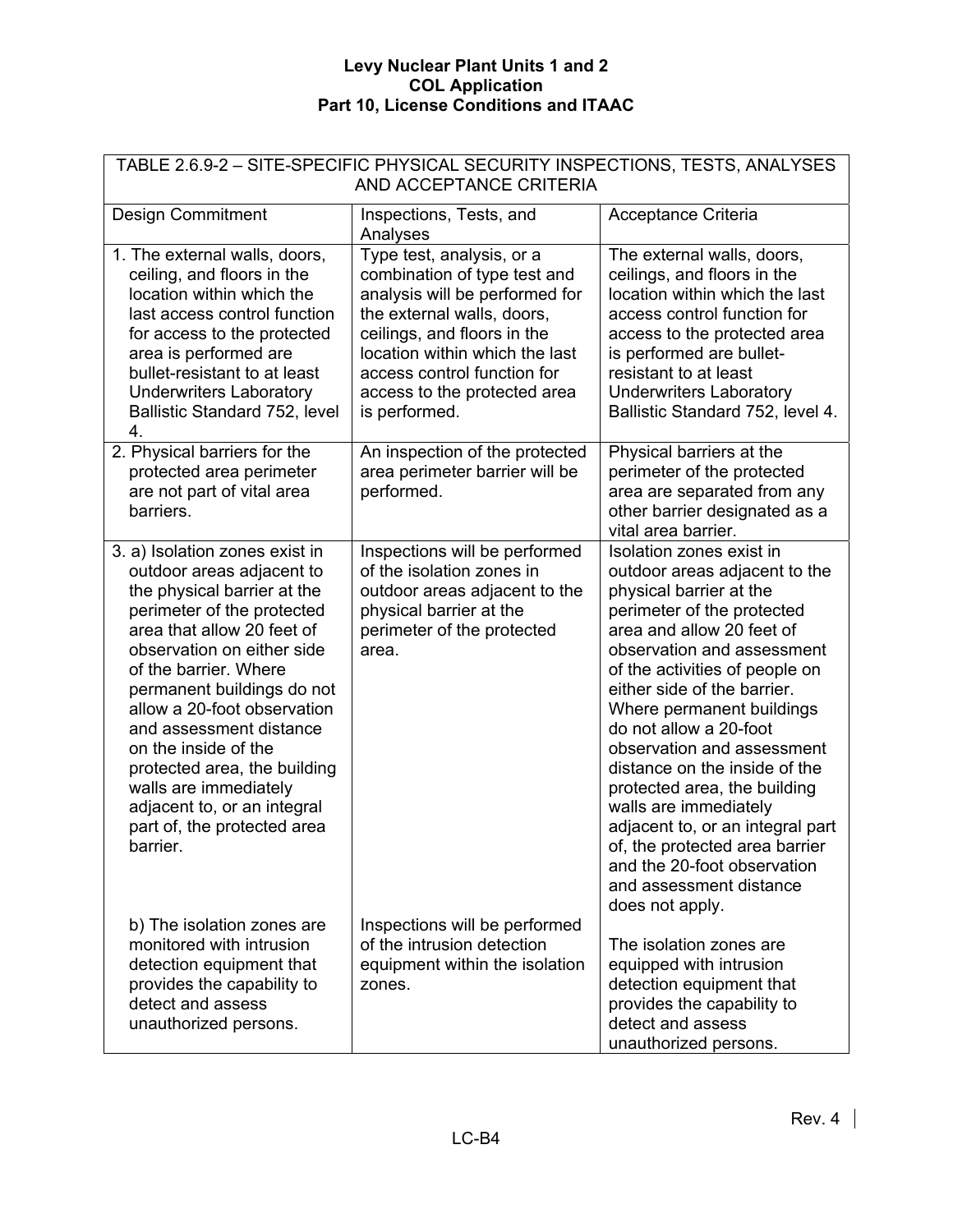| TABLE 2.6.9-2 - SITE-SPECIFIC PHYSICAL SECURITY INSPECTIONS, TESTS, ANALYSES<br>AND ACCEPTANCE CRITERIA                                                                                           |                                                                                                                                               |                                                                                                                                                                                                              |  |
|---------------------------------------------------------------------------------------------------------------------------------------------------------------------------------------------------|-----------------------------------------------------------------------------------------------------------------------------------------------|--------------------------------------------------------------------------------------------------------------------------------------------------------------------------------------------------------------|--|
| <b>Design Commitment</b>                                                                                                                                                                          | Inspections, Tests, and<br>Analyses                                                                                                           | Acceptance Criteria                                                                                                                                                                                          |  |
| 4. The intrusion detection and<br>assessment equipment at<br>the protected area<br>perimeter:                                                                                                     | Tests, inspections or a<br>combination of tests and<br>inspections of the intrusion<br>detection and assessment<br>equipment at the protected | The intrusion detection and<br>assessment equipment at the<br>protected area perimeter:                                                                                                                      |  |
| a) detects penetration or<br>attempted penetration of<br>the protected area barrier<br>and concurrently alarms<br>in both the Central Alarm<br><b>Station and Secondary</b><br>Alarm Station, and | area perimeter and its<br>uninterruptible power supply<br>will be performed.                                                                  | a) detects penetration or<br>attempted penetration of<br>the protected area barrier<br>and concurrently alarms<br>in the Central Alarm<br><b>Station and Secondary</b><br>Alarm Station, and                 |  |
| b) remains operable from<br>an uninterruptible power<br>supply in the event of the<br>loss of normal power.                                                                                       |                                                                                                                                               | b) remains operable from<br>an uninterruptible power<br>supply in the event of the<br>loss of normal power                                                                                                   |  |
| 5. Access control points are<br>established to:                                                                                                                                                   | Tests, inspections, or<br>combination of tests and<br>inspections of installed                                                                | The access control points for<br>the protected area:                                                                                                                                                         |  |
| a) control personnel and<br>vehicle access into the<br>protected area.                                                                                                                            | systems and equipment at the<br>access control points to the<br>protected area will be<br>performed.                                          | a) are configured to<br>control personnel and<br>vehicle access.                                                                                                                                             |  |
| b) detect firearms,<br>explosives, and<br>incendiary devices at the<br>protected area personnel<br>access points.                                                                                 |                                                                                                                                               | b) include detection<br>equipment that is capable<br>of detecting firearms,<br>incendiary devices, and<br>explosives at the<br>protected area personnel<br>access points.                                    |  |
| 6. An access control system<br>with numbered picture<br>badges is installed for use<br>by individuals who are<br>authorized access to<br>protected areas and vital<br>areas without escort.       | A test of the access control<br>system with numbered picture<br>badges will be performed.                                                     | The access authorization<br>system with numbered picture<br>badges can identify and<br>authorize protected area and<br>vital area access only to those<br>personnel with unescorted<br>access authorization. |  |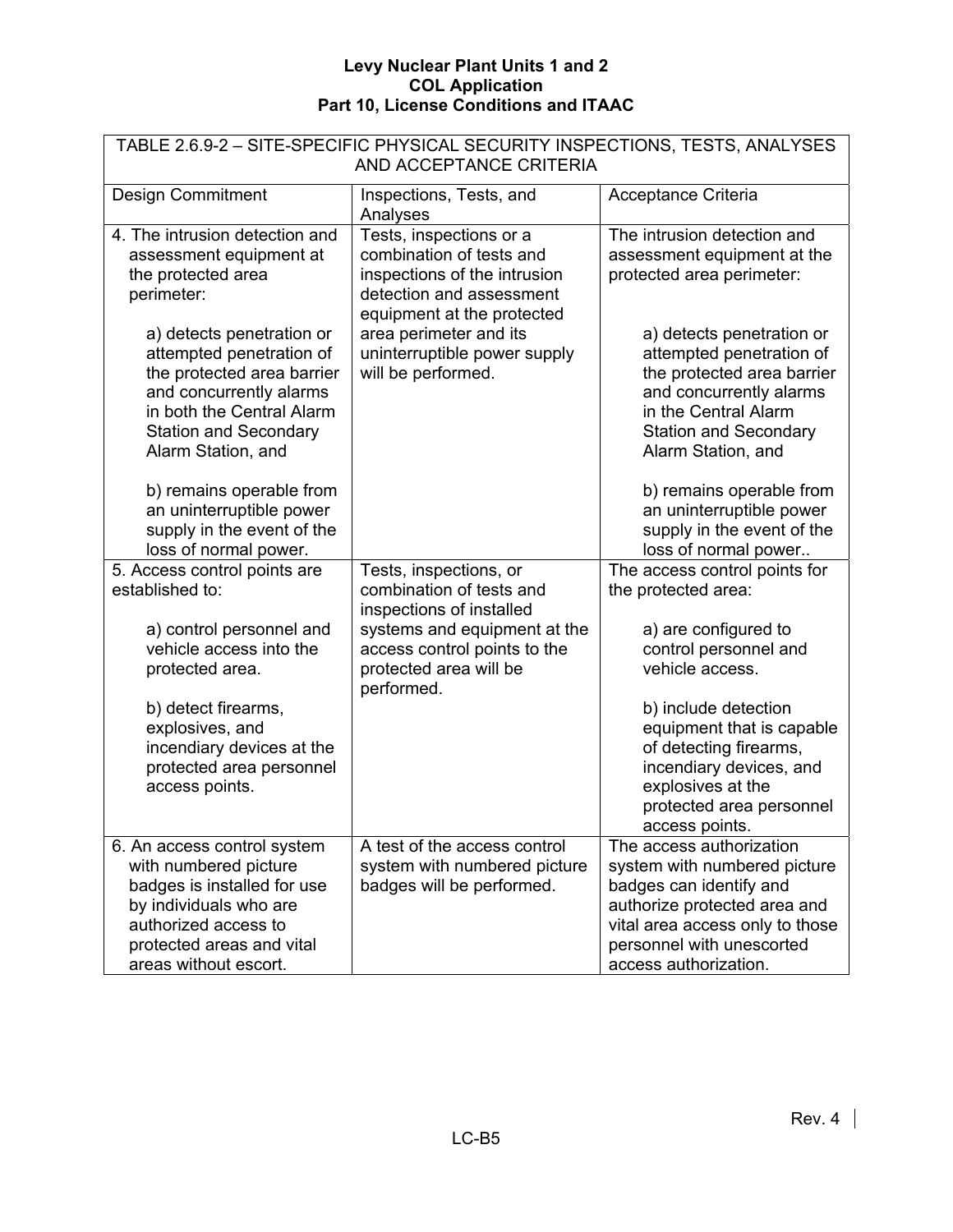| TABLE 2.6.9-2 - SITE-SPECIFIC PHYSICAL SECURITY INSPECTIONS, TESTS, ANALYSES<br>AND ACCEPTANCE CRITERIA                                                                                                                                                                                                                    |                                                                                                                                                                        |                                                                                                                                                                                                                                                                                                                  |  |  |
|----------------------------------------------------------------------------------------------------------------------------------------------------------------------------------------------------------------------------------------------------------------------------------------------------------------------------|------------------------------------------------------------------------------------------------------------------------------------------------------------------------|------------------------------------------------------------------------------------------------------------------------------------------------------------------------------------------------------------------------------------------------------------------------------------------------------------------|--|--|
| <b>Design Commitment</b><br>Inspections, Tests, and<br>Acceptance Criteria<br>Analyses                                                                                                                                                                                                                                     |                                                                                                                                                                        |                                                                                                                                                                                                                                                                                                                  |  |  |
| 7. Access to vital equipment<br>physical barriers requires<br>passage through the<br>protected area perimeter<br>barrier.                                                                                                                                                                                                  | Inspection will be performed<br>to confirm that access to vital<br>equipment physical barriers<br>requires passage through the<br>protected area perimeter<br>barrier. | Vital equipment is located<br>within a protected area such<br>that access to vital equipment<br>physical barriers requires<br>passage through the<br>protected area perimeter<br>barrier.                                                                                                                        |  |  |
| 8. a) Penetrations through the<br>protected area barrier are<br>secured and monitored.                                                                                                                                                                                                                                     | Inspections will be performed<br>of penetrations through the<br>protected area barrier.                                                                                | Penetrations and openings<br>through the protected area<br>barrier are secured and<br>monitored.                                                                                                                                                                                                                 |  |  |
| b) Unattended openings<br>(such as underground<br>pathways) that intersect the<br>protected area boundary or<br>vital area boundary will be<br>protected by a physical<br>barrier and monitored by<br>intrusion detection<br>equipment or provided<br>surveillance at a frequency<br>sufficient to detect<br>exploitation. | Inspections will be performed<br>of unattended openings that<br>intersect the protected area<br>boundary or vital area<br>boundary.                                    | Unattended openings (such<br>as underground pathways)<br>that intersect the protected<br>area boundary or vital area<br>boundary are protected by a<br>physical barrier and monitored<br>by intrusion detection<br>equipment or provided<br>surveillance at a frequency<br>sufficient to detect<br>exploitation. |  |  |
| 9. Emergency exits through<br>the protected area<br>perimeter are alarmed and<br>secured with locking<br>devices to allow for<br>emergency egress.                                                                                                                                                                         | Tests, inspections, or a<br>combination of tests and<br>inspections of emergency<br>exits through the protected<br>area perimeter will be<br>performed.                | Emergency exits through the<br>protected area perimeter are<br>alarmed and secured by<br>locking devices that allow<br>prompt egress during an<br>emergency.                                                                                                                                                     |  |  |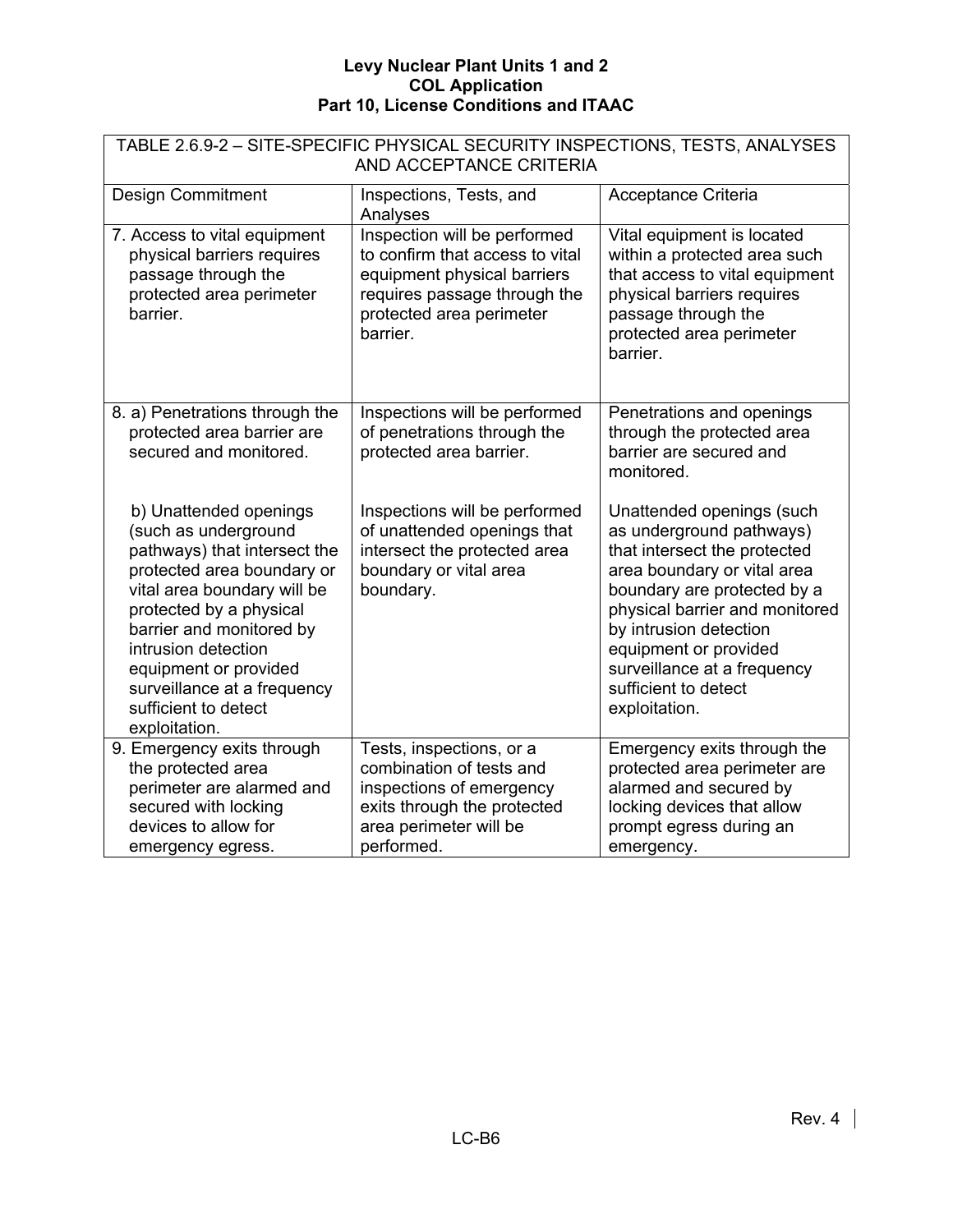| Table 2.6.12-1                                                                                                                                                                                                                                                              |                                                                                                                                                                                                                        |                                                                                                                                                                                                                                                                                                              |  |  |
|-----------------------------------------------------------------------------------------------------------------------------------------------------------------------------------------------------------------------------------------------------------------------------|------------------------------------------------------------------------------------------------------------------------------------------------------------------------------------------------------------------------|--------------------------------------------------------------------------------------------------------------------------------------------------------------------------------------------------------------------------------------------------------------------------------------------------------------|--|--|
|                                                                                                                                                                                                                                                                             | <b>Offsite Power System</b>                                                                                                                                                                                            |                                                                                                                                                                                                                                                                                                              |  |  |
| Inspections, Tests, and<br><b>Design Commitment</b><br>Acceptance Criteria<br>Analyses                                                                                                                                                                                      |                                                                                                                                                                                                                        |                                                                                                                                                                                                                                                                                                              |  |  |
| 1. A minimum of one offsite<br>circuit supplies electric<br>power from the<br>transmission switchyard to<br>the interface with the onsite<br>ac power system.                                                                                                               | Inspections of the as-built<br>offsite circuit will be<br>performed.                                                                                                                                                   | At least one offsite circuit is<br>provided from the<br>transmission switchyard<br>interface to the interface with<br>the onsite ac power system.                                                                                                                                                            |  |  |
| 2. Each offsite circuit<br>interfacing with the onsite<br>ac power system is<br>adequately rated to supply<br>assumed loads during<br>normal, abnormal and<br>accident conditions.                                                                                          | Analyses of the offsite power<br>system will be performed to<br>evaluate the as-built ratings of<br>each offsite circuit interfacing<br>with the onsite ac power<br>system against the load<br>assumptions.            | A report exists and concludes<br>that each as-built offsite circuit<br>is rated to supply the load<br>assumptions, during normal,<br>abnormal and accident<br>conditions.                                                                                                                                    |  |  |
| 3. During steady state<br>operation, each offsite<br>circuit is capable of<br>supplying required voltage<br>to the interface with the<br>onsite ac power system that<br>will support operation of<br>assumed loads during<br>normal, abnormal and<br>accident conditions.   | Analyses of the as-built offsite<br>circuit will be performed to<br>evaluate the capability of each<br>offsite circuit to supply the<br>voltage requirements at the<br>interface with the onsite ac<br>power system.   | A report exists and concludes<br>that during steady state<br>operation each as-built offsite<br>circuit is capable of supplying<br>the voltage at the interface<br>with the onsite ac power<br>system that will support<br>operation of assumed loads<br>during normal, abnormal and<br>accident conditions. |  |  |
| 4. During steady state<br>operation, each offsite<br>circuit is capable of<br>supplying required<br>frequency to the interface<br>with the onsite ac power<br>system that will support<br>operation of assumed loads<br>during normal, abnormal<br>and accident conditions. | Analyses of the as-built offsite<br>circuit will be performed to<br>evaluate the capability of each<br>offsite circuit to supply the<br>frequency requirements at the<br>interface with the onsite ac<br>power system. | A report exists and concludes<br>that during steady state<br>operation each as-built offsite<br>circuit is capable of supplying<br>the frequency at the interface<br>with onsite ac power system<br>that will support operation of<br>assumed loads during normal,<br>abnormal and accident<br>conditions.   |  |  |
| 5. The fault current<br>contribution of each offsite<br>circuit is compatible with the<br>interrupting capability of the<br>onsite ac power system<br>short circuit interrupting<br>devices.                                                                                | Analyses of the as-built offsite<br>circuit will be performed to<br>evaluate the fault current<br>contribution of each offsite<br>circuit at the interface with the<br>onsite ac power system.                         | A report exists and concludes<br>the short circuit contribution of<br>each as-built offsite circuit at<br>the interface with the onsite ac<br>power system is compatible<br>with the interrupting capability<br>of the onsite fault current<br>interrupting devices                                          |  |  |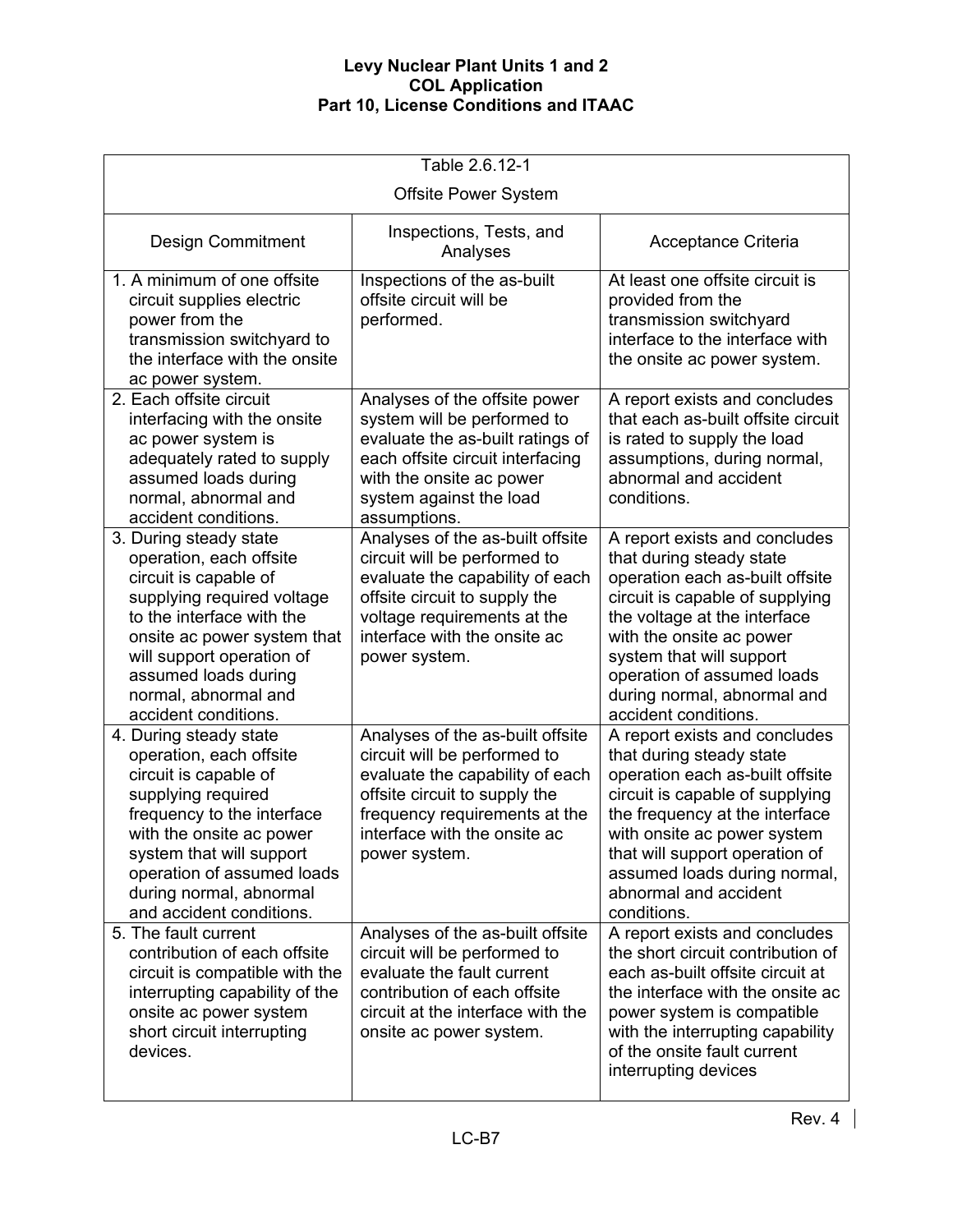| Table 2.6.12-1                                                                                                                                                        |                                                                                                                                                                                                                                                                                                                      |                                                                                                                                                                                                                                                                                                                                              |  |  |
|-----------------------------------------------------------------------------------------------------------------------------------------------------------------------|----------------------------------------------------------------------------------------------------------------------------------------------------------------------------------------------------------------------------------------------------------------------------------------------------------------------|----------------------------------------------------------------------------------------------------------------------------------------------------------------------------------------------------------------------------------------------------------------------------------------------------------------------------------------------|--|--|
|                                                                                                                                                                       | <b>Offsite Power System</b>                                                                                                                                                                                                                                                                                          |                                                                                                                                                                                                                                                                                                                                              |  |  |
| <b>Design Commitment</b>                                                                                                                                              | Acceptance Criteria                                                                                                                                                                                                                                                                                                  |                                                                                                                                                                                                                                                                                                                                              |  |  |
| 6. The reactor coolant pumps<br>continue to receive power<br>from either the main<br>generator or the grid for a<br>minimum of 3 seconds<br>following a turbine trip. | Analyses of the as-built offsite<br>power system will be<br>performed to confirm that<br>power will be available to the<br>reactor coolant pumps for a<br>minimum of 3 seconds<br>following a turbine trip when<br>the buses powering the<br>reactor coolant pumps are<br>aligned to either the UATs or<br>the RATs. | A report exists and concludes<br>that voltage at the high-side of<br>the GSU, and the RATs, does<br>not drop more than 0.15 pu<br>from the pre-trip steady-state<br>voltage for a minimum of 3<br>seconds following a turbine<br>trip when the buses powering<br>the reactor coolant pumps are<br>aligned to either the UATs or<br>the RATs. |  |  |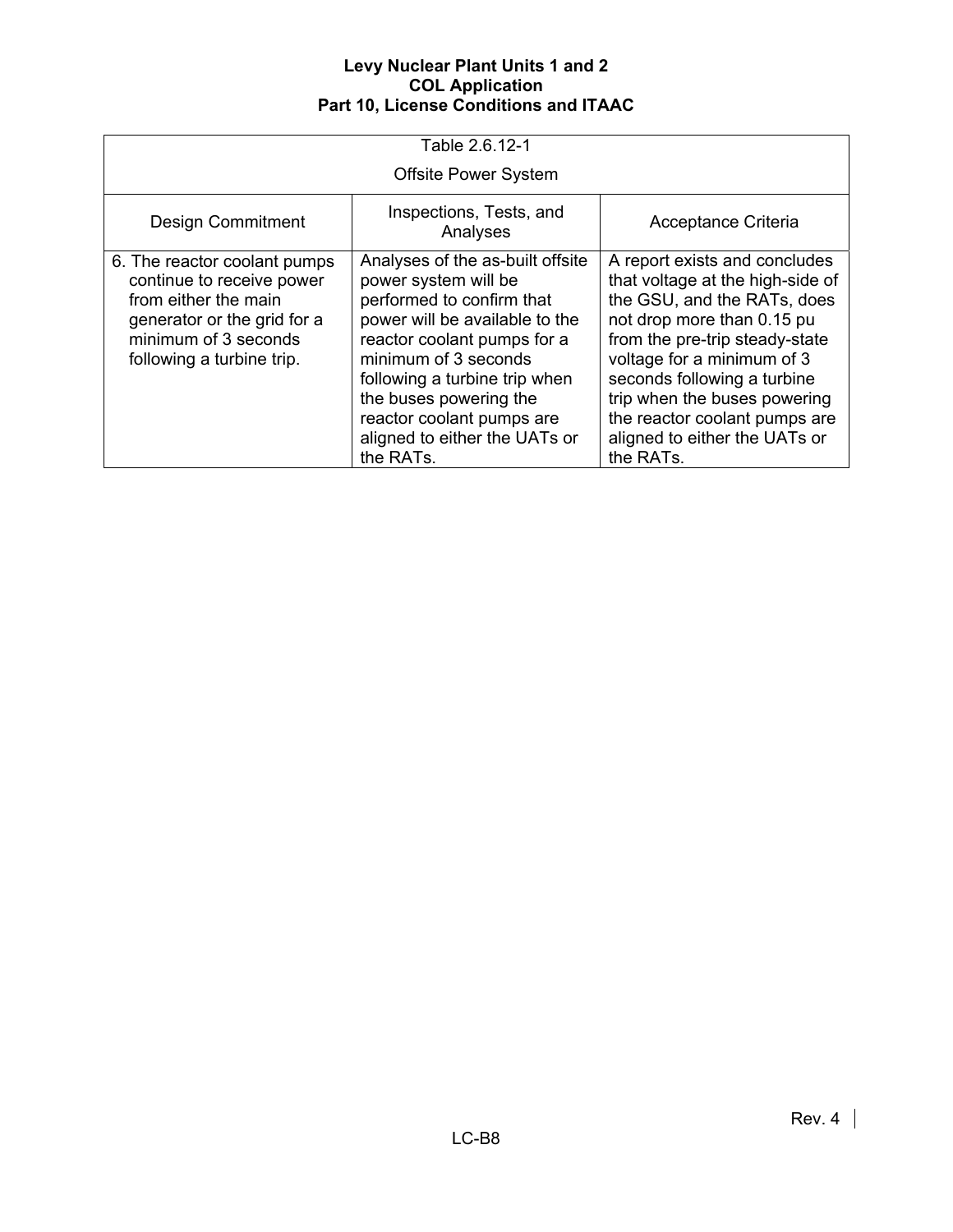**Table 3.8-1 Emergency Plan Inspections, Tests, Analyses, and Acceptance Criteria (Sheet 1 of 29)** 

| <b>Planning Standard</b>                                                                                                                                                                                                                                                                                                                                                                                                                                     | <b>EP Program Elements</b>                                                                                                                                                                                                                                                                                                          | <b>Inspections, Tests, Analyses</b>                                                      | <b>Acceptance Criteria</b>                                                                                                                                                                                                        |  |  |
|--------------------------------------------------------------------------------------------------------------------------------------------------------------------------------------------------------------------------------------------------------------------------------------------------------------------------------------------------------------------------------------------------------------------------------------------------------------|-------------------------------------------------------------------------------------------------------------------------------------------------------------------------------------------------------------------------------------------------------------------------------------------------------------------------------------|------------------------------------------------------------------------------------------|-----------------------------------------------------------------------------------------------------------------------------------------------------------------------------------------------------------------------------------|--|--|
|                                                                                                                                                                                                                                                                                                                                                                                                                                                              | 1.0 Assignment of Responsibility - Organizational Control                                                                                                                                                                                                                                                                           |                                                                                          |                                                                                                                                                                                                                                   |  |  |
| 10 CFR 50.47(b)(1) - Primary<br>responsibilities for emergency<br>response by the nuclear facility<br>licensee, and by State and local<br>organizations within the EPZs<br>have been assigned, the<br>emergency responsibilities of the<br>various supporting organizations<br>have been specifically established,<br>and each principle response<br>organization has staff to respond<br>and to augment its initial response<br>on a continuous basis.      | 1.1 The staff exists to provide<br>24-hour per day emergency<br>response and manning of<br>communications links, including<br>continuous operations for a<br>protracted period. [A.1.e, A.4]**<br>[**References in brackets]<br>throughout this table<br>correspond to with<br>NUREG 0654/FEMA-REP-1<br><b>Evaluation Criterial</b> | 1.1 An inspection of the emergency<br>plan implementing procedures will<br>be performed. | 1.1 Emergency plan implementing procedures<br>provide for 24-hour per day emergency<br>response staffing and manning of<br>communications links, including continuous<br>operations for a protracted period.                      |  |  |
| 2.0 Onsite Emergency Organization                                                                                                                                                                                                                                                                                                                                                                                                                            |                                                                                                                                                                                                                                                                                                                                     |                                                                                          |                                                                                                                                                                                                                                   |  |  |
| 10 CFR 50.47(b)(2) - On-shift<br>facility licensee responsibilities for<br>emergency response are<br>unambiguously defined, adequate<br>staffing to provide initial facility<br>accident response in key<br>functional areas is maintained at<br>all times, timely augmentation of<br>response capabilities is available,<br>and the interfaces among various<br>onsite response activities and<br>offsite support and response<br>activities are specified. | 2.1 The staff exists to provide<br>minimum and augmented on-<br>shift staffing levels, consistent<br>with Table B-1 of NUREG-<br>0654/FEMA-REP-1, Rev. 1.<br>[B.5, B.7]                                                                                                                                                             | 2.1 An inspection of the emergency<br>plan implementing procedures will<br>be performed. | 2.1 Emergency plan implementing procedures<br>provide minimum and augmented on-shift<br>staffing levels, consistent with Table B-1 of the<br>Levy Nuclear Plant Units 1 & 2 Combined<br>License (COL) Application Emergency Plan. |  |  |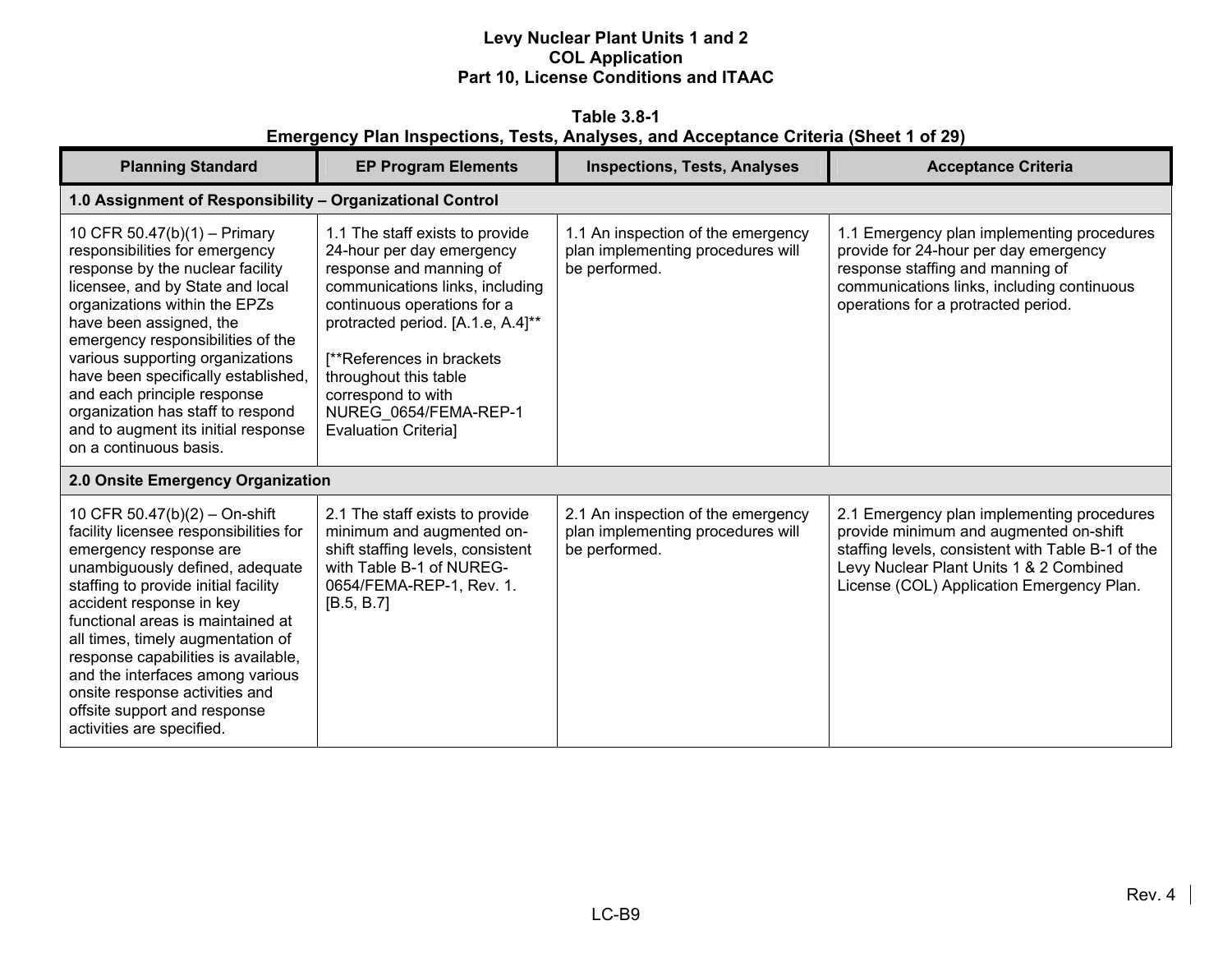**Table 3.8-1 Emergency Plan Inspections, Tests, Analyses, and Acceptance Criteria (Sheet 2 of 29)** 

| <b>Planning Standard</b>                                                                                                                                                                                                                                                                                                                                                                                                                                                                                                        | <b>EP Program Elements</b>                                                                                                                                                                                                         | <b>Inspections, Tests, Analyses</b>                                                                                                                                                                                                                                                                                                                   | <b>Acceptance Criteria</b>                                                                                                                                                                                                                                                                                                                                                                                                                                                                                                                                                                                     |
|---------------------------------------------------------------------------------------------------------------------------------------------------------------------------------------------------------------------------------------------------------------------------------------------------------------------------------------------------------------------------------------------------------------------------------------------------------------------------------------------------------------------------------|------------------------------------------------------------------------------------------------------------------------------------------------------------------------------------------------------------------------------------|-------------------------------------------------------------------------------------------------------------------------------------------------------------------------------------------------------------------------------------------------------------------------------------------------------------------------------------------------------|----------------------------------------------------------------------------------------------------------------------------------------------------------------------------------------------------------------------------------------------------------------------------------------------------------------------------------------------------------------------------------------------------------------------------------------------------------------------------------------------------------------------------------------------------------------------------------------------------------------|
| 3.0 Emergency Classification System                                                                                                                                                                                                                                                                                                                                                                                                                                                                                             |                                                                                                                                                                                                                                    |                                                                                                                                                                                                                                                                                                                                                       |                                                                                                                                                                                                                                                                                                                                                                                                                                                                                                                                                                                                                |
| 10 CFR 50.47(b)(4) - A standard<br>emergency classification and<br>action level scheme, the bases of<br>which include facility system and<br>effluent parameters, is in use by<br>the nuclear facility licensee, and<br>State and local response plans<br>call for reliance on information<br>provided by facility licensees for<br>determinations of minimum initial<br>offsite response measures.                                                                                                                             | 3.1 A standard emergency<br>classification and emergency<br>action level (EAL) scheme<br>exists, and identifies facility<br>system and effluent parameters<br>constituting the bases for the<br>classification scheme. [D.2]       | 3.1 An inspection of the Control<br>Rooms, Technical Support Centers<br>(TSCs), and Emergency Operations<br>Facility (EOF) will be performed to<br>verify that they have displays for<br>retrieving facility system and effluent<br>parameters are specified in the<br>Emergency Classification and EAL<br>scheme and the displays are<br>functional. | 3.1 The specified parameters are retrievable in<br>the Control Rooms, TSC and EOF, and the<br>ranges of the displays encompass the values<br>specified in the Emergency Classification and<br>EAL scheme.                                                                                                                                                                                                                                                                                                                                                                                                      |
| <b>4.0 Notification Methods and Procedures</b>                                                                                                                                                                                                                                                                                                                                                                                                                                                                                  |                                                                                                                                                                                                                                    |                                                                                                                                                                                                                                                                                                                                                       |                                                                                                                                                                                                                                                                                                                                                                                                                                                                                                                                                                                                                |
| 10 CFR $50.47(b)(5)$ – Procedures<br>have been established for<br>notification, by the licensee, of<br>State and local response<br>organizations and for notification<br>of emergency personnel by all<br>organizations; the content of initial<br>and follow-up messages to<br>response organizations and the<br>public has been established; and<br>means to provide early notification<br>and clear instruction to the<br>populace within the plume<br>exposure pathway Emergency<br>Planning Zone have been<br>established. | 4.1 The means exists to notify<br>responsible State and local<br>organizations within 15 minutes<br>after the licensee declares an<br>emergency. [E.2]<br>4.2 The means exists to notify<br>emergency response personnel.<br>[E.1] | 4.1 A test will be performed to<br>demonstrate the capabilities for<br>providing initial notification to the<br>offsite authorities after a simulated<br>emergency classification.<br>4.2 A test of the primary and back-up<br>ERO notification systems will be<br>performed.                                                                         | 4.1 The State of Florida and the counties of<br>Levy, Citrus, and Marion receive notification<br>within 15 minutes after the declaration of an<br>emergency from the control room and the<br>EOF.<br>4.2 The primary and back-up ERO notification<br>system tests result in:<br>• Emergency response personnel receiving<br>the notification message;<br>• Mobilization communication is validated<br>by personnel response to the notification<br>system or by telephone;<br>• Response to electronic notification and<br>plant page system is accomplished<br>during normal working hours, and off<br>hours. |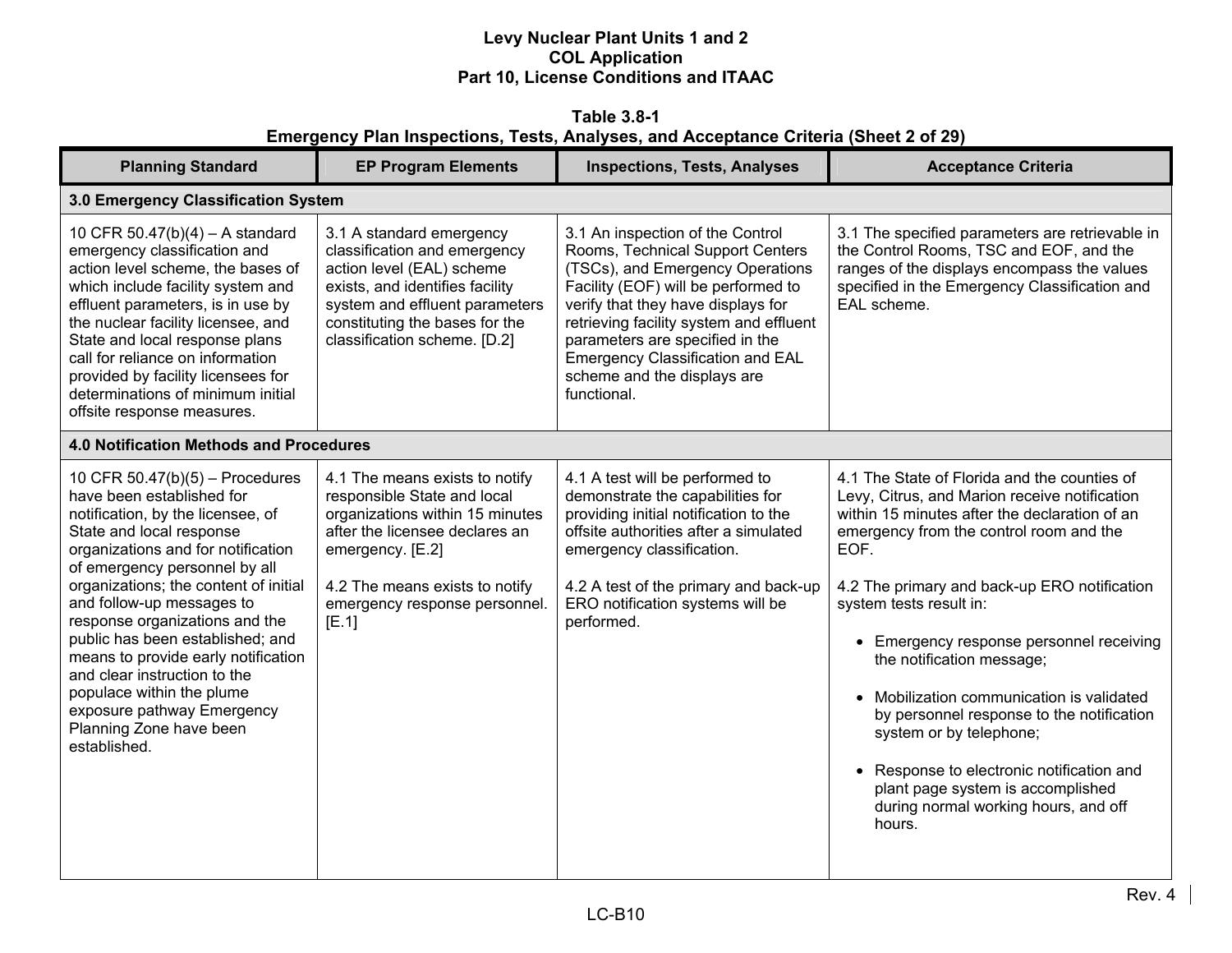**Table 3.8-1 Emergency Plan Inspections, Tests, Analyses, and Acceptance Criteria (Sheet 3 of 29)** 

| <b>Planning Standard</b>                                                                                                                                       | <b>EP Program Elements</b>                                                                                                                                                                                                                                                                                                              | <b>Inspections, Tests, Analyses</b>                                                                                                                                                                                                                                                                                                                                                                                                                   | <b>Acceptance Criteria</b>                                                                                                                                                                                                                                                                                                                                                                                                                                                 |
|----------------------------------------------------------------------------------------------------------------------------------------------------------------|-----------------------------------------------------------------------------------------------------------------------------------------------------------------------------------------------------------------------------------------------------------------------------------------------------------------------------------------|-------------------------------------------------------------------------------------------------------------------------------------------------------------------------------------------------------------------------------------------------------------------------------------------------------------------------------------------------------------------------------------------------------------------------------------------------------|----------------------------------------------------------------------------------------------------------------------------------------------------------------------------------------------------------------------------------------------------------------------------------------------------------------------------------------------------------------------------------------------------------------------------------------------------------------------------|
|                                                                                                                                                                | 4.3 The means exists to notify<br>and provide instructions to the<br>populace within the plume<br>exposure EPZ. [E.3]                                                                                                                                                                                                                   | 4.3 The full test of notification<br>capabilities will be conducted.                                                                                                                                                                                                                                                                                                                                                                                  | 4.3 Notification and clear instructions to the<br>public are successfully accomplished in<br>accordance with the emergency plan<br>requirements.                                                                                                                                                                                                                                                                                                                           |
| <b>5.0 Emergency Communications</b>                                                                                                                            |                                                                                                                                                                                                                                                                                                                                         |                                                                                                                                                                                                                                                                                                                                                                                                                                                       |                                                                                                                                                                                                                                                                                                                                                                                                                                                                            |
| 10 CFR $50.47(b)(6)$ – Provisions<br>exist for prompt communications<br>among principal response<br>organizations to emergency<br>personnel and to the public. | 5.1 The means exists for<br>communications among the<br>Control Rooms, TSCs, EOF,<br>principal State and local<br>emergency operations centers<br>(EOCs), and radiological field<br>assessment teams. [F3, F.5]                                                                                                                         | 5.1 A test will be performed of the<br>capabilities. The test for the contact<br>with the principal EOCs and the<br>radiological field assessment teams<br>will be from the Control Room and<br>the EOF. The TSC communication<br>with the Control Room and the EOF<br>will be performed.                                                                                                                                                             | 5.1 Communications (both primary and<br>secondary methods/systems) are established<br>between the Control Rooms, TSC and the EOF<br>with Florida Division of Emergency<br>Management (DEM) warning point and EOC;<br>Levy County Warning Point and EOC; Citrus<br>County Warning Point and EOC; and Marion<br>County Warning Point and EOC.<br>Communications are established between the<br>Control Rooms, TSC and the EOF with the<br>LNP radiological monitoring teams. |
|                                                                                                                                                                | 5.2 The means exists for<br>communications from the<br>Control Rooms, TSCs, and EOF<br>to the NRC headquarters and<br>regional office EOCs (including<br>establishment of the Emergency<br>Response Data System (ERDS)<br>[or its successor system]<br>between the onsite computer<br>system and the NRC<br>Operations Center.) [F.2.6] | 5.2 A test is performed of the<br>capabilities to communicate using<br>ENS from each operating Control<br>Room, TSC and EOF to the NRC<br>headquarters and regional office<br>EOCs. The Health Physics Network<br>(HPN) is tested to ensure<br>communications between the TSC<br>and EOF with the NRC Operations<br>Center. ERDS is established [or its<br>successor system] between the<br>onsite computer systems and the<br>NRC Operations Center. | 5.2 Communications are established between<br>the Control Rooms, TSC and EOF to the NRC<br>headquarters and regional office EOCs utilizing<br>the ENS. The TSC and EOF demonstrate<br>communications with the NRC Operations<br>Center using HPN. The access port for ERDS<br>[or its successor system] is provided and<br>successfully completes a transfer of data from<br>the plant computer system to the NRC<br>Operations Center.                                    |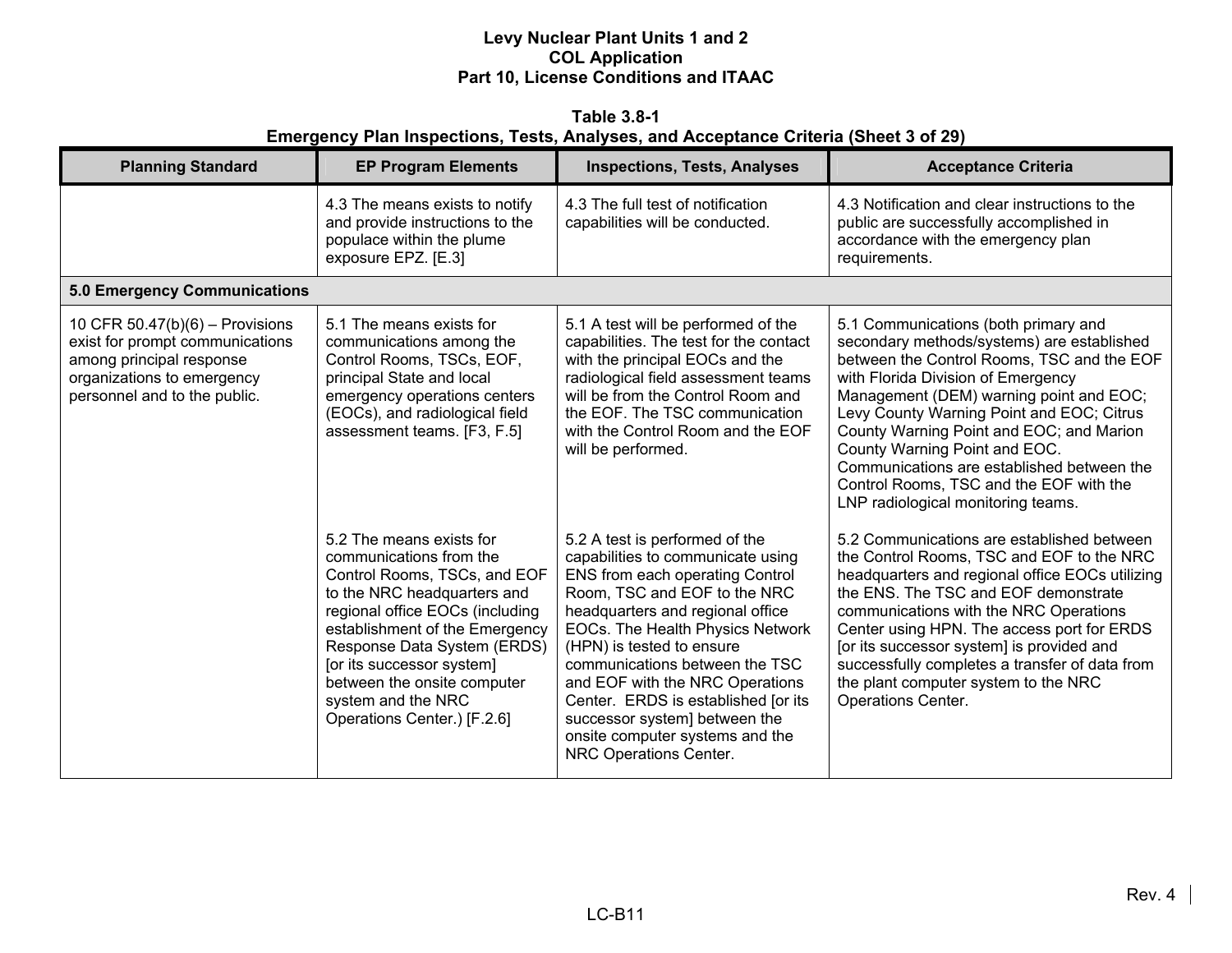**Table 3.8-1 Emergency Plan Inspections, Tests, Analyses, and Acceptance Criteria (Sheet 4 of 29)** 

| <b>Planning Standard</b>                                                                                                                                                                                                                                                                                                                                                                                                                                                                                                                                                        | <b>EP Program Elements</b>                                                                                                                                    | <b>Inspections, Tests, Analyses</b>                                                                                                                                                                                                              | <b>Acceptance Criteria</b>                                                                                                                                 |
|---------------------------------------------------------------------------------------------------------------------------------------------------------------------------------------------------------------------------------------------------------------------------------------------------------------------------------------------------------------------------------------------------------------------------------------------------------------------------------------------------------------------------------------------------------------------------------|---------------------------------------------------------------------------------------------------------------------------------------------------------------|--------------------------------------------------------------------------------------------------------------------------------------------------------------------------------------------------------------------------------------------------|------------------------------------------------------------------------------------------------------------------------------------------------------------|
| 6.0 Public Education and Information                                                                                                                                                                                                                                                                                                                                                                                                                                                                                                                                            |                                                                                                                                                               |                                                                                                                                                                                                                                                  |                                                                                                                                                            |
| 10 CFR 50.47(b)(7) - Information<br>is made available to the public on<br>a periodic basis on how they will<br>be notified and what their initial<br>actions should be in an<br>emergency (e.g., listening to a<br>local broadcast station and<br>remaining indoors), the principal<br>points of contact with the news<br>media for dissemination of<br>information during an emergency<br>(including the physical location or<br>locations) are established in<br>advance, and procedures for<br>coordinated dissemination of<br>information to the public are<br>established. | 6.1 The licensee has provided<br>space which may be used for a<br>limited number of the news<br>media. [H.1.5]                                                | 6.1 A test of the facility/area provides<br>adequate equipment to support ENC<br>operation, including communications<br>with the site and with the Emergency<br>Operation Centers in the state and<br>emergency planning zone (EPZ)<br>counties. | 6.1 The ENC includes equipment to support<br>ENC operations, including communications<br>with the EOF and State and EPZ County<br>EOC <sub>s</sub> .       |
| 7.0 Emergency Facilities and Equipment                                                                                                                                                                                                                                                                                                                                                                                                                                                                                                                                          |                                                                                                                                                               |                                                                                                                                                                                                                                                  |                                                                                                                                                            |
| 10 CFR 50.47(b)(8) - Adequate<br>emergency facilities and<br>equipment to support the<br>emergency response are provided<br>and maintained.                                                                                                                                                                                                                                                                                                                                                                                                                                     | 7.1 The licensee has<br>established a TSC and onsite<br>OSC. [The TSC and OSC may<br>be combined at a single<br>location.] [H.1.2, H.1.3,<br>Annexes 1 and 2] | 7.1.1 An inspection of the as-built<br>TSCs and OSCs will be performed,<br>including a test of the capabilities.<br>These facilities will meet the criteria<br>of NUREG-0696.                                                                    | 7.1.1 Each TSC has at least 1875 $\text{ft}^2$ of floor<br>space (75 ft <sup>2</sup> per person for a minimum of 25<br>persons).                           |
|                                                                                                                                                                                                                                                                                                                                                                                                                                                                                                                                                                                 |                                                                                                                                                               |                                                                                                                                                                                                                                                  | 7.1.2 The TSC is close to the control room,<br>and the walking distance from the TSC to the<br>control room does not exceed two minutes.                   |
|                                                                                                                                                                                                                                                                                                                                                                                                                                                                                                                                                                                 |                                                                                                                                                               |                                                                                                                                                                                                                                                  | 7.1.3 Communications equipment is installed,<br>and voice transmission and reception are<br>accomplished between the Control Rooms,<br>TSC, OSCs, and EOF. |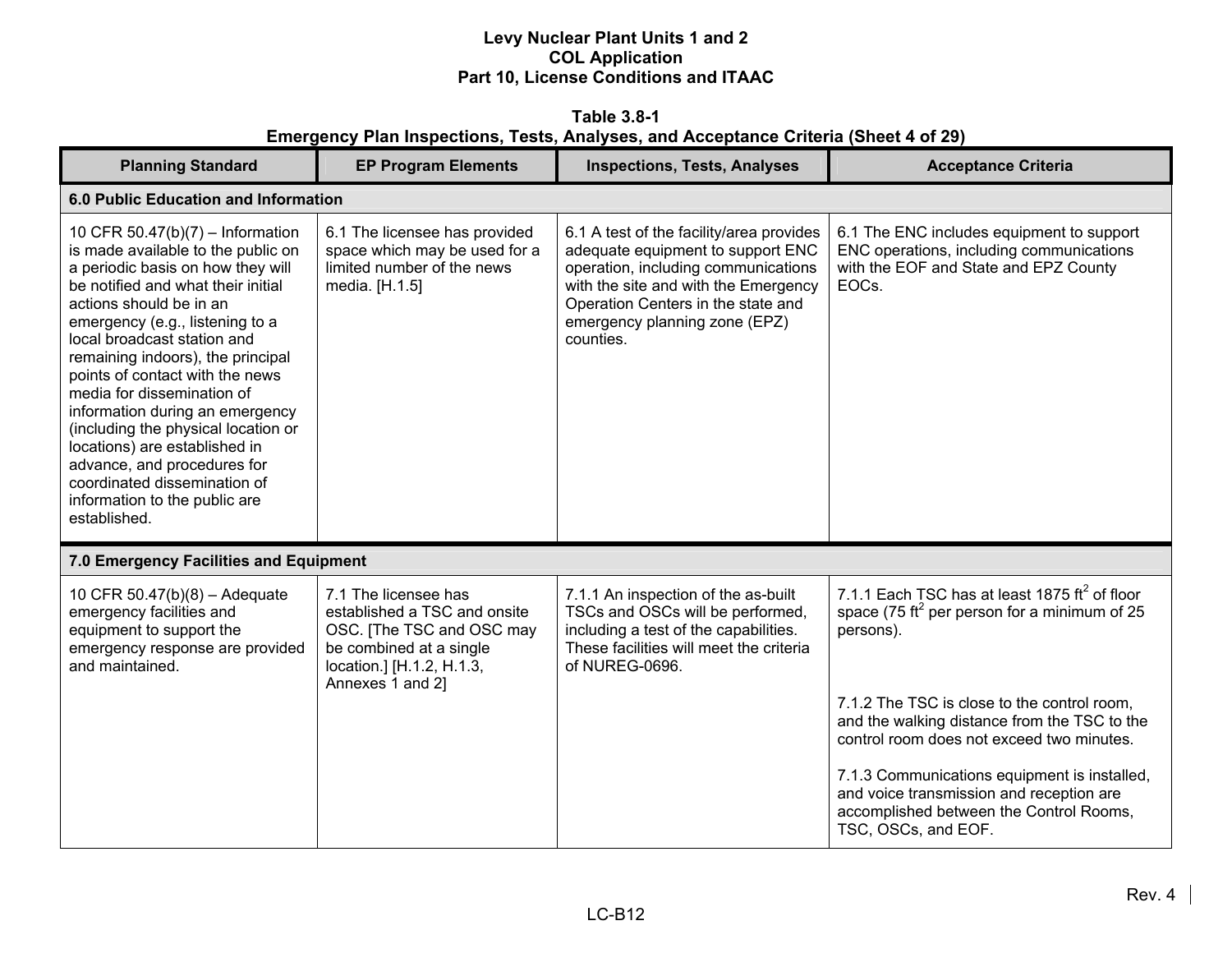**Table 3.8-1 Emergency Plan Inspections, Tests, Analyses, and Acceptance Criteria (Sheet 5 of 29)** 

| <b>Planning Standard</b> | <b>EP Program Elements</b>                          | <b>Inspections, Tests, Analyses</b>                                                  | <b>Acceptance Criteria</b>                                                                                                                                                                                                                                                             |
|--------------------------|-----------------------------------------------------|--------------------------------------------------------------------------------------|----------------------------------------------------------------------------------------------------------------------------------------------------------------------------------------------------------------------------------------------------------------------------------------|
|                          |                                                     |                                                                                      | 7.1.4 The TSC ventilation systems include a<br>high efficiency particulate air (HEPA), and<br>charcoal filter and radiation monitors are<br>installed.                                                                                                                                 |
|                          |                                                     |                                                                                      | 7.1.5 The TSC receives, stores, processes,<br>and displays plant and environmental<br>information, and enables the initiation of<br>emergency measures and the conduct of<br>emergency assessment. These capabilities are<br>demonstrated during testing and acceptance<br>activities. |
|                          |                                                     |                                                                                      | 7.1.6 There is an OSC located inside the Unit's<br>Protected Area. It is separate from the Control<br>Room and TSC within the Protected Area.                                                                                                                                          |
|                          |                                                     |                                                                                      | 7.1.7 Communications equipment is installed,<br>and voice transmission and reception are<br>accomplished between the OSC and OSC<br>Teams, the TSC, and Control Rooms.                                                                                                                 |
|                          | 7.2 The licensee has<br>established an EOF. [H.1.4] | 7.2 A test of the EOF will be<br>performed, including a test of the<br>capabilities. | 7.2.1 Communications equipment is installed<br>and voice transmission and reception are<br>accomplished between the Control Rooms,<br>TSC, EOF, radiological monitoring teams<br>(RMTs), NRC, State and county agencies, and<br>ENS.                                                   |
|                          |                                                     |                                                                                      | 7.2.2 Radiological data, meteorological data,<br>and plant system data is acquired, displayed<br>and evaluated pertinent to offsite protective<br>measures in the EOF.                                                                                                                 |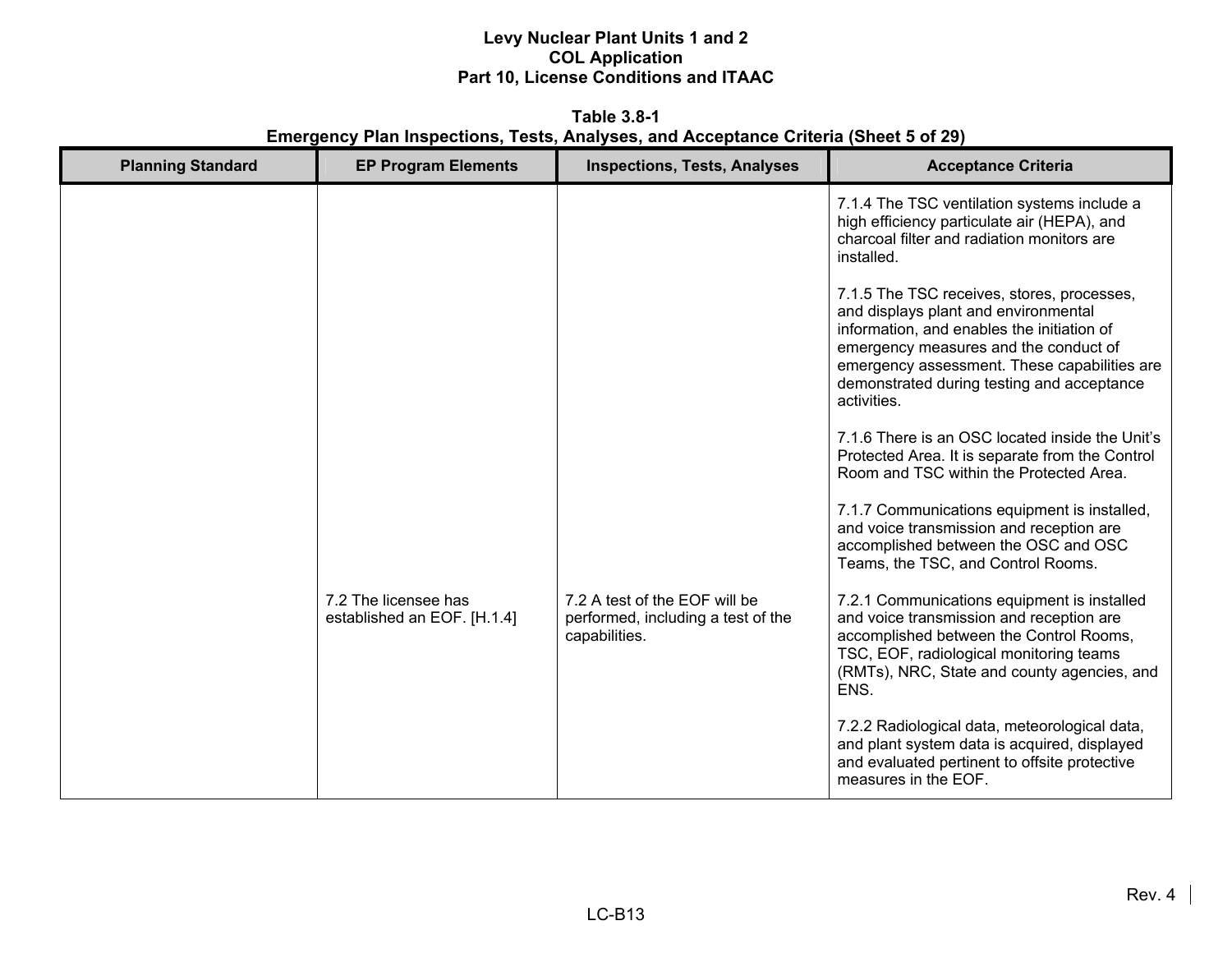**Table 3.8-1 Emergency Plan Inspections, Tests, Analyses, and Acceptance Criteria (Sheet 6 of 29)** 

| <b>Planning Standard</b> | <b>EP Program Elements</b>                                                                                                                                                                                                                                              | <b>Inspections, Tests, Analyses</b>                        | <b>Acceptance Criteria</b>                                                                                                                                                                                                                                                                                                                                                                                                                                      |
|--------------------------|-------------------------------------------------------------------------------------------------------------------------------------------------------------------------------------------------------------------------------------------------------------------------|------------------------------------------------------------|-----------------------------------------------------------------------------------------------------------------------------------------------------------------------------------------------------------------------------------------------------------------------------------------------------------------------------------------------------------------------------------------------------------------------------------------------------------------|
|                          | 7.3 The means exists to initiate<br>emergency measures,<br>consistent with Appendix 1 of<br>NUREG-0654/FEMA-REP-1,<br>Rev. 1. [H.5]<br>7.4 The means exists to acquire<br>data from, or for emergency<br>access to, offsite monitoring<br>and analysis equipment. [H.6] | 7.3 - 7.6 A test will be performed of<br>the capabilities. | 7.3 The means exists to initiate emergency<br>measures, consistent with Appendix 1 of<br>NUREG-0654/FEMA-REP-1, Rev. 1. EALs will<br>be classified within 15 minutes or less of<br>initiating condition.<br>7.4 The means exists to acquire data from, or<br>for emergency access to, offsite monitoring<br>and analysis equipment. EALs using offsite<br>does monitoring and analysis equipment will<br>be made within 15 minutes of initiating<br>conditions. |
|                          | 7.5 The means exists to provide<br>offsite radiological monitoring<br>equipment in the vicinity of the<br>nuclear facility. [H.7]                                                                                                                                       |                                                            | 7.5 The means exists to provide offsite<br>radiological monitoring equipment in the<br>vicinity of LNP for environmental monitoring<br>including radiological monitoring team<br>dosimetry.                                                                                                                                                                                                                                                                     |
|                          | 7.6 The means exists to provide<br>meteorological information,<br>consistent with Appendix 2 of<br>NUREG-0654/FEMA-REP-1,<br>Rev. 1. [H.8]                                                                                                                              |                                                            | 7.6 The means exists to provide<br>meteorological information, consistent with<br>Appendix 2 of NUREG-0654/FEMA-REP-1,<br>Rev. 1. LNP meteorological equipment will be<br>able to assess and monitor actual or potential<br>offsite consequences of a radiological<br>condition related to atmospheric<br>measurements.                                                                                                                                         |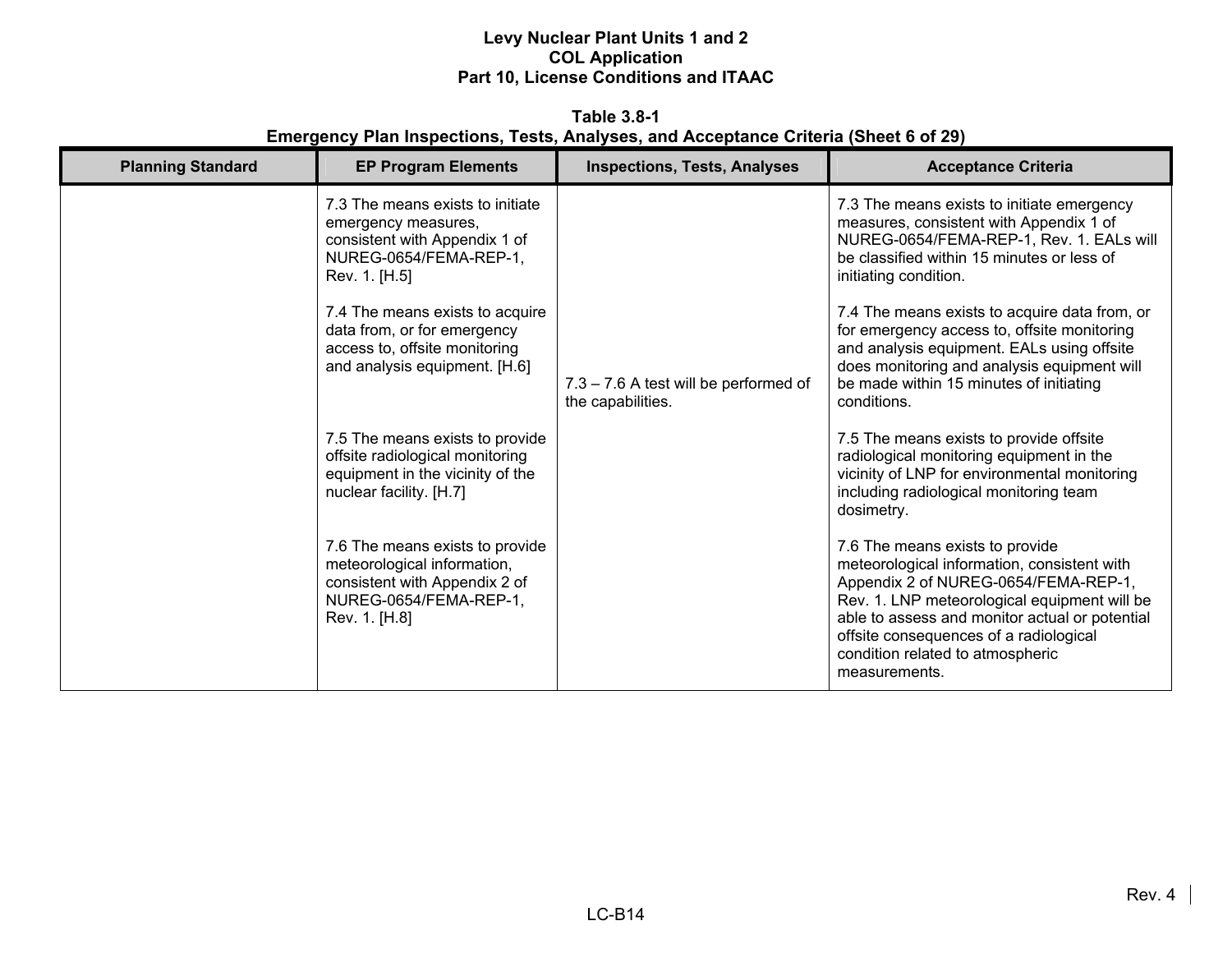**Table 3.8-1 Emergency Plan Inspections, Tests, Analyses, and Acceptance Criteria (Sheet 7 of 29)** 

| <b>Planning Standard</b>                                                                                                                                                                               | <b>EP Program Elements</b>                                                                                                                | <b>Inspections, Tests, Analyses</b>                                                                                                                                                                                                                       | <b>Acceptance Criteria</b>                                                                                                                                                                                                                                                                                                                                                                                                                                                                                                                                                                                                                                         |
|--------------------------------------------------------------------------------------------------------------------------------------------------------------------------------------------------------|-------------------------------------------------------------------------------------------------------------------------------------------|-----------------------------------------------------------------------------------------------------------------------------------------------------------------------------------------------------------------------------------------------------------|--------------------------------------------------------------------------------------------------------------------------------------------------------------------------------------------------------------------------------------------------------------------------------------------------------------------------------------------------------------------------------------------------------------------------------------------------------------------------------------------------------------------------------------------------------------------------------------------------------------------------------------------------------------------|
| <b>8.0 Accident Assessment</b>                                                                                                                                                                         |                                                                                                                                           |                                                                                                                                                                                                                                                           |                                                                                                                                                                                                                                                                                                                                                                                                                                                                                                                                                                                                                                                                    |
| 10 CFR $50.47(b)(9) -$ Adequate<br>methods, systems, and equipment<br>for assessing and monitoring<br>actual or potential offsite<br>consequences of a radiological<br>emergency condition are in use. | 8.1 The means exists to provide<br>initial and continuing<br>radiological assessment<br>throughout the course of an<br>accident. [I, I.3] | 8.1 A test will be performed to<br>demonstrate that the means exists to<br>provide initial and continuing<br>radiological assessment throughout<br>the course of an accident through<br>the plant computer or<br>communications with the Control<br>Room. | 8.1 Using selected monitoring parameters,<br>simulated degraded plant conditions are<br>assessed, and protective actions are initiated<br>in accordance with the following criteria:<br>A. Accident Assessment and Classification<br>Demonstrate the ability to identify initiating<br>conditions, determine emergency action<br>level (EAL) parameters, and correctly<br>classify the emergency throughout the drill.<br>B. Radiological Assessment and Control<br>Demonstrate the ability to obtain onsite<br>radiological surveys and samples.<br>2. Demonstrate the ability to continuously<br>monitor and control radiation exposure to<br>emergency workers. |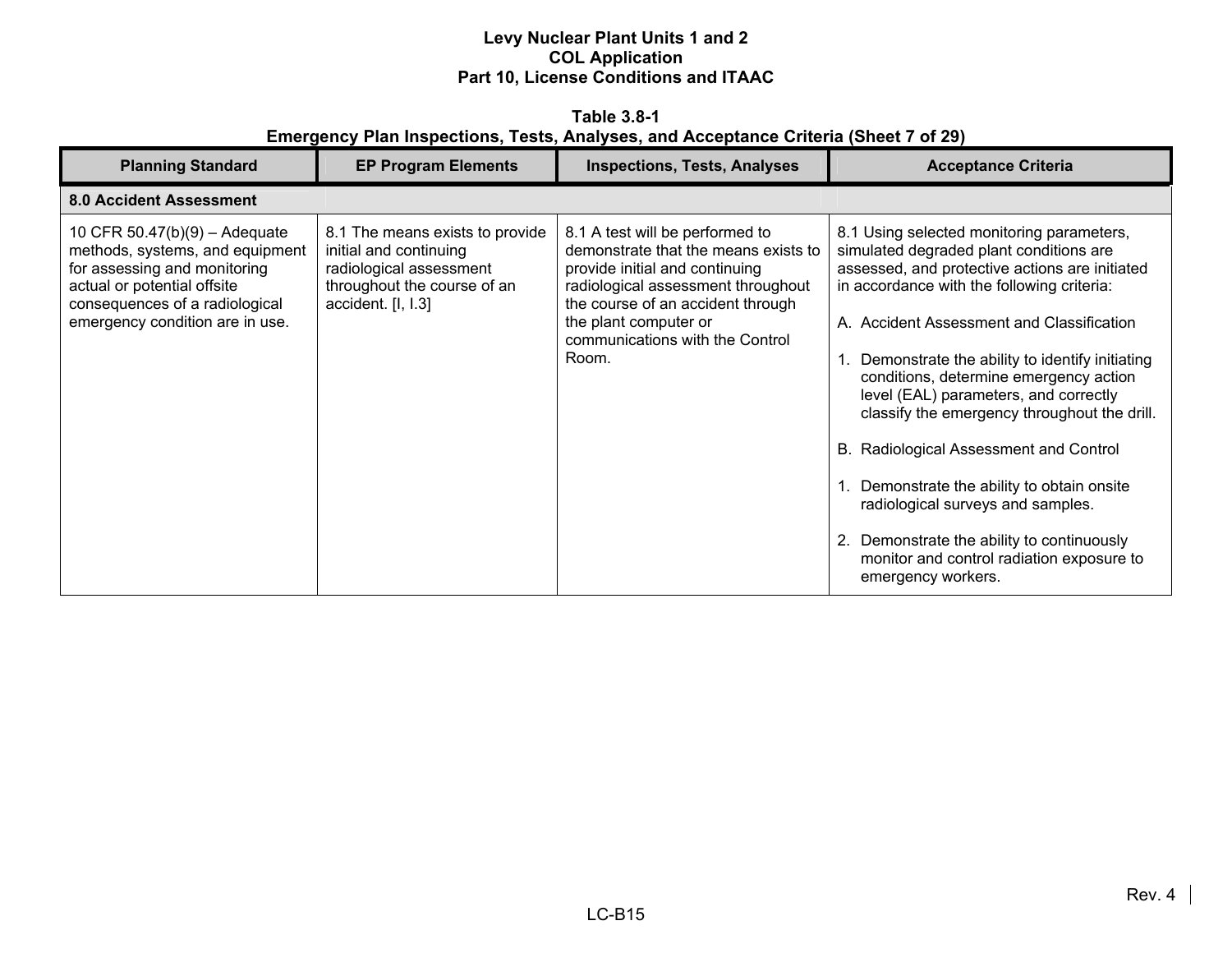**Table 3.8-1 Emergency Plan Inspections, Tests, Analyses, and Acceptance Criteria (Sheet 8 of 29)** 

| <b>Planning Standard</b> | <b>EP Program Elements</b>                                                                                                                                                                                                                               | <b>Inspections, Tests, Analyses</b>                                                                                                                                                                                                                                                                | <b>Acceptance Criteria</b>                                                                                                                                                                |
|--------------------------|----------------------------------------------------------------------------------------------------------------------------------------------------------------------------------------------------------------------------------------------------------|----------------------------------------------------------------------------------------------------------------------------------------------------------------------------------------------------------------------------------------------------------------------------------------------------|-------------------------------------------------------------------------------------------------------------------------------------------------------------------------------------------|
|                          |                                                                                                                                                                                                                                                          |                                                                                                                                                                                                                                                                                                    | 3. Demonstrate the ability to activate:                                                                                                                                                   |
|                          |                                                                                                                                                                                                                                                          |                                                                                                                                                                                                                                                                                                    | a. One radiological monitoring team (2)<br>personnel) within 30 minutes of event<br>declaration and.                                                                                      |
|                          |                                                                                                                                                                                                                                                          |                                                                                                                                                                                                                                                                                                    | b. A second radiological monitoring team (2)<br>personnel) within 60 minutes of event<br>declaration.                                                                                     |
|                          |                                                                                                                                                                                                                                                          |                                                                                                                                                                                                                                                                                                    | 4. Demonstrate the ability to satisfactorily<br>collect and disseminate field team data.                                                                                                  |
|                          |                                                                                                                                                                                                                                                          |                                                                                                                                                                                                                                                                                                    | 5. Demonstrate the ability to develop dose<br>projections.                                                                                                                                |
|                          |                                                                                                                                                                                                                                                          |                                                                                                                                                                                                                                                                                                    | 6. Demonstrate the ability to make the<br>decision whether to issue radioprotective<br>drugs (KI) to emergency workers.                                                                   |
|                          |                                                                                                                                                                                                                                                          |                                                                                                                                                                                                                                                                                                    | 7. Demonstrate the ability to develop<br>appropriate protective action<br>recommendations (PARs) and notify<br>appropriate authorities within 15 minutes of<br>development.               |
|                          | 8.2 The means exists to<br>determine the source term of<br>releases of radioactive material<br>within plant systems, and the<br>magnitude of the release of<br>radioactive materials based on<br>plant system parameters and<br>effluent monitors. [I.3] | 8.2 A test will be performed to<br>demonstrate that the means exists to<br>determine the source term of<br>releases of radioactive material<br>within plant systems, and the<br>magnitude of the release of<br>radioactive materials based on plant<br>system parameters and effluent<br>monitors. | 8.2 Emergency plan implementing procedures<br>provide sufficient direction to calculate the<br>source terms and the magnitude of the release<br>of postulated accident scenario releases. |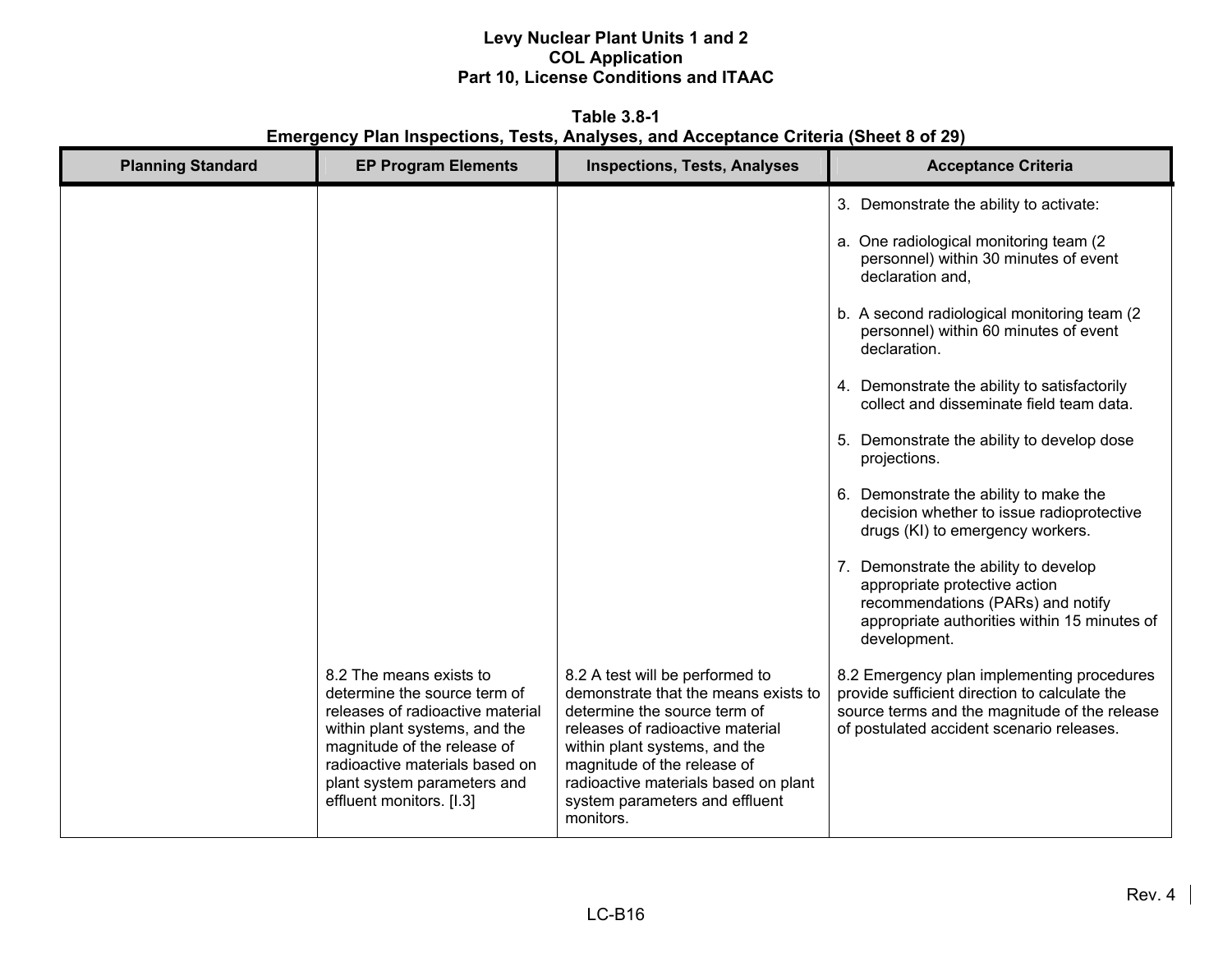**Table 3.8-1 Emergency Plan Inspections, Tests, Analyses, and Acceptance Criteria (Sheet 9 of 29)** 

| <b>Planning Standard</b> | <b>EP Program Elements</b>                                                                                                                                                                                                                                                                                       | <b>Inspections, Tests, Analyses</b>                                                                                                                                                                                                                                                                                | <b>Acceptance Criteria</b>                                                                                                                                                                                                                                                                                                                                               |
|--------------------------|------------------------------------------------------------------------------------------------------------------------------------------------------------------------------------------------------------------------------------------------------------------------------------------------------------------|--------------------------------------------------------------------------------------------------------------------------------------------------------------------------------------------------------------------------------------------------------------------------------------------------------------------|--------------------------------------------------------------------------------------------------------------------------------------------------------------------------------------------------------------------------------------------------------------------------------------------------------------------------------------------------------------------------|
|                          | 8.3 The means exists to<br>continuously assess the impact<br>of the release of radioactive<br>materials to the environment,<br>accounting for the relationship<br>between effluent monitor<br>readings, and onsite and offsite<br>exposures and contamination<br>for various meteorological<br>conditions. [I.4] | 8.3 A test will be performed to<br>demonstrate that the impact of a<br>radiological release to the<br>environment is able to be assessed<br>by utilizing the relationship between<br>effluent monitor readings, and onsite<br>and offsite exposures and<br>contamination for various<br>meteorological conditions. | 8.3 Response personnel can continuously<br>assess the impact of the release of radioactive<br>materials to the environment, accounting for<br>the relationship between effluent monitor<br>readings, and onsite and offsite exposures and<br>contamination for various meteorological<br>conditions under drill conditions.                                              |
|                          | 8.4 The means exists to acquire<br>and evaluate meteorological                                                                                                                                                                                                                                                   | 8.4 A test will be performed to<br>acquire and evaluate meteorological                                                                                                                                                                                                                                             | 8.4 The following parameters are displayed in<br>the Control Room, TSC and EOF:                                                                                                                                                                                                                                                                                          |
|                          | information. [I.6]                                                                                                                                                                                                                                                                                               | data/information.                                                                                                                                                                                                                                                                                                  | Wind speed (at 10m and 60m)<br>$\bullet$<br>Wind direction (at 10m and 60m)<br>$\bullet$<br>Delta-temperature (between 10m and<br>$\bullet$<br>60m)<br>Ambient temperature (at 10m and 60m)<br>$\bullet$<br>Dew point temperature (at 10m)<br>$\bullet$<br>Precipitation (at 2m)<br>This data is in the format needed for the<br>appropriate emergency plan implementing |
|                          |                                                                                                                                                                                                                                                                                                                  |                                                                                                                                                                                                                                                                                                                    | procedures.                                                                                                                                                                                                                                                                                                                                                              |
|                          | 8.5 The means exists to<br>determine the release rate and<br>projected doses if the<br>instrumentation used for<br>assessment is off-scale or<br>inoperable. [I.4]                                                                                                                                               | 8.5 A test will be performed of the<br>capabilities to determine the release<br>rate and projected doses if the<br>instrumentation used for assessment<br>is off-scale or inoperable.                                                                                                                              | 8.5 A drill or exercise is conducted that<br>demonstrates the capability to determine the<br>release rate and projected doses with the<br>instrumentation used for assessment off-scale<br>or inoperable.                                                                                                                                                                |
|                          | 8.6 The means exist for field<br>monitoring within the plume<br>exposure EPZ. [I.7]                                                                                                                                                                                                                              | 8.6 A test will be performed of the<br>capabilities for field monitoring within<br>the plume exposure EPZ.                                                                                                                                                                                                         | 8.6 A drill or exercise is conducted that<br>demonstrates the ability of the radiological<br>monitoring teams to be dispatched and locate<br>and monitor a radiological release within the<br>plume exposure EPZ.                                                                                                                                                        |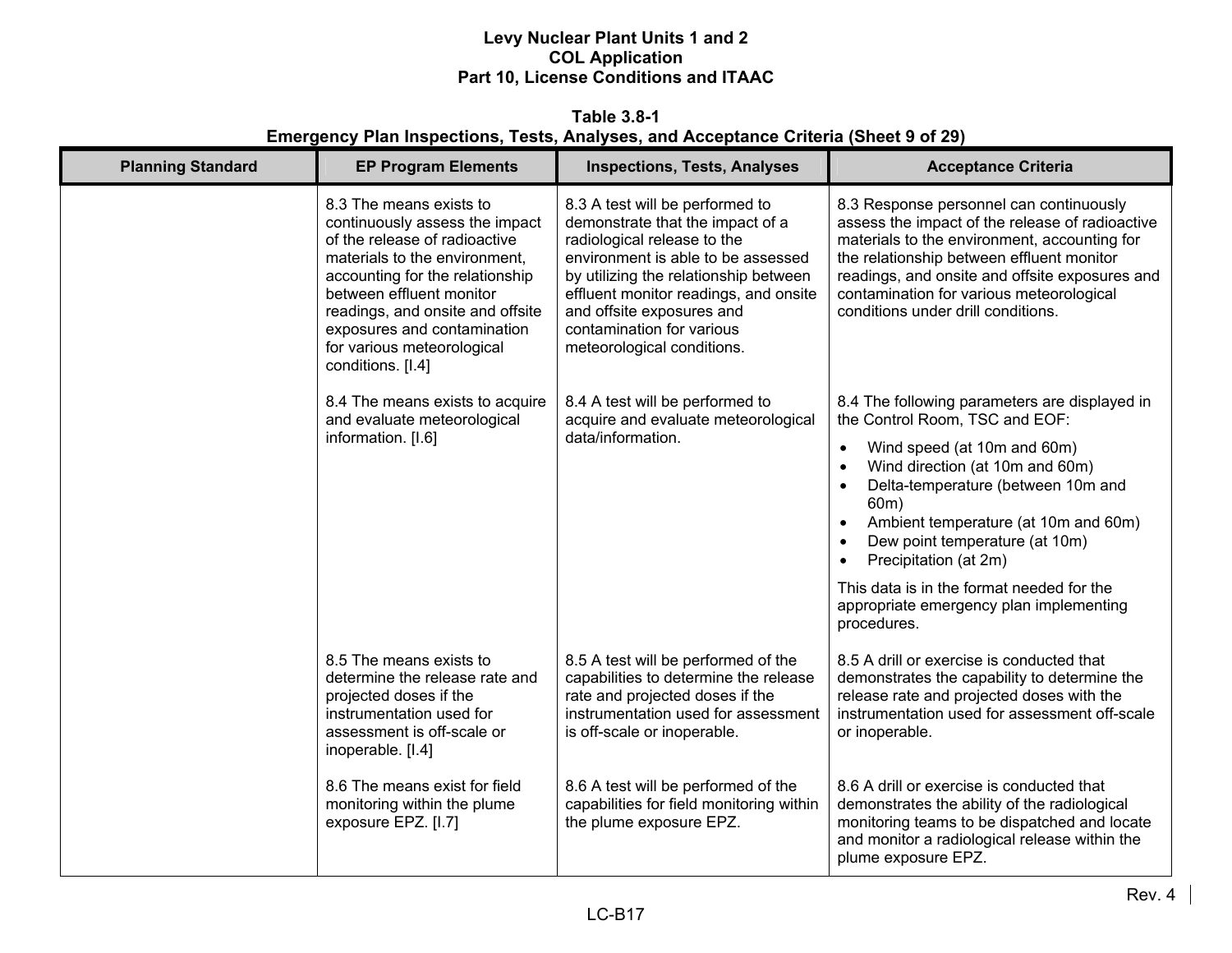**Table 3.8-1 Emergency Plan Inspections, Tests, Analyses, and Acceptance Criteria (Sheet 10 of 29)** 

| <b>Planning Standard</b> | <b>EP Program Elements</b>                                                                                                                                                                                                                                                                                                                                 | <b>Inspections, Tests, Analyses</b>                                                                                                                                                                                                                                                                                                                                                   | <b>Acceptance Criteria</b>                                                                                                                                                                                                                                                                                                                                                                                                                                                                                                                                                                                                                                                                                             |
|--------------------------|------------------------------------------------------------------------------------------------------------------------------------------------------------------------------------------------------------------------------------------------------------------------------------------------------------------------------------------------------------|---------------------------------------------------------------------------------------------------------------------------------------------------------------------------------------------------------------------------------------------------------------------------------------------------------------------------------------------------------------------------------------|------------------------------------------------------------------------------------------------------------------------------------------------------------------------------------------------------------------------------------------------------------------------------------------------------------------------------------------------------------------------------------------------------------------------------------------------------------------------------------------------------------------------------------------------------------------------------------------------------------------------------------------------------------------------------------------------------------------------|
|                          | 8.7 The means exists to make<br>rapid assessments of actual or<br>potential magnitude and<br>locations of radiological hazards<br>through liquid or gaseous<br>release pathways, including<br>activation, notification means,<br>field team composition,<br>transportation, communication,<br>monitoring equipment, and<br>estimated deployment times. [I] | 8.7 A test will be performed of the<br>capabilities to make rapid<br>assessments of actual or potential<br>magnitude and locations of an<br>radiological hazards through liquid or<br>gaseous release pathways, including<br>activation, notification means, field<br>team composition, transportation,<br>communication, monitoring<br>equipment, and estimated<br>deployment times. | 8.7 A drill or exercise is conducted that<br>demonstrates the capability to activate the<br>radiological monitoring team(s). The team(s)<br>demonstrates the capability to make rapid<br>assessment of actual or potential magnitude<br>and locations of any radiological hazards<br>through simulated liquid or gaseous release<br>pathways. A qualified radiological monitoring<br>team is capable of being notified, activated,<br>briefed and dispatched from the EOF during a<br>radiological release scenario. The team<br>demonstrates conformance with procedural<br>guidance for team composition, use of<br>monitoring equipment, communication from the<br>field, and locating specific sampling locations. |
|                          | 8.8 The capability exists to<br>detect and measure radioiodine<br>concentrations in air in the<br>plume exposure EPZ, as low as<br>$10^{-7}$ µCi/cc (microcuries per<br>cubic centimeter) under field<br>conditions. [I.7.1]                                                                                                                               | 8.8 A test will be performed of the<br>capabilities detect and measure<br>radioiodine concentrations in air in<br>the plume exposure EPZ, as low as<br>$10^{-7}$ µCi/cc (microcuries per cubic<br>centimeter) under field conditions.                                                                                                                                                 | 8.8 A drill or exercise is conducted that<br>demonstrates the capability of a radiological<br>monitoring team to be dispatched during a<br>radiological release scenario and use sampling<br>and detection equipment for air concentrations<br>in the plume exposure EPZ, as low as $10^{-7}$<br>µCi/cc.                                                                                                                                                                                                                                                                                                                                                                                                               |
|                          | 8.9 The means exists to<br>estimate integrated dose from<br>the projected and actual dose<br>rates, and for comparing these<br>estimates with the EPA<br>protective action guides<br>(PAGs). [I.4]                                                                                                                                                         | 8.9 A test will be performed of the<br>capabilities to estimate integrated<br>dose from the projected and actual<br>dose rates, and for comparing these<br>estimates with the EPA protective<br>action guides.                                                                                                                                                                        | 8.9 A drill or exercise is conducted that<br>demonstrates the ability to estimate integrated<br>dose from the dose assessment program and<br>the radiological monitoring team reading during<br>a radioactive release scenario for the following<br>radioisotopes: Kr-88, Ru-106, I-131, I-132, I-<br>133, I-134, I-135, Te-132, Xe-133, Xe-135, Cs-<br>134, Cs-137, Ce-144. Results are compared<br>with the PAGs.                                                                                                                                                                                                                                                                                                    |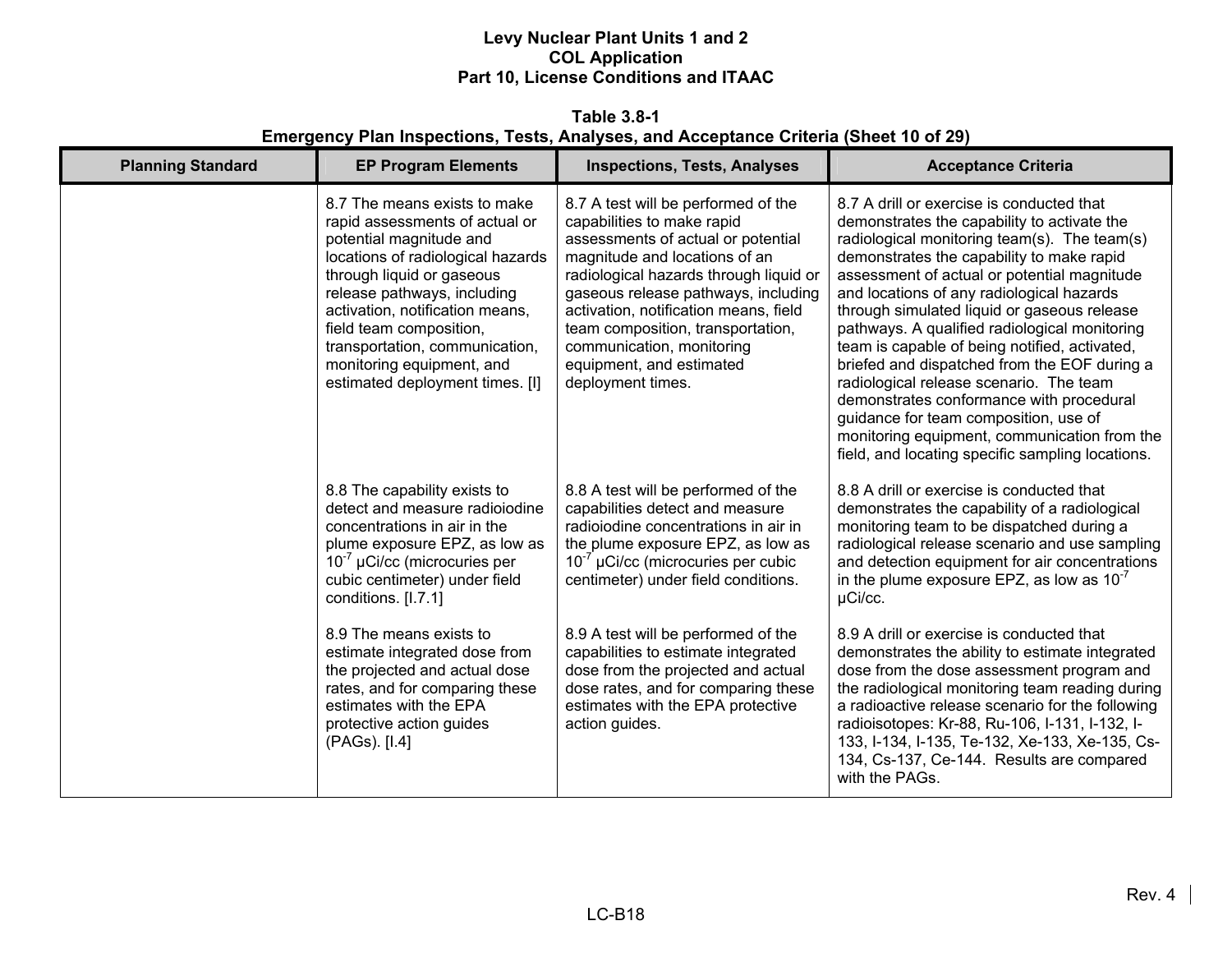**Table 3.8-1 Emergency Plan Inspections, Tests, Analyses, and Acceptance Criteria (Sheet 11 of 29)** 

| <b>Planning Standard</b>                                                                                                                                                                                                                                                                                                                                                                                                                                                                                                                                                                                                      | <b>EP Program Elements</b>                                                                                                                                                                                                                                                                                                                                                                                                                                                                                                        | <b>Inspections, Tests, Analyses</b>                                                                          | <b>Acceptance Criteria</b>                                                                                                                                                                                                                                                                                                                                                                                                                                                                                                                                                                                                                                                                                                                                                                                                                                                                                                                                                                                                   |  |  |
|-------------------------------------------------------------------------------------------------------------------------------------------------------------------------------------------------------------------------------------------------------------------------------------------------------------------------------------------------------------------------------------------------------------------------------------------------------------------------------------------------------------------------------------------------------------------------------------------------------------------------------|-----------------------------------------------------------------------------------------------------------------------------------------------------------------------------------------------------------------------------------------------------------------------------------------------------------------------------------------------------------------------------------------------------------------------------------------------------------------------------------------------------------------------------------|--------------------------------------------------------------------------------------------------------------|------------------------------------------------------------------------------------------------------------------------------------------------------------------------------------------------------------------------------------------------------------------------------------------------------------------------------------------------------------------------------------------------------------------------------------------------------------------------------------------------------------------------------------------------------------------------------------------------------------------------------------------------------------------------------------------------------------------------------------------------------------------------------------------------------------------------------------------------------------------------------------------------------------------------------------------------------------------------------------------------------------------------------|--|--|
| 9.0 Protective Response                                                                                                                                                                                                                                                                                                                                                                                                                                                                                                                                                                                                       |                                                                                                                                                                                                                                                                                                                                                                                                                                                                                                                                   |                                                                                                              |                                                                                                                                                                                                                                                                                                                                                                                                                                                                                                                                                                                                                                                                                                                                                                                                                                                                                                                                                                                                                              |  |  |
| 10 CFR 50.47(b)(10) - A range of<br>protective actions has been<br>developed for the plume exposure<br>EPZ for emergency workers and<br>the public. In developing this<br>range of actions, consideration<br>has been given to evacuation,<br>sheltering, and, as a supplement<br>to these, the prophylactic use of<br>potassium iodide (KI), as<br>appropriate. Guidelines for the<br>choice of protective actions during<br>an emergency, consistent with<br>Federal guidance, are developed<br>and in place, and protective<br>actions for the ingestion exposure<br>EPZ appropriate to the locale have<br>been developed. | 9.1 The means exists to warn<br>and advise onsite individuals of<br>an emergency, including those<br>in areas controlled by the<br>operator, including:[J.1.1]<br>1. employees not having<br>emergency assignments;<br>2. visitors;<br>3. contractor and<br>construction<br>personnel; and<br>4. Other persons who may<br>be in the public access<br>areas, on or passing<br>through the site, or within<br>the owner controlled area.<br>9.2 The means exist to<br>radiological monitor people<br>evacuated from the site. [K.4] | 9.1 A test will be performed of the<br>capabilities.<br>9.2 A test will be performed of the<br>capabilities. | 9.1 The following objectives to warn and<br>advise onsite individuals using the plant public<br>address system are successfully satisfied<br>during a drill or exercise:<br>A. Demonstrate the ability to perform<br>assembly and accountability for all onsite<br>individuals, including those identified below,<br>within 30 minutes of an emergency requiring<br>protected area evacuation and accountability:<br>1. non-essential employees;<br>2. visitors;<br>3. contractor and construction personnel.<br>B. Demonstrate the ability to warn and advise<br>other personnel within the owner controlled<br>area in a timely manner (about 15 minutes).<br>C. Demonstrate the ability to perform site<br>dismissal.<br>9.2 A drill or exercise is conducted that<br>demonstrates the capability to radiologically<br>monitor people evacuated from the site.<br>Equipment is available, and personnel have<br>been assigned and trained to procedures that<br>are approved and in place to accomplish this<br>activity. |  |  |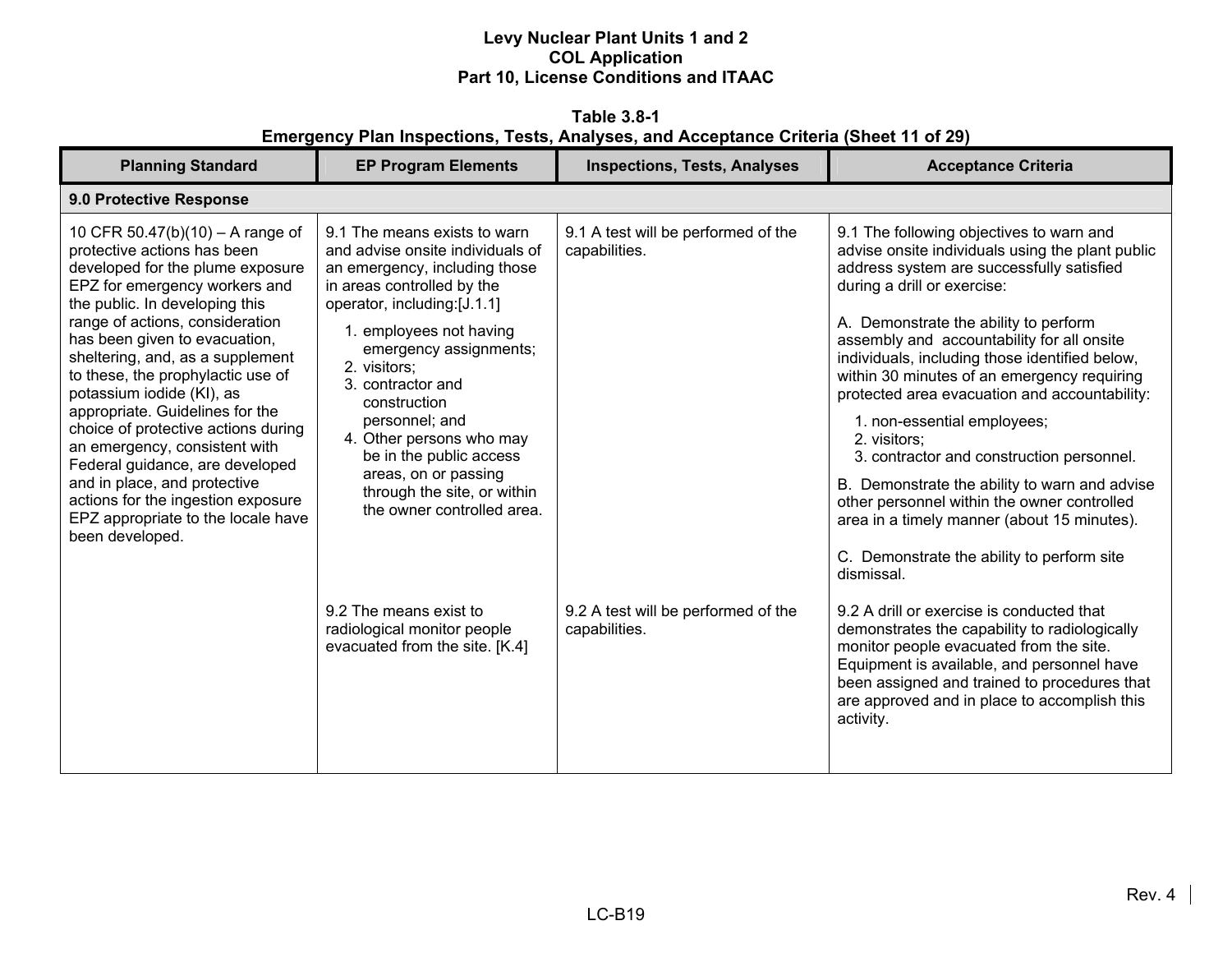**Table 3.8-1 Emergency Plan Inspections, Tests, Analyses, and Acceptance Criteria (Sheet 12 of 29)** 

| <b>Planning Standard</b>                                                                                                                                             | <b>EP Program Elements</b>                                                                                                                                         | <b>Inspections, Tests, Analyses</b>                                                 | <b>Acceptance Criteria</b>                                                                                                                                                                                                                               |
|----------------------------------------------------------------------------------------------------------------------------------------------------------------------|--------------------------------------------------------------------------------------------------------------------------------------------------------------------|-------------------------------------------------------------------------------------|----------------------------------------------------------------------------------------------------------------------------------------------------------------------------------------------------------------------------------------------------------|
|                                                                                                                                                                      | 9.3 The means exists to notify<br>and protect all segments of the<br>transient and resident<br>populations. [J.2.1]                                                | 9.3 A test will be performed of the<br>capabilities.                                | 9.3 A drill or exercise is conducted to<br>demonstrate the capability of the Public Alert<br>and Notification System to successfully initiate<br>a broadcast message to notify and protect all<br>segments of the transient and resident<br>populations. |
| 10.0 Radiological Exposure Control                                                                                                                                   |                                                                                                                                                                    |                                                                                     |                                                                                                                                                                                                                                                          |
| 10 CFR 50.47(b)(11) - Means for<br>controlling radiological exposures,<br>in an emergency, are established<br>for emergency workers. The                             | 10.1 The means exists to<br>provide onsite radiation<br>protection. [K.2]                                                                                          | 10.1 An analysis of site procedures<br>will be performed.                           | 10. 1 Site Procedures provide the means for<br>onsite radiation protection.                                                                                                                                                                              |
| means for controlling radiological<br>exposures shall include exposure<br>guidelines consistent with EPA<br><b>Emergency Worker and Lifesaving</b><br>Activity PAGs. | 10.2 The means exists to<br>provide 24-hour-per-day<br>capability to determine the<br>doses received by emergency<br>personnel and maintain dose<br>records. [K.3] | 10.2 An analysis of emergency plan<br>implementing procedures will be<br>performed. | 10.2 Emergency plan implementing<br>procedures provide the means for 24-hour per-<br>day capability to determine the doses received<br>by emergency personnel and maintain dose<br>records.                                                              |
|                                                                                                                                                                      | 10.3 The means exists to<br>decontaminate relocated onsite<br>and emergency personnel,<br>including waste disposal. [K5.b,<br>K.7                                  | 10.3 An analysis of emergency plan<br>implementing procedures will be<br>performed. | 10.3 Emergency plan implementing<br>procedures provide a means to decontaminate<br>relocated onsite and emergency personnel,<br>including waste disposal.                                                                                                |
|                                                                                                                                                                      | 10.4 The means exists to<br>provide onsite and<br>contamination control<br>measures. [K.6]                                                                         | 10.4 An analysis of site procedures<br>will be performed.                           | 10.4 Site procedures provide the means for<br>onsite contamination control measures.                                                                                                                                                                     |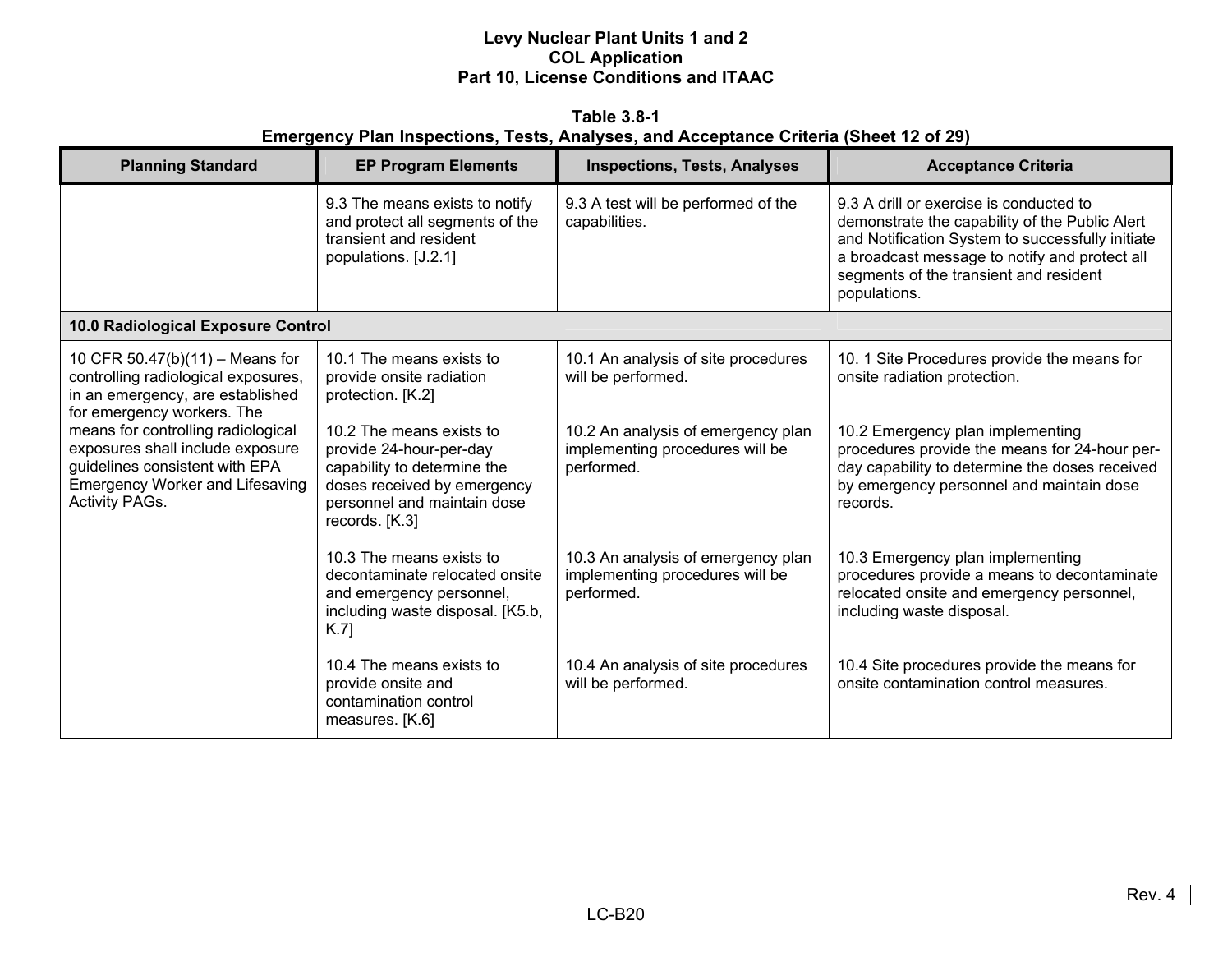**Table 3.8-1 Emergency Plan Inspections, Tests, Analyses, and Acceptance Criteria (Sheet 13 of 29)** 

| <b>Planning Standard</b>                                                                                         | <b>EP Program Elements</b>                                                                                                                                                                                           | <b>Inspections, Tests, Analyses</b>                                                                           | <b>Acceptance Criteria</b>                                                                                                                                                                                                                                                        |
|------------------------------------------------------------------------------------------------------------------|----------------------------------------------------------------------------------------------------------------------------------------------------------------------------------------------------------------------|---------------------------------------------------------------------------------------------------------------|-----------------------------------------------------------------------------------------------------------------------------------------------------------------------------------------------------------------------------------------------------------------------------------|
| 11.0 Medical and Public Health Support                                                                           |                                                                                                                                                                                                                      |                                                                                                               |                                                                                                                                                                                                                                                                                   |
| 10 CFR 50.47(b)(12) -<br>Arrangements are made for<br>medical services for contaminated.<br>injured individuals. | 11.1 Arrangements have been<br>implemented for local and<br>backup hospital and medical<br>services having the capability<br>for evaluation of radiation<br>exposure and uptake. [L.1]                               | 11.1 An analysis of emergency plan<br>implementing procedures will be<br>performed.                           | 11.1 Arrangements have been implemented for<br>local and backup hospital and medical services<br>having the capability for evaluation of radiation<br>exposure and uptake per Letter(s) of<br>Agreement and emergency plan implementing<br>procedures.                            |
|                                                                                                                  | 11.2 The means exist for onsite<br>first aid capability. [L.2]                                                                                                                                                       | 11.2 An analysis of station<br>procedures and emergency plan<br>implementing procedures will be<br>performed. | 11.2 The means exist for onsite first aid<br>capability to include a designated first aid<br>station, supplies and site medical response<br>team per station procedures and Emergency<br>plan implementing procedures.                                                            |
|                                                                                                                  | 11.3 Arrangements have been<br>implemented for transporting<br>victims of radiological accidents,<br>including contaminated injured<br>individuals, from the site to<br>offsite medical support facilities.<br>[L.4] | 11.3 An analysis of emergency plan<br>implementing procedures will be<br>performed.                           | 11.3 Arrangements have been implemented for<br>transporting victims of radiological accidents,<br>including contaminated injured individuals,<br>from the site to offsite medical support facilities<br>per Letter(s) of Agreement and emergency<br>plan implementing procedures. |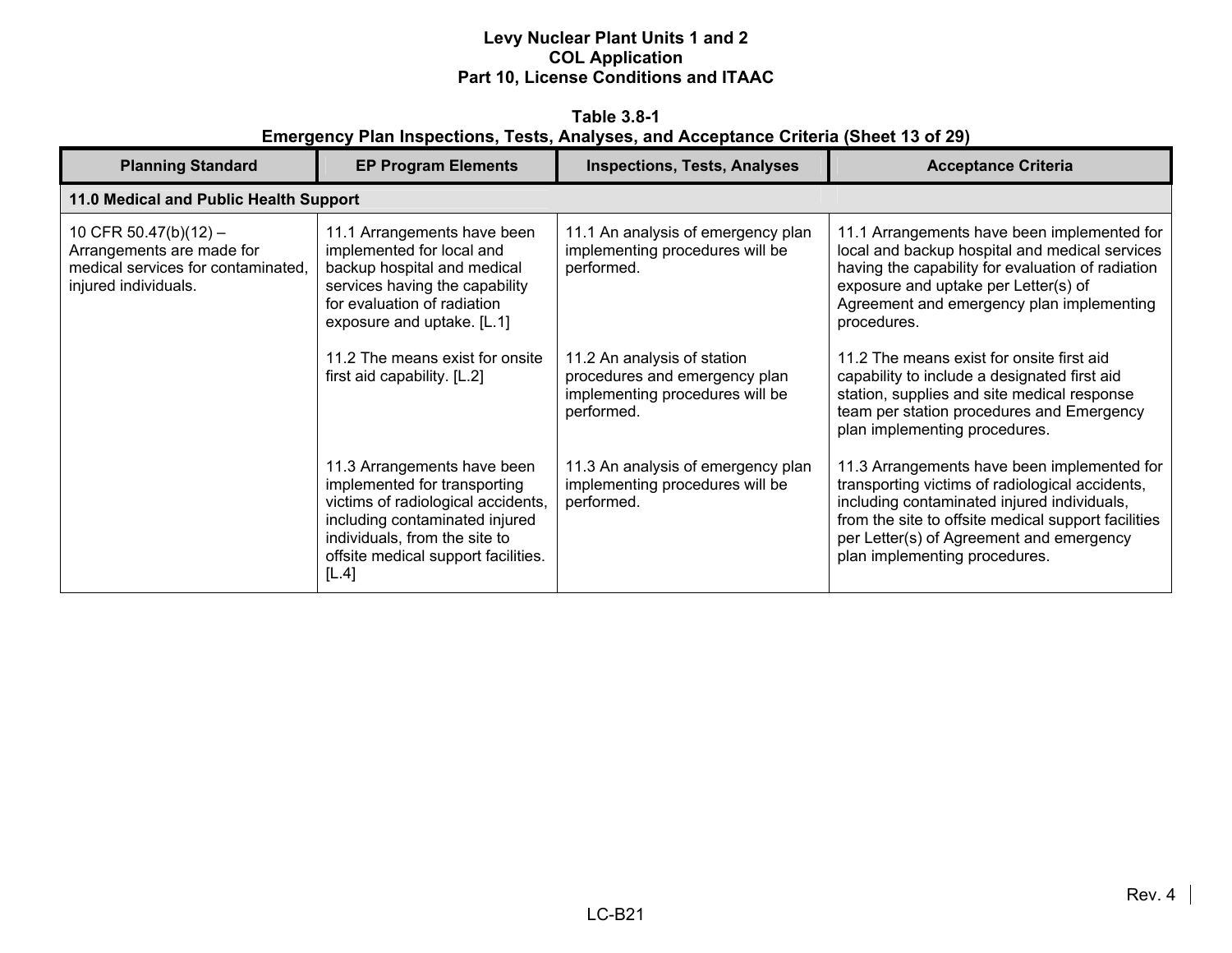**Table 3.8-1 Emergency Plan Inspections, Tests, Analyses, and Acceptance Criteria (Sheet 14 of 29)** 

| <b>Planning Standard</b>                                                                                                                                                                                                                                                                                                       | <b>EP Program Elements</b>                                                                                                                                                                                                                                                                       | <b>Inspections, Tests, Analyses</b>                                                                                                     | <b>Acceptance Criteria</b>                                                                                                                                                                                                                                                                                                                                                                                                                                                                                                                                      |
|--------------------------------------------------------------------------------------------------------------------------------------------------------------------------------------------------------------------------------------------------------------------------------------------------------------------------------|--------------------------------------------------------------------------------------------------------------------------------------------------------------------------------------------------------------------------------------------------------------------------------------------------|-----------------------------------------------------------------------------------------------------------------------------------------|-----------------------------------------------------------------------------------------------------------------------------------------------------------------------------------------------------------------------------------------------------------------------------------------------------------------------------------------------------------------------------------------------------------------------------------------------------------------------------------------------------------------------------------------------------------------|
| <b>12.0 Exercises and Drills</b>                                                                                                                                                                                                                                                                                               |                                                                                                                                                                                                                                                                                                  |                                                                                                                                         |                                                                                                                                                                                                                                                                                                                                                                                                                                                                                                                                                                 |
| 10 CFR 50.47(b)(14) - Periodic<br>exercises are (will be) conducted<br>to evaluate major portions of<br>emergency response capabilities,<br>periodic drills are (will be)<br>conducted to develop and<br>maintain key skills, and<br>deficiencies identified as a result<br>of exercises or drills are (will be)<br>corrected. | 12.1 Licensee conducts a full<br>participation exercise to<br>evaluate major portions of<br>emergency response<br>capabilities, which includes<br>participation by each State and<br>local agency within the plume<br>exposure EPZ, and each State<br>within the ingestion control EPZ.<br>[N.1] | 12.1 A full participation exercise<br>(test) will be conducted within the<br>specified time periods of Appendix E<br>to 10 CFR Part 50. | 12.1.1 The exercise is completed within the<br>specified time periods of Appendix E to 10<br>CFR Part 50, onsite exercise objectives listed<br>below have been met, and there are no<br>uncorrected onsite exercise deficiencies.<br>A. Accident Assessment and Classification<br>1. Demonstrate the ability to identify initiating<br>conditions, determine emergency action level<br>(EAL) parameters, and correctly classify the<br>emergency throughout the exercise in<br>accordance with emergency plan implementing<br>procedures.<br>Standard Criteria: |
|                                                                                                                                                                                                                                                                                                                                |                                                                                                                                                                                                                                                                                                  |                                                                                                                                         | a. The appropriate EAL condition associated<br>with a parameter or symptom was<br>recognized.                                                                                                                                                                                                                                                                                                                                                                                                                                                                   |
|                                                                                                                                                                                                                                                                                                                                |                                                                                                                                                                                                                                                                                                  |                                                                                                                                         | b. The correct emergency classification is<br>declared within 15 minutes of the time that<br>the EAL condition was present.                                                                                                                                                                                                                                                                                                                                                                                                                                     |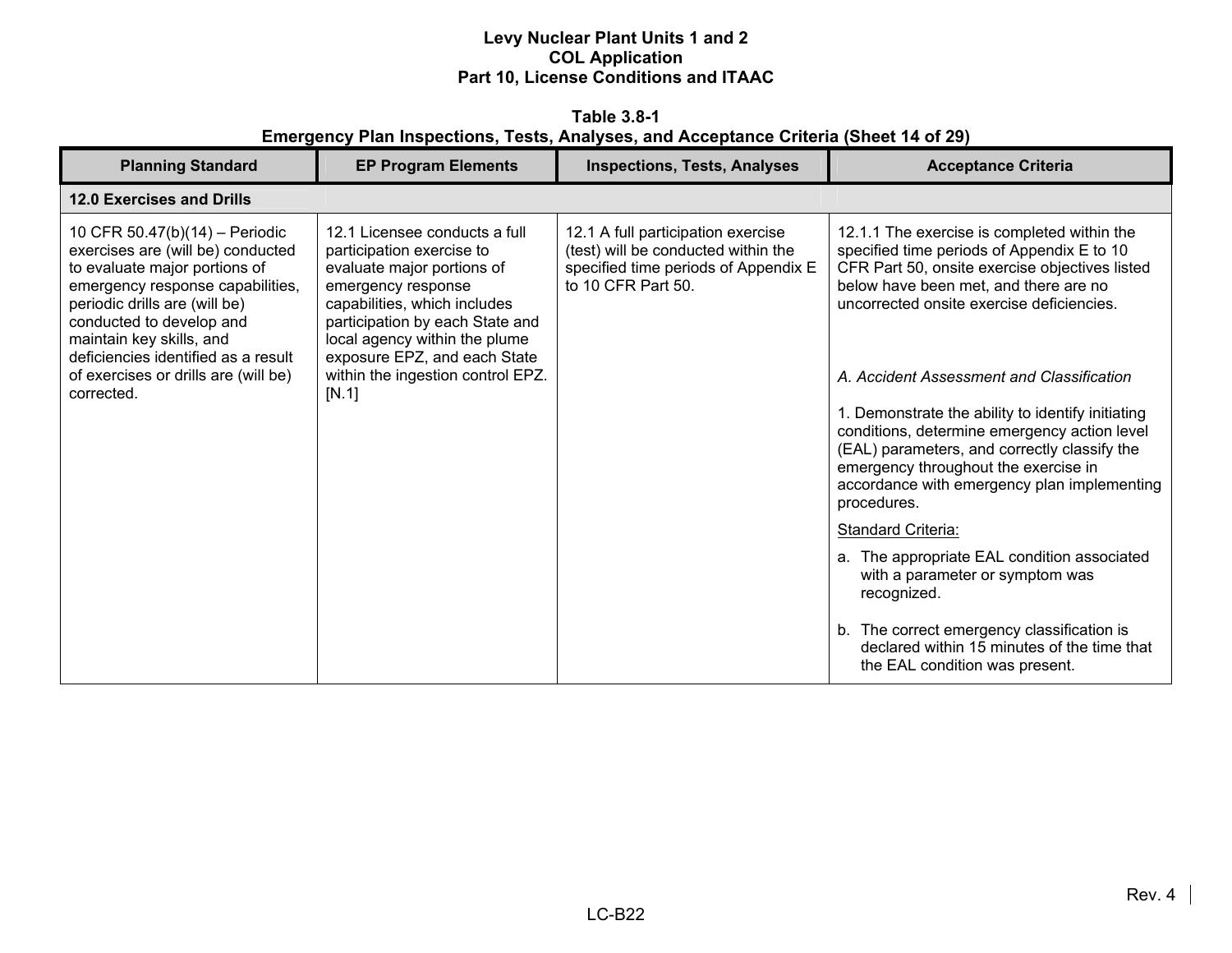**Table 3.8-1 Emergency Plan Inspections, Tests, Analyses, and Acceptance Criteria (Sheet 15 of 29)** 

| <b>Planning Standard</b> | <b>EP Program Elements</b> | <b>Inspections, Tests, Analyses</b> | <b>Acceptance Criteria</b>                                                                                                                                                                                                                |
|--------------------------|----------------------------|-------------------------------------|-------------------------------------------------------------------------------------------------------------------------------------------------------------------------------------------------------------------------------------------|
|                          |                            |                                     | <b>B.</b> Notifications                                                                                                                                                                                                                   |
|                          |                            |                                     | 1. Demonstrate the ability to alert, notify and<br>mobilize site emergency response personnel,<br>in accordance with emergency plan<br>implementing procedures.                                                                           |
|                          |                            |                                     | <b>Standard Criteria:</b>                                                                                                                                                                                                                 |
|                          |                            |                                     | a. Initiate a plant page announcement using<br>the appropriate message scenario for ERO<br>notification.                                                                                                                                  |
|                          |                            |                                     | b. Activate the computer based automated<br>callout system at declaration of an Alert<br>classification or higher.                                                                                                                        |
|                          |                            |                                     | 2. Demonstrate the ability to notify responsible<br>State and local government agencies within 15<br>minutes and the NRC within 60 minutes after<br>declaring an emergency, in accordance with<br>emergency plan implementing procedures. |
|                          |                            |                                     | <b>Standard Criteria:</b>                                                                                                                                                                                                                 |
|                          |                            |                                     | a. Transmit information to state and local<br>agencies within 15 minutes of event<br>classification.                                                                                                                                      |
|                          |                            |                                     | b. Transmit follow-up information to state and<br>local agencies within 60 minutes of last<br>transmittal.                                                                                                                                |
|                          |                            |                                     |                                                                                                                                                                                                                                           |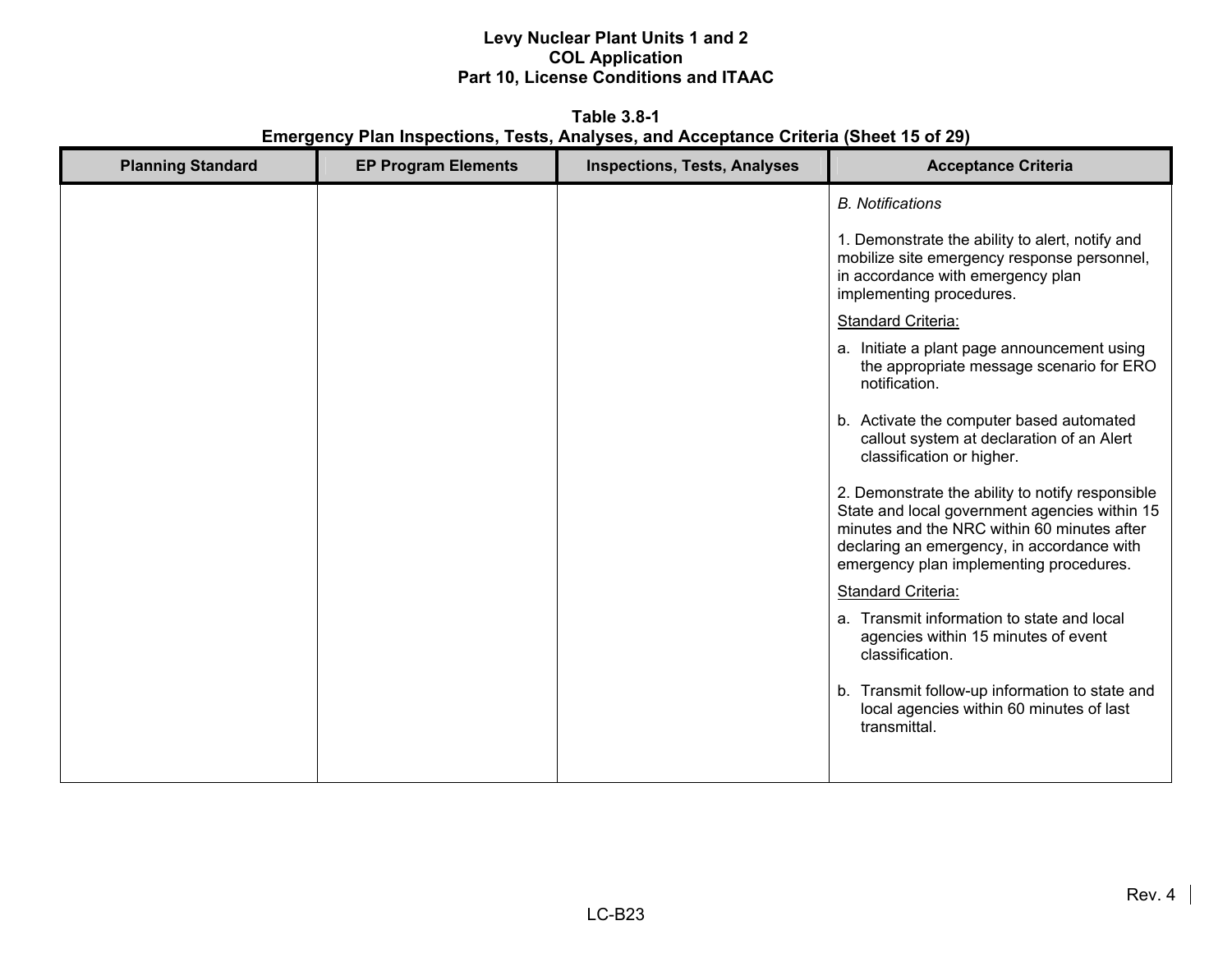**Table 3.8-1 Emergency Plan Inspections, Tests, Analyses, and Acceptance Criteria (Sheet 16 of 29)** 

| <b>Planning Standard</b> | <b>EP Program Elements</b> | <b>Inspections, Tests, Analyses</b> | <b>Acceptance Criteria</b>                                                                                                                                                                                                                                            |
|--------------------------|----------------------------|-------------------------------------|-----------------------------------------------------------------------------------------------------------------------------------------------------------------------------------------------------------------------------------------------------------------------|
|                          |                            |                                     | c. Transmit information within 60 minutes of<br>event classification for an initial notification<br>to the NRC.                                                                                                                                                       |
|                          |                            |                                     | 3. Demonstrate the ability to warn or advise<br>onsite individuals of emergency conditions in a<br>timely manner (about 15 minutes), in<br>accordance with emergency plan implementing<br>procedures.                                                                 |
|                          |                            |                                     | <b>Standard Criteria:</b>                                                                                                                                                                                                                                             |
|                          |                            |                                     | a. Initiate notification of onsite individuals of<br>event declaration (via plant page,<br>telephone, etc.)                                                                                                                                                           |
|                          |                            |                                     | 4. Demonstrate the capability of the Public<br>Alert and Notification System to operate<br>properly for public notification when required,<br>in accordance with emergency plan<br>implementing procedures.                                                           |
|                          |                            |                                     | <b>Standard Criteria:</b>                                                                                                                                                                                                                                             |
|                          |                            |                                     | a. Greater than 94% of ANS sirens are<br>capable of performing their function as<br>indicated by the feedback system. The<br>clarifying notes listed in NEI 99-02,<br><b>Regulatory Assessment Performance</b><br>Indicator Guideline, will be used for this<br>test. |
|                          |                            |                                     |                                                                                                                                                                                                                                                                       |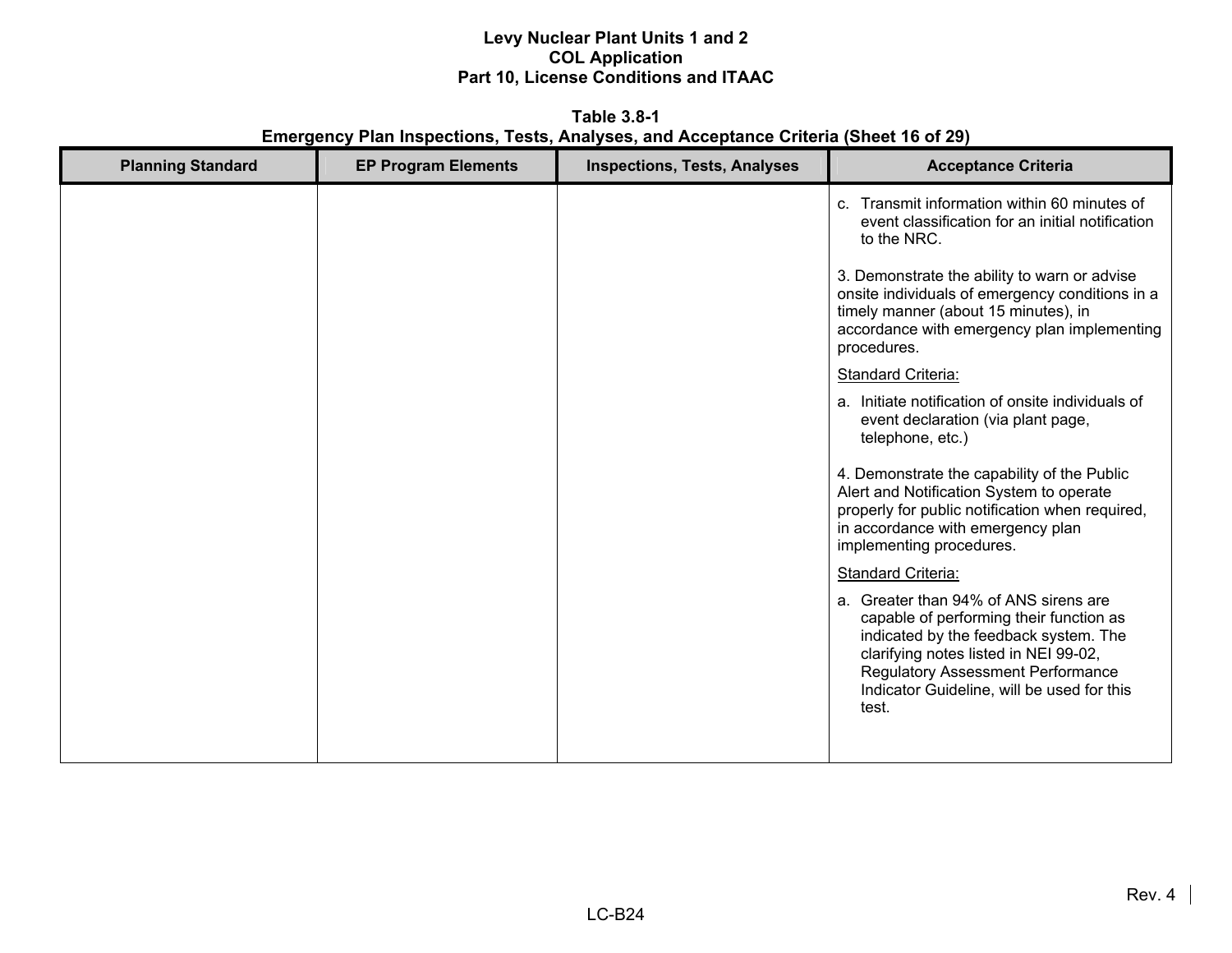**Table 3.8-1 Emergency Plan Inspections, Tests, Analyses, and Acceptance Criteria (Sheet 17 of 29)** 

| <b>Planning Standard</b> | <b>EP Program Elements</b> | <b>Inspections, Tests, Analyses</b> | <b>Acceptance Criteria</b>                                                                                                                                                                                                                                                                                                                                    |
|--------------------------|----------------------------|-------------------------------------|---------------------------------------------------------------------------------------------------------------------------------------------------------------------------------------------------------------------------------------------------------------------------------------------------------------------------------------------------------------|
|                          |                            |                                     | C. Emergency Response                                                                                                                                                                                                                                                                                                                                         |
|                          |                            |                                     | 1. Demonstrate the capability to direct and<br>control emergency operations, in accordance<br>with emergency plan implementing<br>procedures.                                                                                                                                                                                                                 |
|                          |                            |                                     | <b>Standard Criteria:</b>                                                                                                                                                                                                                                                                                                                                     |
|                          |                            |                                     | a. Facility command and control is<br>demonstrated by the Nuclear Shift Manager<br>- Operations in the Control Room<br>(simulator) upon event declaration, and by<br>the Emergency Coordinator - TSC in the<br>Technical Support Center (TSC) and the<br>EOF Director in the Emergency Operations<br>Facility (EOF) within 60 minutes of ERO<br>notification. |
|                          |                            |                                     | 2. Demonstrate the ability to transfer overall<br>command and control from the Nuclear Shift<br>Manager - Operations in the Control Room<br>(simulator) to the Emergency Coordinator -<br>TSC in the TSC and EOF Director in the EOF,<br>in accordance with emergency plan<br>implementing procedures.                                                        |
|                          |                            |                                     | <b>Standard Criteria:</b>                                                                                                                                                                                                                                                                                                                                     |
|                          |                            |                                     | a. Evaluation of briefings that were conducted<br>prior to turnover includes current plant<br>conditions, radiological release information,<br>response efforts and priorities, and the<br>formal relief of delegable and non-<br>delegable responsibilities.                                                                                                 |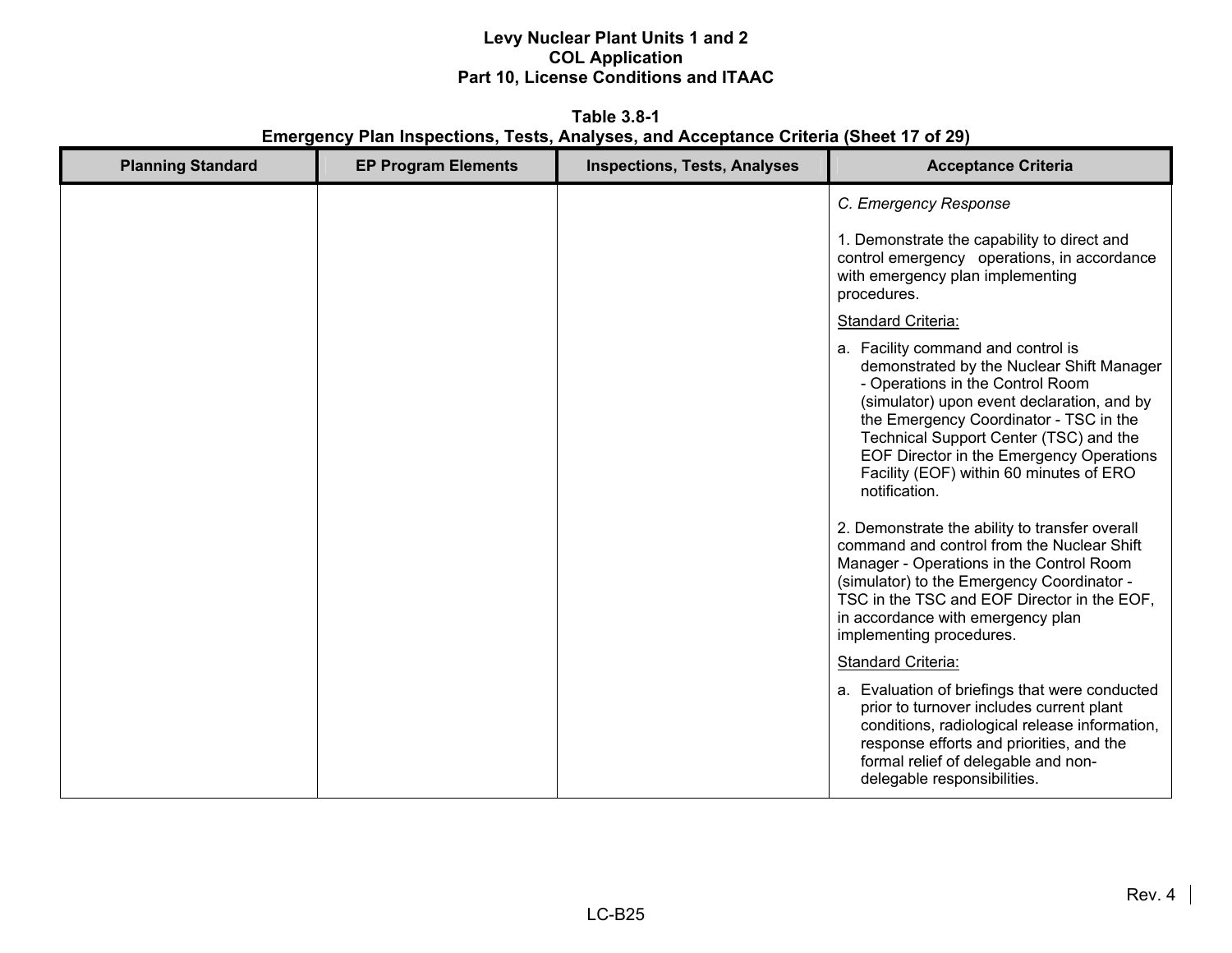**Table 3.8-1 Emergency Plan Inspections, Tests, Analyses, and Acceptance Criteria (Sheet 18 of 29)** 

| <b>Planning Standard</b> | <b>EP Program Elements</b> | <b>Inspections, Tests, Analyses</b> | <b>Acceptance Criteria</b>                                                                                                                                                                                                                                         |
|--------------------------|----------------------------|-------------------------------------|--------------------------------------------------------------------------------------------------------------------------------------------------------------------------------------------------------------------------------------------------------------------|
|                          |                            |                                     | 3. Demonstrate the ability to maintain<br>continuous staffing of the emergency response<br>facilities for a protracted period, in accordance<br>with emergency plan implementing<br>procedures.                                                                    |
|                          |                            |                                     | <b>Standard Criteria:</b>                                                                                                                                                                                                                                          |
|                          |                            |                                     | a. Complete shift relief schedule adequate to<br>support 24-hour staffing.                                                                                                                                                                                         |
|                          |                            |                                     | 4. Demonstrate the ability to perform assembly<br>and accountability for all onsite individuals<br>within 30 minutes of an emergency requiring a<br>Protected Area evacuation and accountability,<br>in accordance with emergency plan<br>implementing procedures. |
|                          |                            |                                     | <b>Standard Criteria:</b>                                                                                                                                                                                                                                          |
|                          |                            |                                     | a. All Protected Area personnel are<br>assembled in their designated assembly<br>area and accountability is completed within<br>30 minutes of an emergency requiring<br>Protected Area evacuation and<br>accountability.                                           |
|                          |                            |                                     |                                                                                                                                                                                                                                                                    |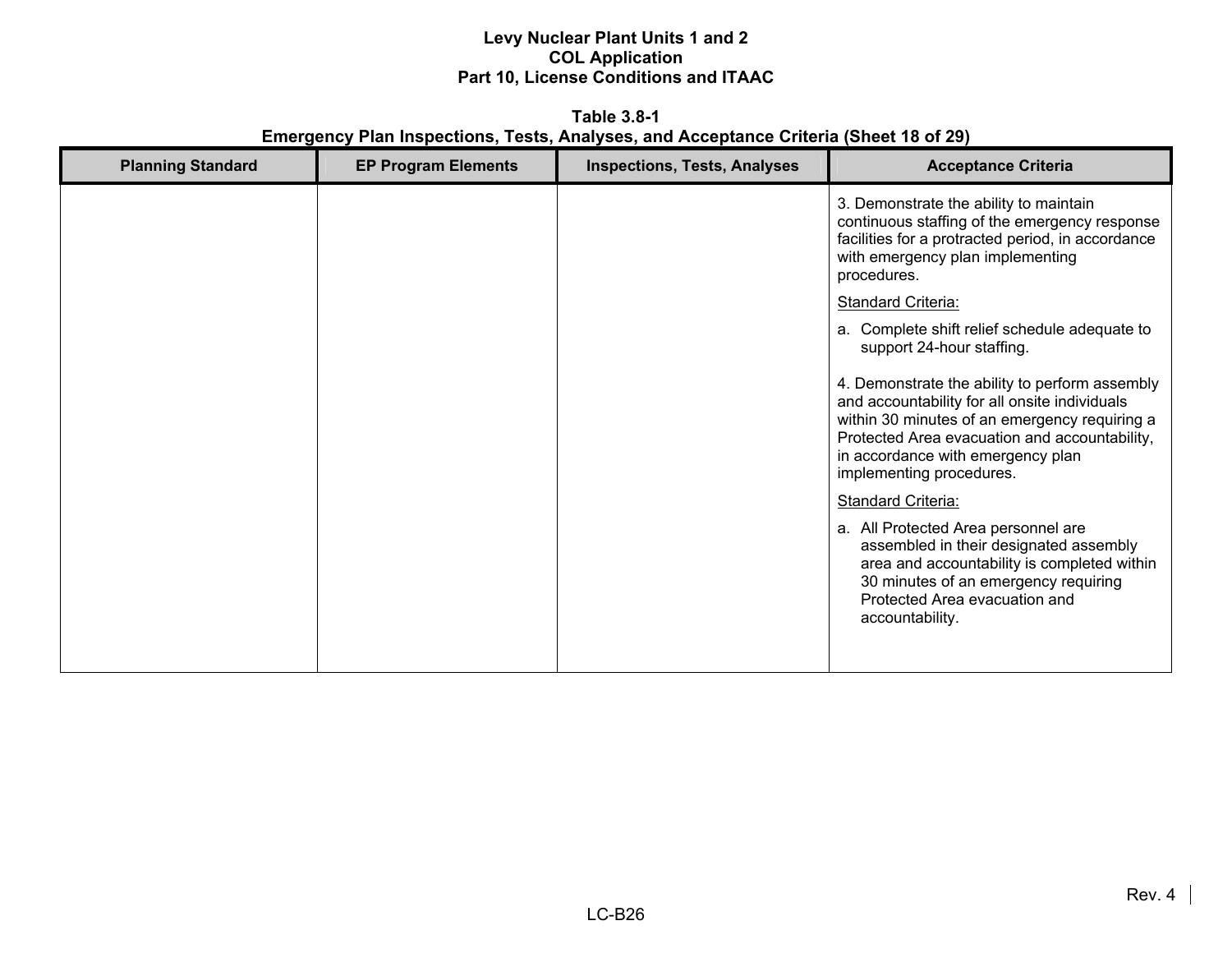**Table 3.8-1 Emergency Plan Inspections, Tests, Analyses, and Acceptance Criteria (Sheet 19 of 29)** 

| <b>Planning Standard</b> | <b>EP Program Elements</b> | <b>Inspections, Tests, Analyses</b> | <b>Acceptance Criteria</b>                                                                                                                                                                                                                        |
|--------------------------|----------------------------|-------------------------------------|---------------------------------------------------------------------------------------------------------------------------------------------------------------------------------------------------------------------------------------------------|
|                          |                            |                                     | D. Emergency Response Facilities                                                                                                                                                                                                                  |
|                          |                            |                                     | 1. Demonstrate activation of the Operations<br>Support Center (OSC), Technical Support<br>Center (TSC), Emergency Operations Facility<br>(EOF), and Emergency News Center (ENC), in<br>accordance with emergency plan implementing<br>procedures. |
|                          |                            |                                     | Standard Criteria:                                                                                                                                                                                                                                |
|                          |                            |                                     | a. The TSC and OSC, are activated within<br>approximately one (1) hour of an Alert or<br>higher emergency declaration with at least<br>minimum staffing.                                                                                          |
|                          |                            |                                     | b. The EOF is activated within approximately<br>one (1) hour of a Site Area Emergency or<br>higher emergency declaration with at least<br>minimum staffing.                                                                                       |
|                          |                            |                                     | c. The ENC minimum staffing positions are<br>available within approximately two (2) hours<br>of a Site Area Emergency or higher<br>emergency declaration.                                                                                         |
|                          |                            |                                     | 2. Demonstrate the adequacy of equipment,<br>security provisions, and habitability precautions<br>for the TSC, OSC, EOF, and ENC, as<br>appropriate, in accordance with emergency<br>plan implementing procedures.                                |
|                          |                            |                                     |                                                                                                                                                                                                                                                   |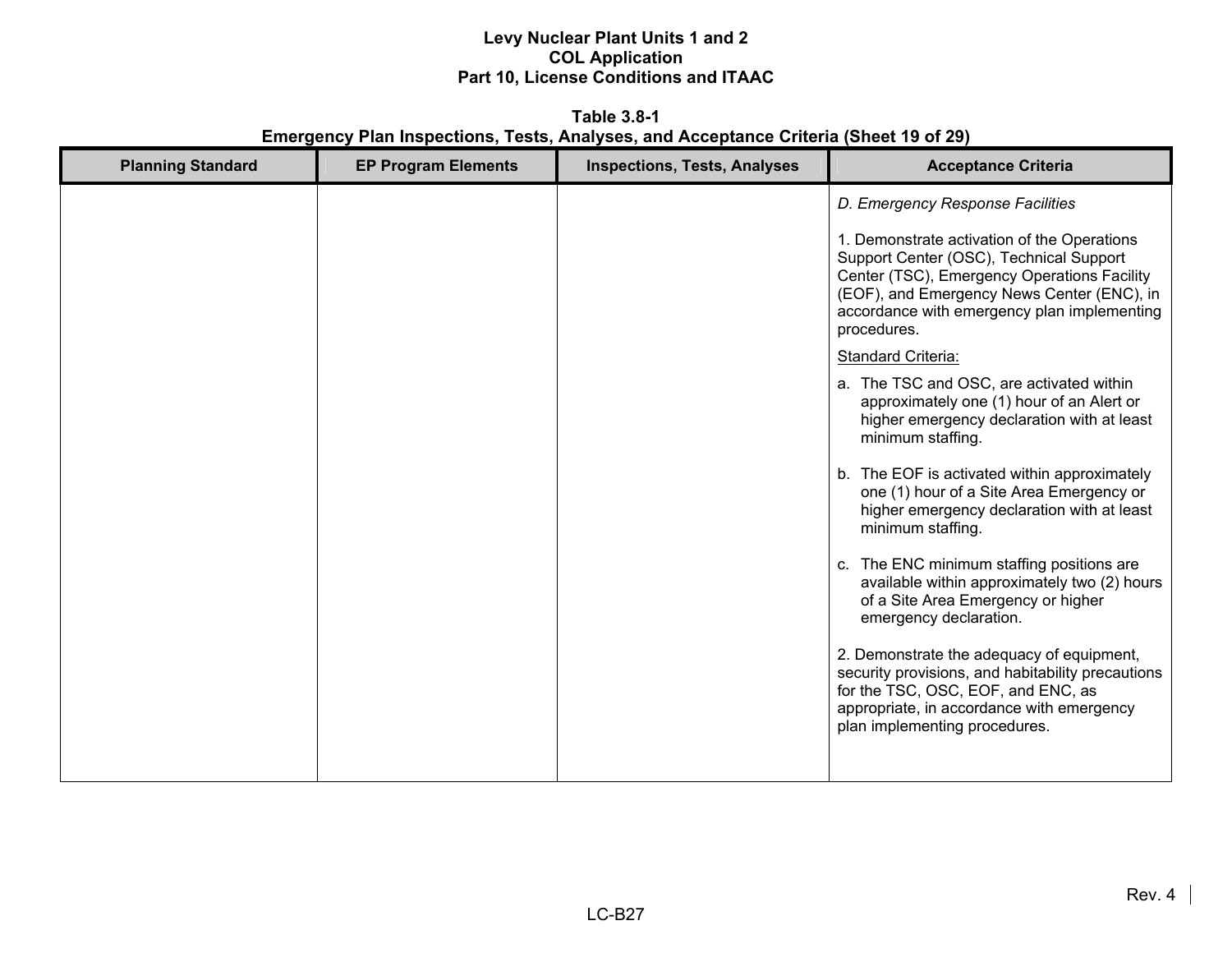**Table 3.8-1 Emergency Plan Inspections, Tests, Analyses, and Acceptance Criteria (Sheet 20 of 29)** 

| <b>Planning Standard</b> | <b>EP Program Elements</b> | <b>Inspections, Tests, Analyses</b> | <b>Acceptance Criteria</b>                                                                                                                                                                                                                                                                                                                                                                                                                                                                                                                                                                                                                                                                                                                                                                                                                                                                             |
|--------------------------|----------------------------|-------------------------------------|--------------------------------------------------------------------------------------------------------------------------------------------------------------------------------------------------------------------------------------------------------------------------------------------------------------------------------------------------------------------------------------------------------------------------------------------------------------------------------------------------------------------------------------------------------------------------------------------------------------------------------------------------------------------------------------------------------------------------------------------------------------------------------------------------------------------------------------------------------------------------------------------------------|
|                          |                            |                                     | <b>Standard Criteria:</b><br>a. The adequacy of the emergency equipment<br>in the emergency response facilities,<br>including availability and consistency with<br>emergency plan implementing procedures,<br>supported the accomplishment of all of the<br>evaluated performance objectives.<br>b. The Security Coordinator implements and<br>performs all appropriate steps from the<br>emergency plan implementing procedures<br>for the ingress, egress, and control of<br>onsite and offsite personnel responding to<br>the site during the scenario.<br>c. The Radiation Controls Coordinator and<br>staff correctly implement and perform all<br>appropriate steps from the emergency plan<br>implementing procedures when a simulated<br>onsite/offsite release has occurred during<br>the scenario.<br>d. Demonstrate the capability of TSC and EOF<br>equipment and data displays to clearly |
|                          |                            |                                     | identify and reflect the affected unit.<br>3. Demonstrate communications from the<br>emergency response facilities and the<br>adequacy of communications for all emergency<br>support resources, in accordance with<br>emergency plan implementing procedures.<br><b>Standard Criteria:</b><br>a. Emergency response communications are<br>available and operational.                                                                                                                                                                                                                                                                                                                                                                                                                                                                                                                                  |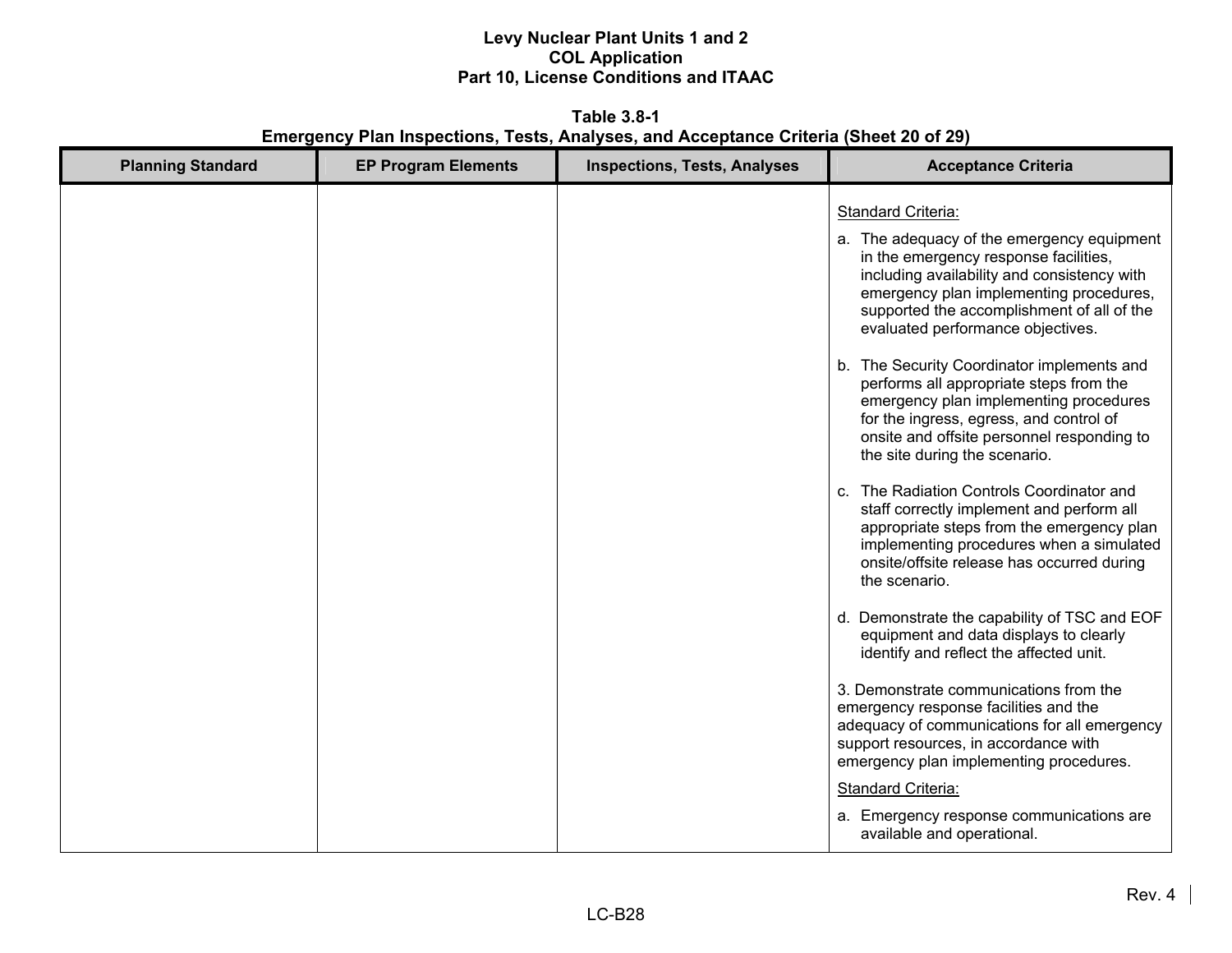**Table 3.8-1 Emergency Plan Inspections, Tests, Analyses, and Acceptance Criteria (Sheet 21 of 29)** 

| <b>Planning Standard</b> | <b>EP Program Elements</b> | <b>Inspections, Tests, Analyses</b> | <b>Acceptance Criteria</b>                                                                                                                                                                                |
|--------------------------|----------------------------|-------------------------------------|-----------------------------------------------------------------------------------------------------------------------------------------------------------------------------------------------------------|
|                          |                            |                                     | b. Communications systems are adequate to<br>support CR, TSC, OSC, EOF, and ENC<br>activation.                                                                                                            |
|                          |                            |                                     | c. Demonstrate emergency response<br>personnel are able to operate all specified<br>communication systems.                                                                                                |
|                          |                            |                                     | d. Clear primary and backup communications<br>links are established and maintained for the<br>duration of the exercise.                                                                                   |
|                          |                            |                                     | E. Radiological Assessment and Control                                                                                                                                                                    |
|                          |                            |                                     | 1. Demonstrate the ability to obtain onsite<br>radiological surveys and samples.                                                                                                                          |
|                          |                            |                                     | <b>Standard Criteria:</b>                                                                                                                                                                                 |
|                          |                            |                                     | a. RP personnel demonstrate the ability to<br>obtain appropriate instruments (range and<br>type) and take surveys for scenario<br>conditions that allow EPA PAGs to be<br>exceeded.                       |
|                          |                            |                                     | b. Airborne samples are properly taken,<br>reported and assessed and utilized when<br>the conditions indicate the need for the<br>information.                                                            |
|                          |                            |                                     | 2. Demonstrate the capability to establish<br>emergency exposure guidelines consistent<br>with EPA-400 and the ability to continuously<br>monitor and control radiation exposure to<br>emergency workers. |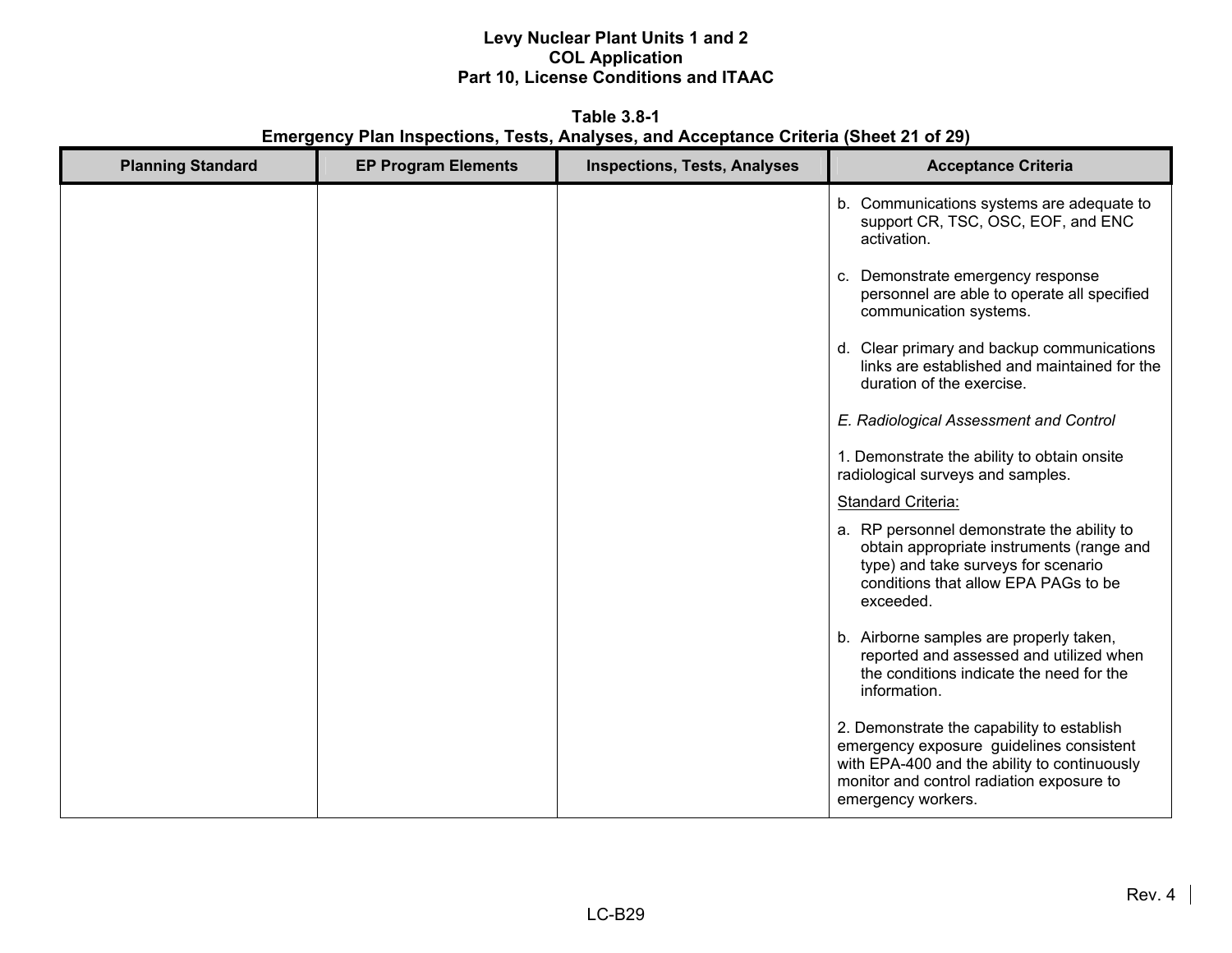**Table 3.8-1 Emergency Plan Inspections, Tests, Analyses, and Acceptance Criteria (Sheet 22 of 29)**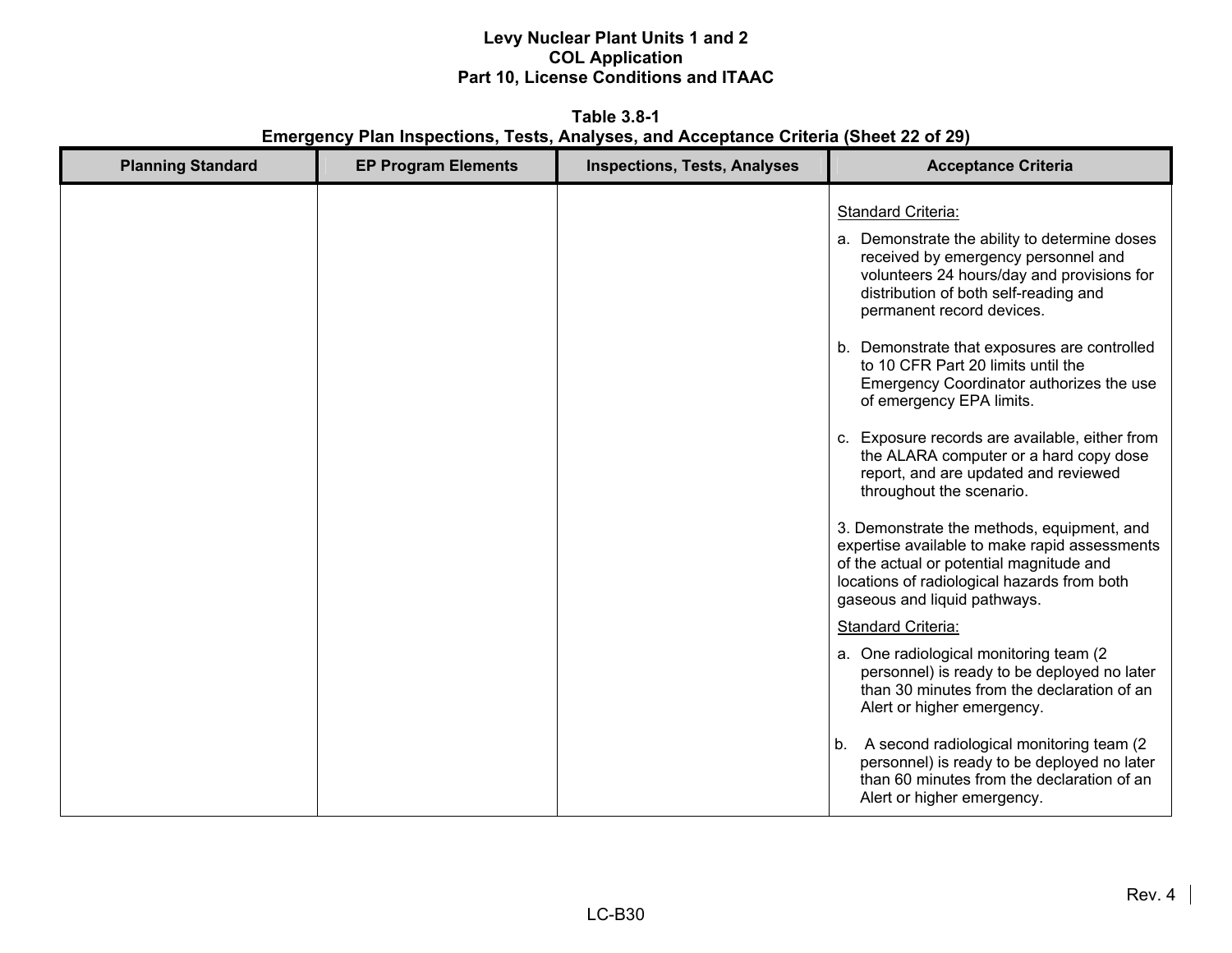**Table 3.8-1 Emergency Plan Inspections, Tests, Analyses, and Acceptance Criteria (Sheet 23 of 29)** 

| <b>Planning Standard</b> | <b>EP Program Elements</b> | <b>Inspections, Tests, Analyses</b> | <b>Acceptance Criteria</b>                                                                                                                                                                                                                          |
|--------------------------|----------------------------|-------------------------------------|-----------------------------------------------------------------------------------------------------------------------------------------------------------------------------------------------------------------------------------------------------|
|                          |                            |                                     | 4. Demonstrate the ability to satisfactorily<br>collect and disseminate radiological monitoring<br>team data.                                                                                                                                       |
|                          |                            |                                     | <b>Standard Criteria:</b>                                                                                                                                                                                                                           |
|                          |                            |                                     | a. Offsite radiological environmental data<br>collected is provided as dose rate and<br>counts per minute (cpm) from the plume,<br>both open and closed window, and air<br>sample (gross and net cpm) for particulate<br>and iodine, if applicable. |
|                          |                            |                                     | Offsite radiological environmental data is<br>b.<br>communicated from the radiological<br>monitoring team to the Radiation Control<br>Coordinator.                                                                                                  |
|                          |                            |                                     | 5. Demonstrate the ability to estimate<br>integrated dose from projected and actual dose<br>rates and to compare these estimates with<br>EPA Protective Action Guidelines (PAGs).                                                                   |
|                          |                            |                                     | Standard Criteria:                                                                                                                                                                                                                                  |
|                          |                            |                                     | a. The Dose Projection Team Leader and<br>Dose Projection Team perform dose<br>projections in accordance with emergency<br>plan implementing procedures, and report<br>them to the Radiation Controls Manager.                                      |
|                          |                            |                                     | 6. Demonstrate the availability and use of<br>potassium iodide (KI) for onsite emergency<br>response personnel.                                                                                                                                     |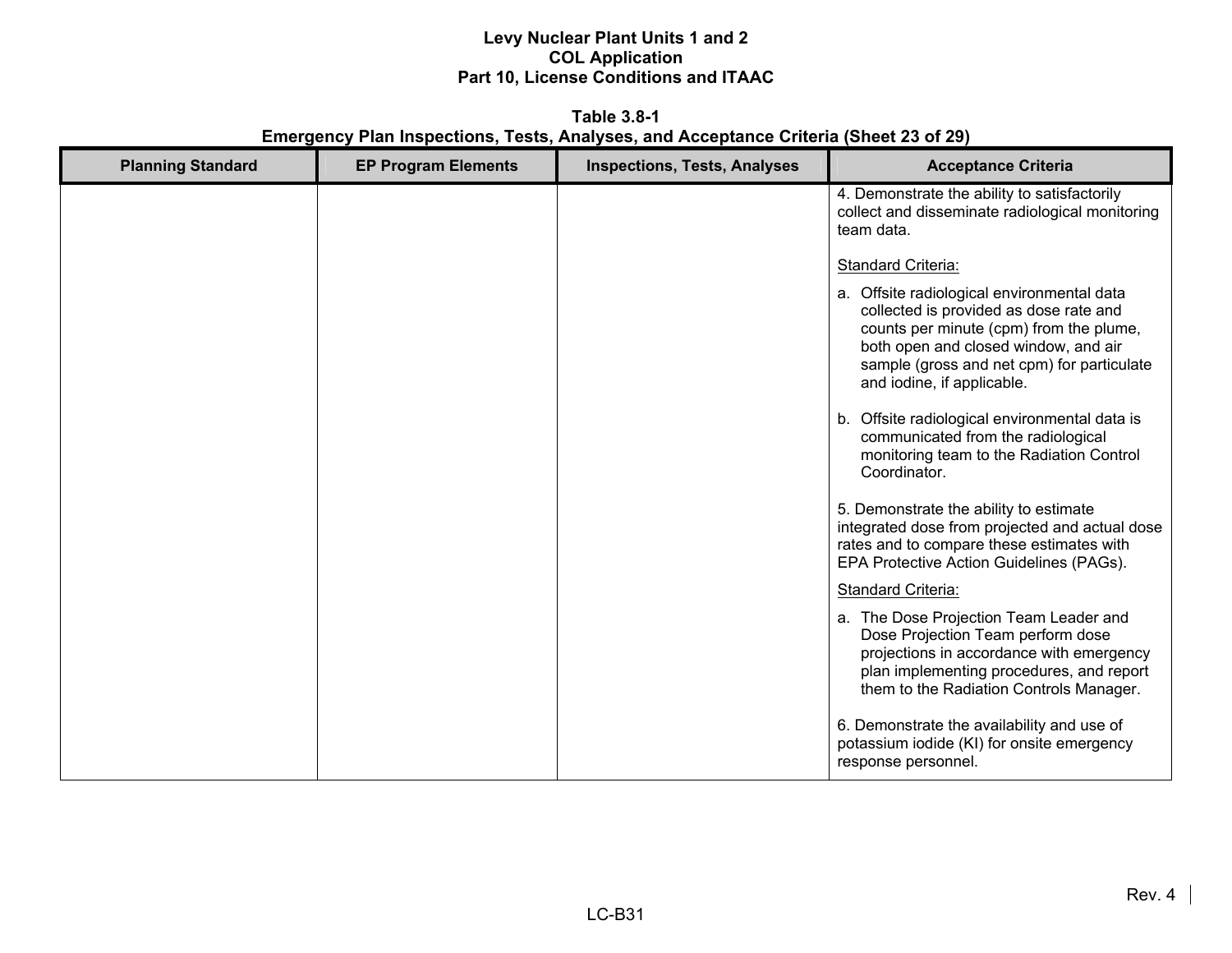**Table 3.8-1 Emergency Plan Inspections, Tests, Analyses, and Acceptance Criteria (Sheet 24 of 29)** 

| <b>Planning Standard</b> | <b>EP Program Elements</b> | <b>Inspections, Tests, Analyses</b> | <b>Acceptance Criteria</b>                                                                                                                                                                                                                                                                                                                                                                                                                                                                                                                                                                                                                                                                                                                                                                                                       |
|--------------------------|----------------------------|-------------------------------------|----------------------------------------------------------------------------------------------------------------------------------------------------------------------------------------------------------------------------------------------------------------------------------------------------------------------------------------------------------------------------------------------------------------------------------------------------------------------------------------------------------------------------------------------------------------------------------------------------------------------------------------------------------------------------------------------------------------------------------------------------------------------------------------------------------------------------------|
|                          |                            |                                     | <b>Standard Criteria:</b><br>a. KI is considered as a potential dose<br>reducing option for situations where<br>airborne radioactive iodine is present.<br>b. KI was administered for activities where<br>personnel dose to the thyroid was<br>calculated, or estimated, to be > 25 Rem<br>CDE.<br>7. Demonstrate the ability to recommend<br>protective actions to appropriate offsite<br>authorities, in accordance with emergency plan<br>implementing procedures.<br><b>Standard Criteria:</b><br>a. Total effective dose equivalent (TEDE) and<br>committed dose equivalent (CDE) to the<br>thyroid dose projections from the dose<br>assessment model are compared to the<br>PAGs.<br>b. PARs are developed within 15 minutes of<br>the time information of the condition<br>warranting a PAR was available to the<br>ERO. |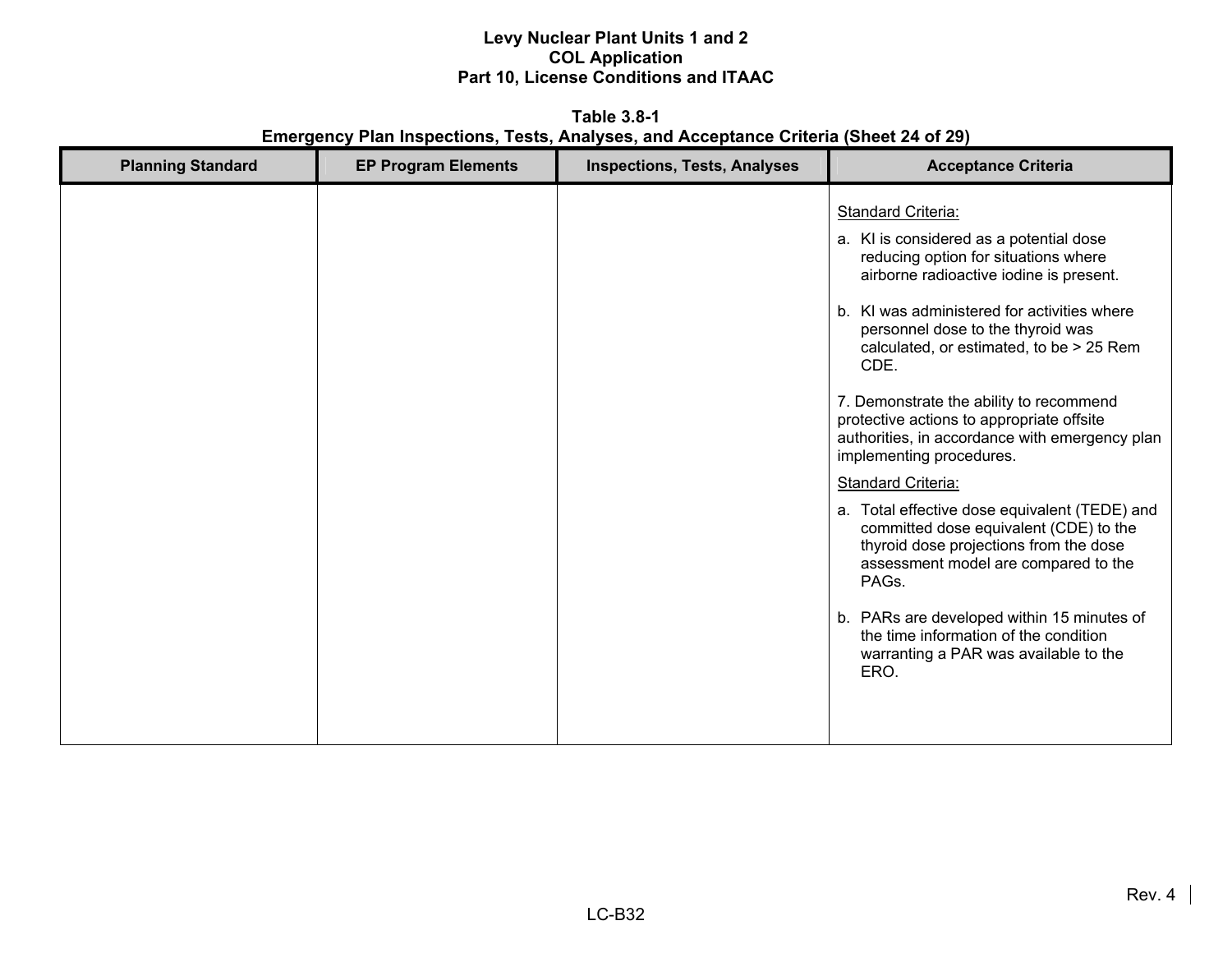**Table 3.8-1 Emergency Plan Inspections, Tests, Analyses, and Acceptance Criteria (Sheet 25 of 29)** 

| <b>Planning Standard</b> | <b>EP Program Elements</b> | <b>Inspections, Tests, Analyses</b> | <b>Acceptance Criteria</b>                                                                                                                                                                 |
|--------------------------|----------------------------|-------------------------------------|--------------------------------------------------------------------------------------------------------------------------------------------------------------------------------------------|
|                          |                            |                                     | c. PARs are transmitted within 15 minutes of<br>development. Changes to<br>recommendations are communicated to<br>offsite authorities within 15 minutes of a<br>new PAR.                   |
|                          |                            |                                     | F. Public Information                                                                                                                                                                      |
|                          |                            |                                     | 1. Demonstrate the capability to develop and<br>disseminate clear, accurate, and timely<br>information to the news media, in accordance<br>with emergency plan implementing<br>procedures. |
|                          |                            |                                     | Standard Criteria:                                                                                                                                                                         |
|                          |                            |                                     | a. Information provided to the media/public is<br>prepared at a level that the public can<br>understand. Visuals and handouts are<br>provided as needed to clarify the<br>information.     |
|                          |                            |                                     | b. Information is coordinated with Federal,<br>State and local agencies to maintain factual<br>consistency.                                                                                |
|                          |                            |                                     | c. Media briefings are provided within<br>approximately 60 minutes of significant<br>events (i.e., declaration of a Site Area<br>Emergency or initiation of a radiological<br>release.)    |
|                          |                            |                                     |                                                                                                                                                                                            |
|                          |                            |                                     |                                                                                                                                                                                            |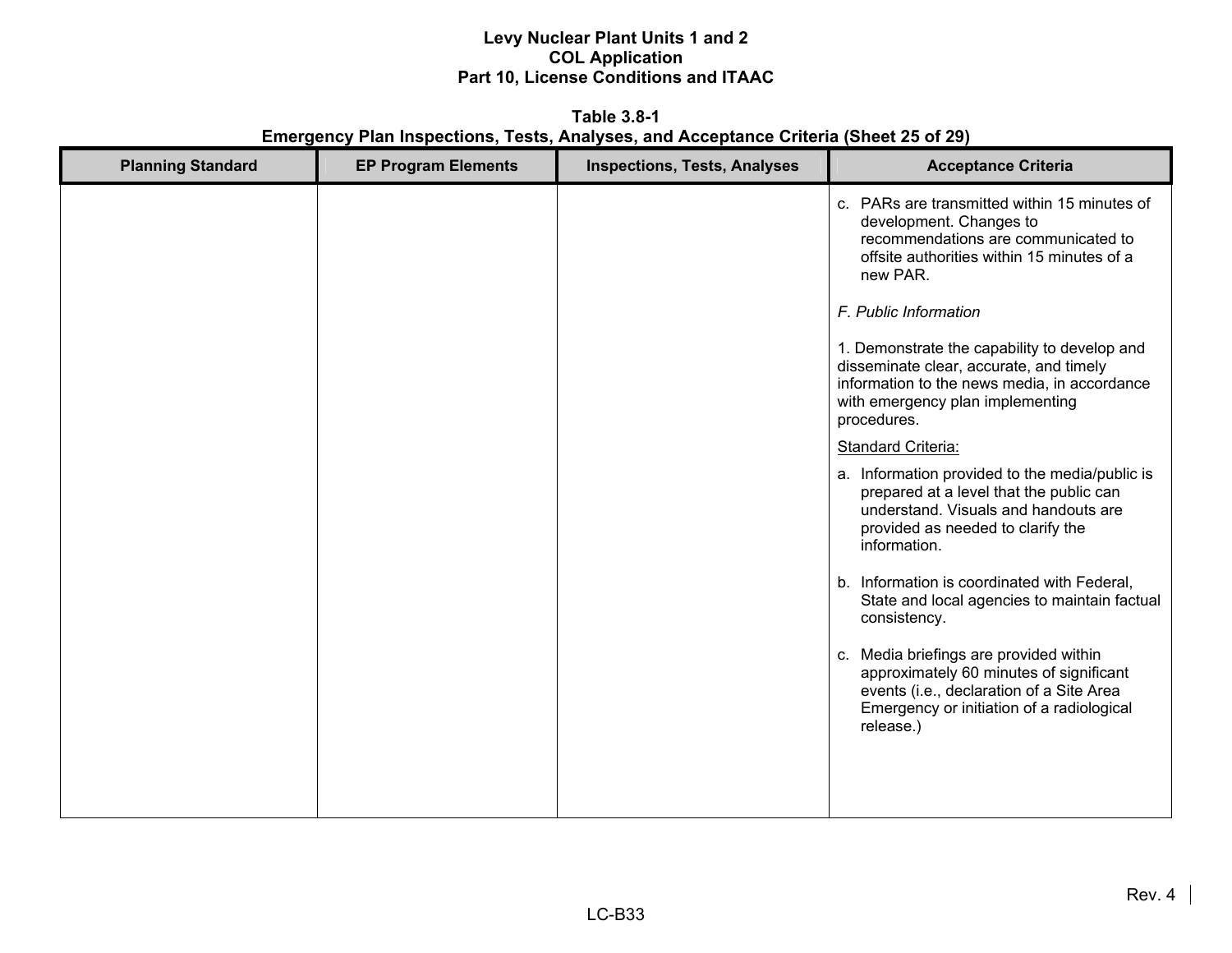**Table 3.8-1 Emergency Plan Inspections, Tests, Analyses, and Acceptance Criteria (Sheet 26 of 29)** 

| <b>Planning Standard</b> | <b>EP Program Elements</b> | <b>Inspections, Tests, Analyses</b> | <b>Acceptance Criteria</b>                                                                                                                                                     |
|--------------------------|----------------------------|-------------------------------------|--------------------------------------------------------------------------------------------------------------------------------------------------------------------------------|
|                          |                            |                                     | 2. Demonstrate the capability to establish and<br>effectively operate rumor control in a<br>coordinated fashion, in accordance with<br>emergency plan implementing procedures. |
|                          |                            |                                     | Standard Criteria:                                                                                                                                                             |
|                          |                            |                                     | a. Calls are answered in a timely manner with<br>the correct information.                                                                                                      |
|                          |                            |                                     | b. Calls are returned or forwarded, as<br>appropriate, to demonstrate<br>responsiveness.                                                                                       |
|                          |                            |                                     | c. Rumors are identified and addressed, and<br>recurring rumors are addressed in<br>subsequent press briefings and news<br>releases.                                           |
|                          |                            |                                     | G. Recovery and Reentry                                                                                                                                                        |
|                          |                            |                                     | 1. Demonstrate the ability to enter recovery<br>and reentry conditions, in accordance with<br>emergency plan implementing procedures.                                          |
|                          |                            |                                     | Standard Criteria:                                                                                                                                                             |
|                          |                            |                                     | a. The appropriate EAL condition and<br>emergency classification is downgraded to<br>a lower classification or terminated.                                                     |
|                          |                            |                                     | b. Proper notifications are made to onsite and<br>offsite emergency response agencies,<br>including State and local agencies.                                                  |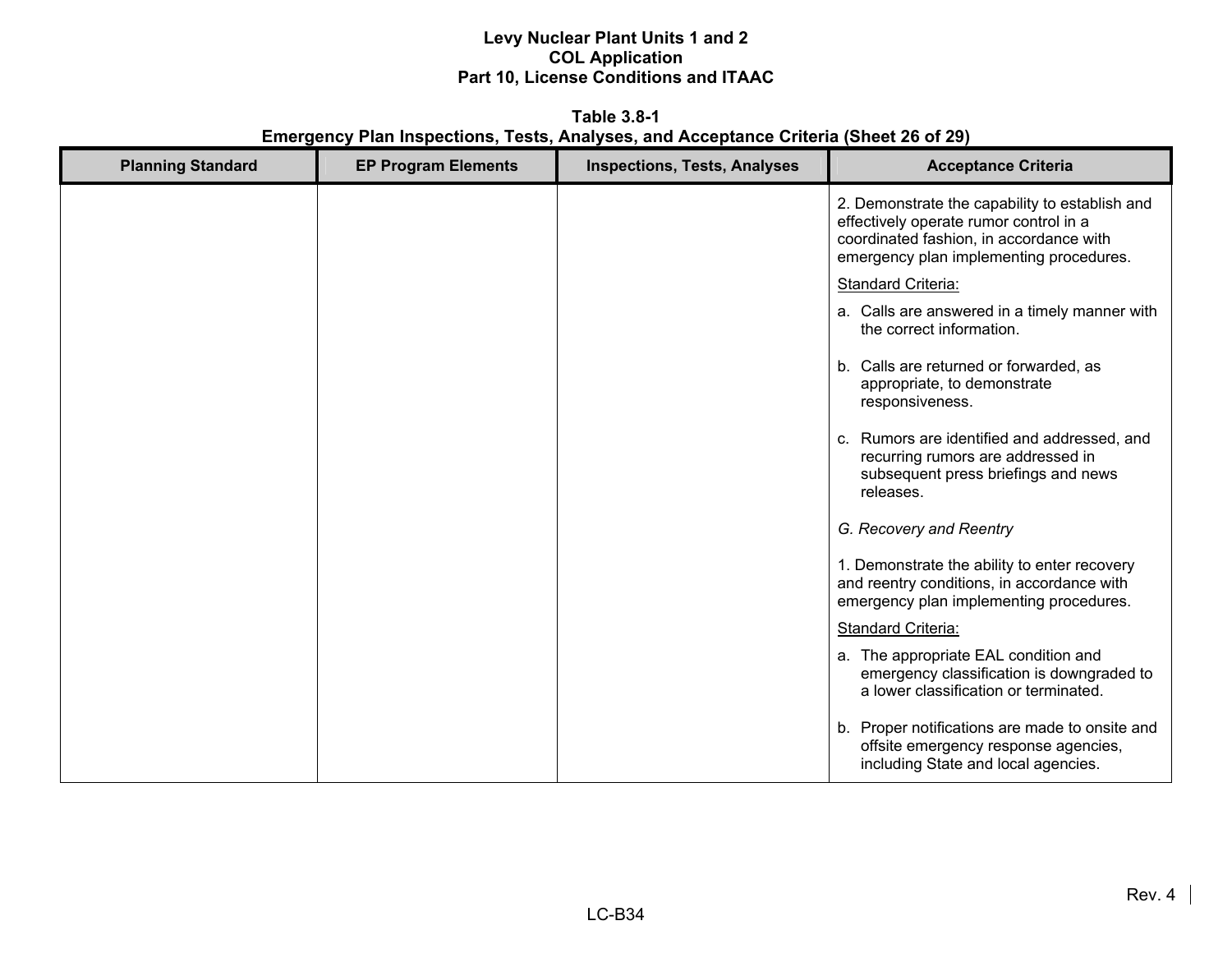**Table 3.8-1 Emergency Plan Inspections, Tests, Analyses, and Acceptance Criteria (Sheet 27 of 29)** 

| <b>Planning Standard</b> | <b>EP Program Elements</b> | <b>Inspections, Tests, Analyses</b> | <b>Acceptance Criteria</b>                                                                                                                                                                                                                                                                                                                                                                                              |
|--------------------------|----------------------------|-------------------------------------|-------------------------------------------------------------------------------------------------------------------------------------------------------------------------------------------------------------------------------------------------------------------------------------------------------------------------------------------------------------------------------------------------------------------------|
|                          |                            |                                     | H. Evaluation<br>1. Demonstrate the ability to conduct a post-<br>exercise critique, to determine areas requiring<br>improvement and corrective action, in<br>accordance with emergency plan implementing                                                                                                                                                                                                               |
|                          |                            |                                     | procedures.<br><b>Standard Criteria:</b><br>a. An exercise time line is developed, followed<br>by an evaluation of the objectives against<br>the expectations of the timeline.<br>b. Significant problems in achieving the<br>objectives are discussed to ensure<br>understanding of why objectives were not<br>fully achieved.<br>c. Areas requiring improvement are entered in<br>the Levy Corrective Action Program. |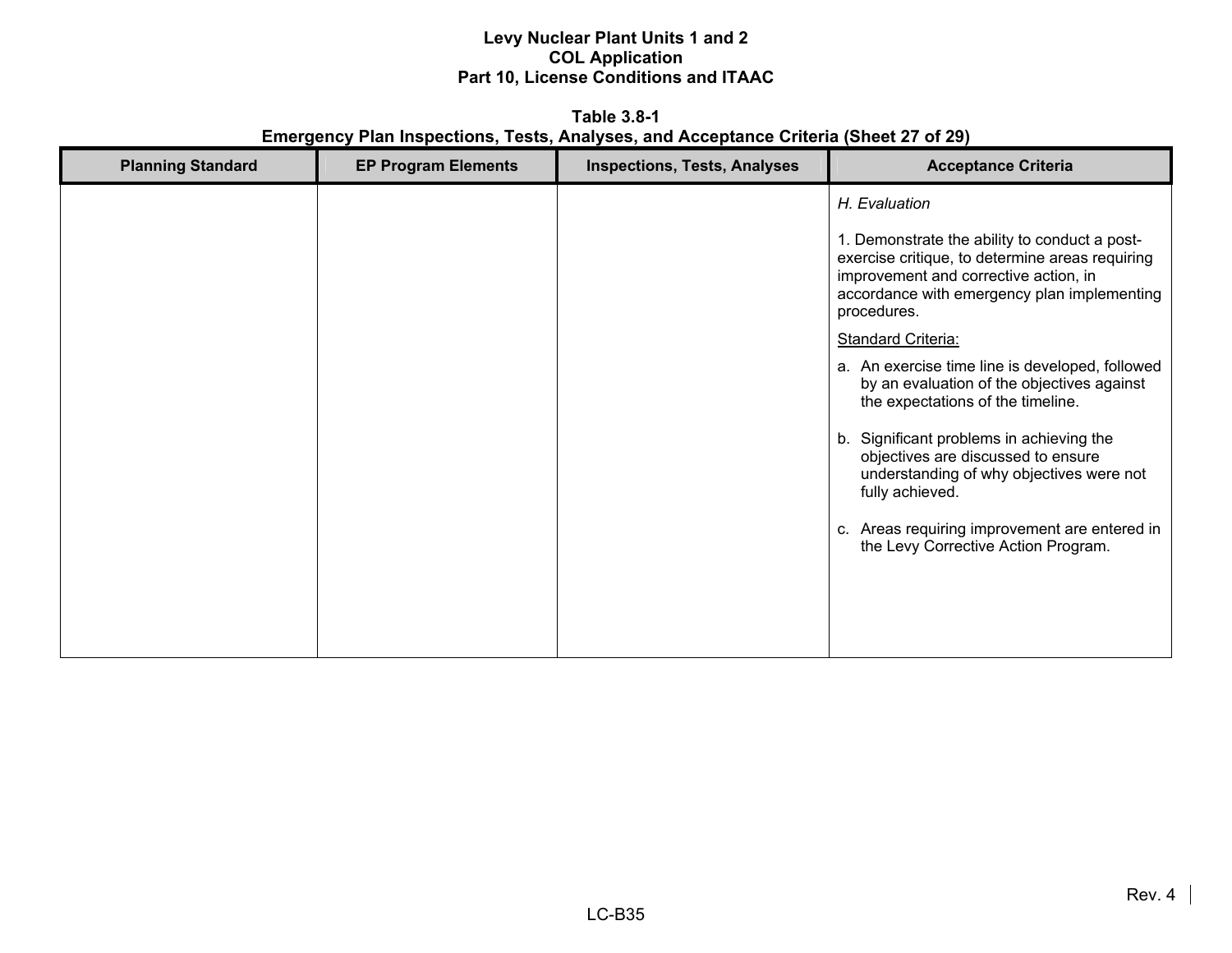**Table 3.8-1 Emergency Plan Inspections, Tests, Analyses, and Acceptance Criteria (Sheet 28 of 29)** 

| <b>Planning Standard</b>                                                                                                                          | <b>EP Program Elements</b>                                                                                                                                                 | <b>Inspections, Tests, Analyses</b>                                                                 | <b>Acceptance Criteria</b>                                                                                                                                                                                                                                                                                                                                                                                                                                                                                                                                                                                                    |
|---------------------------------------------------------------------------------------------------------------------------------------------------|----------------------------------------------------------------------------------------------------------------------------------------------------------------------------|-----------------------------------------------------------------------------------------------------|-------------------------------------------------------------------------------------------------------------------------------------------------------------------------------------------------------------------------------------------------------------------------------------------------------------------------------------------------------------------------------------------------------------------------------------------------------------------------------------------------------------------------------------------------------------------------------------------------------------------------------|
|                                                                                                                                                   |                                                                                                                                                                            |                                                                                                     | 12.1.2 Onsite emergency response personnel<br>are mobilized in sufficient numbers to fill<br>emergency response positions and<br>successfully perform assigned responsibilities<br>(see Note 1).                                                                                                                                                                                                                                                                                                                                                                                                                              |
|                                                                                                                                                   |                                                                                                                                                                            |                                                                                                     | 12.1.3 The exercise was completed within the<br>specified time periods of Appendix E to 10<br>CFR Part 50, offsite exercise objectives were<br>met, and there were no uncorrected offsite<br>exercise deficiencies, or a license condition<br>requires offsite deficiencies to be corrected<br>prior to operation above 5% of rated power as<br>described in 10 CFR 50.54(gg).<br>(Note 1: The assigned responsibilities for<br>onsite Emergency Response Organization<br>members are identified in Sections B.1 through<br>B.7 of the Levy COL Application Emergency<br>Plan and Emergency Plan Implementing<br>Procedures.) |
| 13.0 Radiological Emergency Response Training                                                                                                     |                                                                                                                                                                            |                                                                                                     |                                                                                                                                                                                                                                                                                                                                                                                                                                                                                                                                                                                                                               |
| 10 CFR 50.47(b)(15) $-$<br>Radiological emergency response<br>training is provided to those who<br>may be called on to assist in an<br>emergency. | 13.1 Site-specific emergency<br>response training has been<br>provided for those who may be<br>called upon to provide<br>assistance in the event of an<br>emergency. [O.1] | 13.1 An inspection of the emergency<br>response organization training<br>program will be performed. | 13.1 Site-specific emergency response training<br>has been provided for the:<br>• LNP emergency response organization,<br>and<br>• Offsite medical, local law enforcement<br>and firefighter personnel                                                                                                                                                                                                                                                                                                                                                                                                                        |
|                                                                                                                                                   |                                                                                                                                                                            |                                                                                                     | that may be called upon to provide assistance<br>in the event of an emergency as documented<br>on training records.                                                                                                                                                                                                                                                                                                                                                                                                                                                                                                           |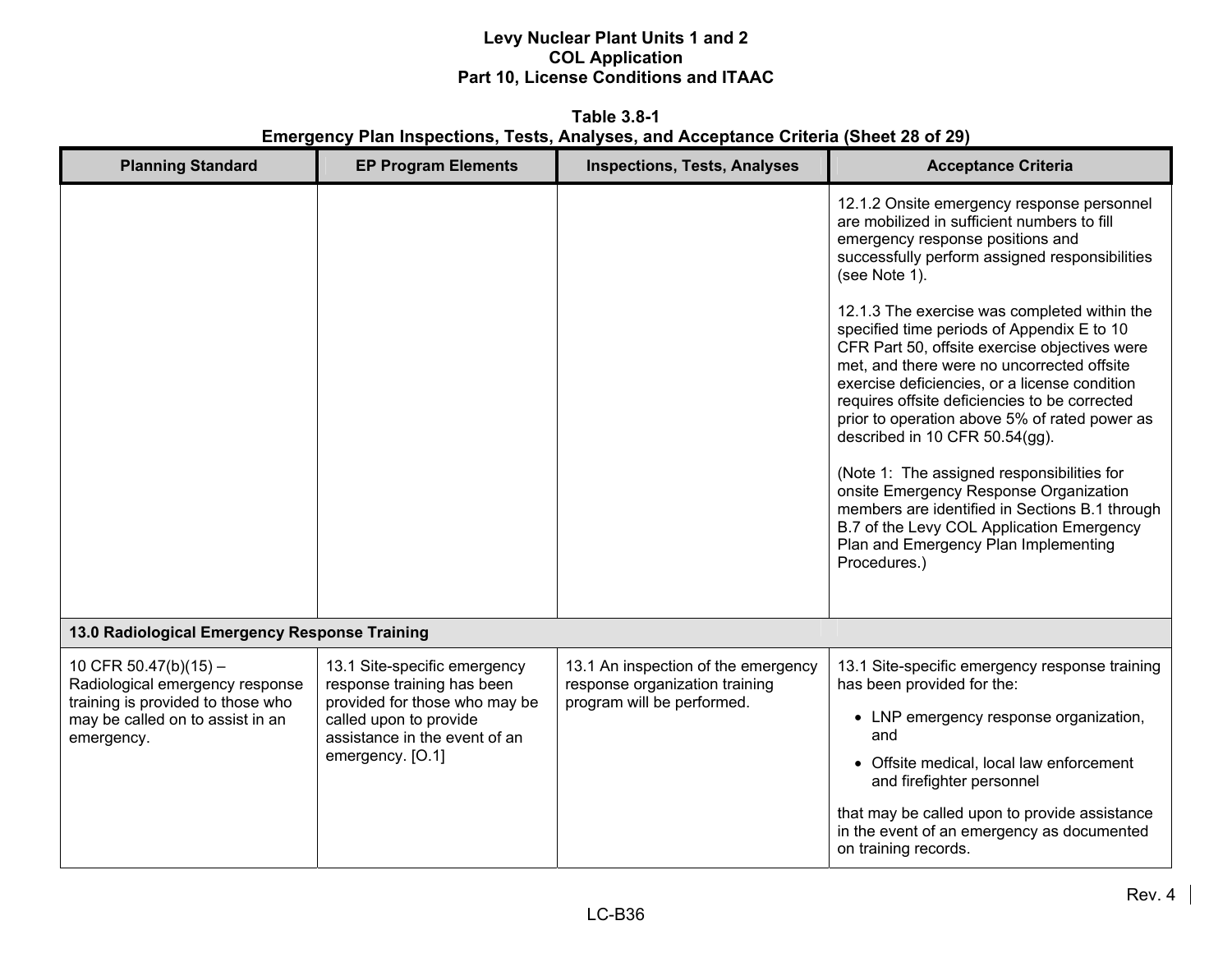| Table 3.8-1                                                                           |  |  |  |  |  |  |  |  |
|---------------------------------------------------------------------------------------|--|--|--|--|--|--|--|--|
| Emergency Plan Inspections, Tests, Analyses, and Acceptance Criteria (Sheet 29 of 29) |  |  |  |  |  |  |  |  |

| <b>Planning Standard</b>                                                                                                                                                                                                                                                                                                | <b>EP Program Elements</b>                                                                                                                                                       | <b>Inspections, Tests, Analyses</b>                               | <b>Acceptance Criteria</b>                                                                                                                                                                                   |  |
|-------------------------------------------------------------------------------------------------------------------------------------------------------------------------------------------------------------------------------------------------------------------------------------------------------------------------|----------------------------------------------------------------------------------------------------------------------------------------------------------------------------------|-------------------------------------------------------------------|--------------------------------------------------------------------------------------------------------------------------------------------------------------------------------------------------------------|--|
|                                                                                                                                                                                                                                                                                                                         | 14.0 Responsibility for the Planning Effort: Development, Periodic Review, and Distribution of Emergency Plans                                                                   |                                                                   |                                                                                                                                                                                                              |  |
| 10 CFR 50.47(b)(16) -<br>Responsibilities for plan<br>development and review and for<br>distribution of emergency plans<br>are established, and planners are<br>properly trained.                                                                                                                                       | 14.1 The emergency response<br>plans have been forwarded to<br>all organizations and<br>appropriate individuals with<br>responsibility for implementation<br>of the plans. [P.5] | 14.1 An inspection of the distribution<br>list will be performed. | 14.1 The LNP emergency response plan was<br>forwarded to Florida Emergency Management,<br>Citrus County Emergency Management, Levy<br>County Emergency Management and Marion<br>County Emergency Management. |  |
| <b>15.0 Implementing Procedures</b>                                                                                                                                                                                                                                                                                     |                                                                                                                                                                                  |                                                                   |                                                                                                                                                                                                              |  |
| 10 CFR Part 50, App. E.V - No<br>less than 180 days prior to the<br>scheduled issuance of an<br>operating license for a nuclear<br>power reactor or a license to<br>possess nuclear material, the<br>applicant's detailed implementing<br>procedures for its emergency plan<br>shall be submitted to the<br>Commission. | 15.1 The licensee has<br>submitted detailed<br>implementing procedures for its<br>emergency plan no less than<br>180 days prior to fuel load.                                    | 15.1 An inspection of the submittal<br>letter will be performed.  | 15.1 Date of submittal letter from the licensee<br>demonstrates that the detailed implementing<br>procedures for the onsite emergency plan were<br>submitted no less than 180 days prior to fuel<br>load.    |  |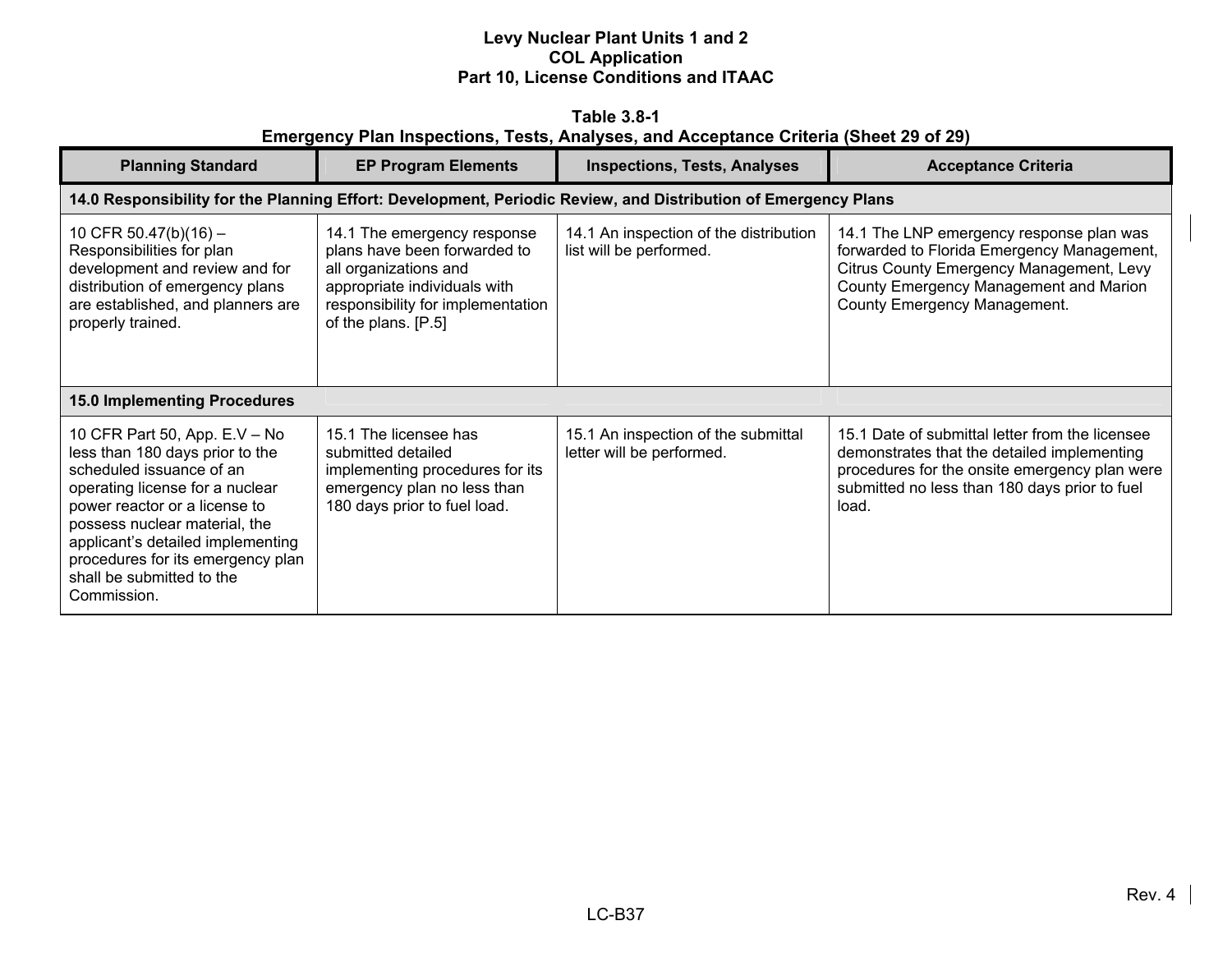#### **Table 3.8-2 Waterproof Membrane Inspections, Tests, Analyses, and Acceptance Criteria (Sheet 1 of 1)**

| <b>Design Commitment</b>                                      | <b>Inspections, Tests, Analyses</b>                                                                                                                                                              | <b>Acceptance Criteria</b>                                                                                                                                                                                                  |
|---------------------------------------------------------------|--------------------------------------------------------------------------------------------------------------------------------------------------------------------------------------------------|-----------------------------------------------------------------------------------------------------------------------------------------------------------------------------------------------------------------------------|
| The friction coefficient to resist sliding is $\geq$<br>0.55. | Testing will be performed to confirm<br>that the mudmat-waterproofing-RCC<br>interface beneath the Nuclear Island<br>basemat has a coefficient of friction to<br>resist sliding of $\geq 0.55$ . | A report exists and documents that the<br>as-built waterproof system (mudmat-<br>waterproofing-RCC interface) has a<br>coefficient of friction of $\geq 0.55$ as<br>demonstrated through material<br>qualification testing. |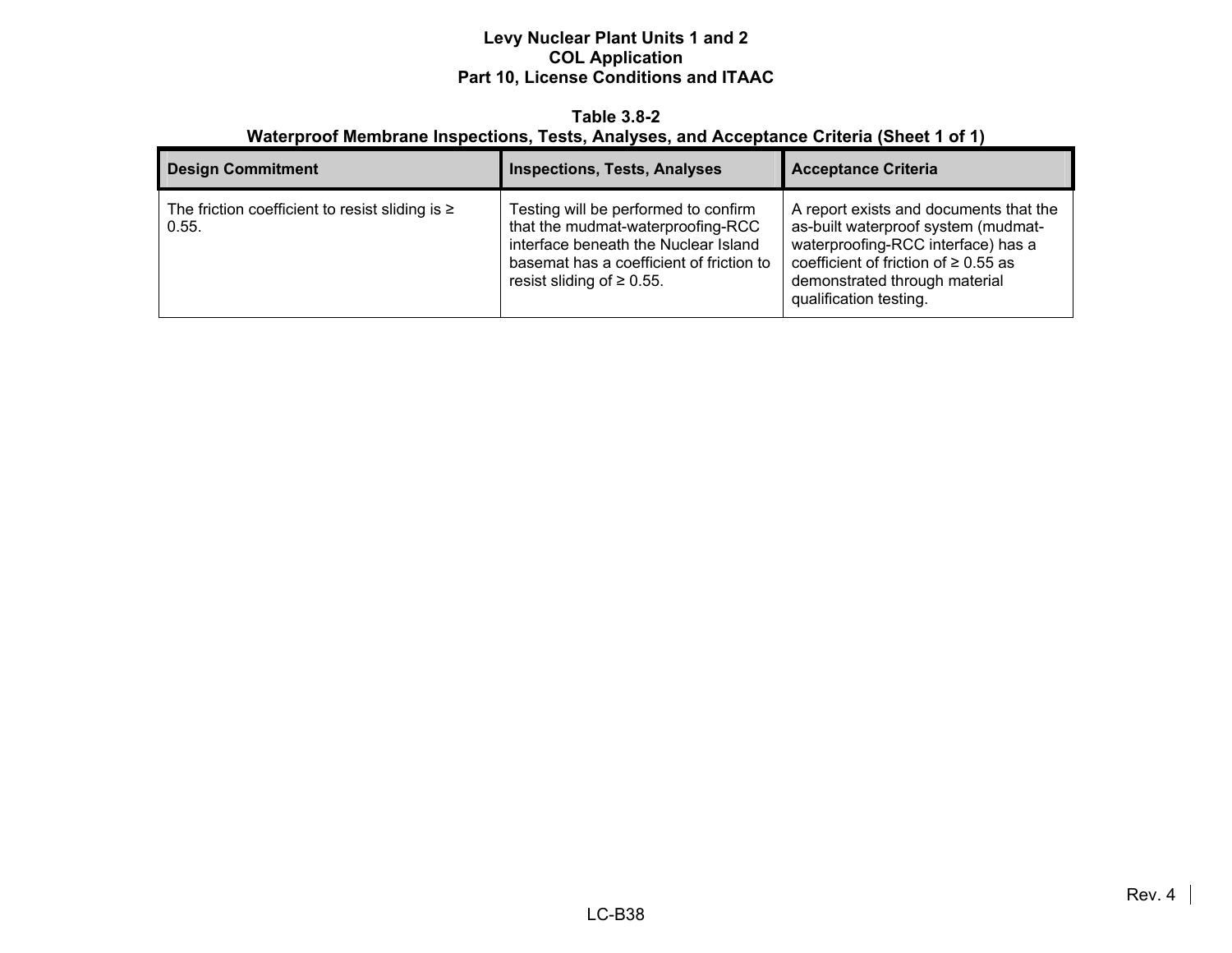**Table 3.8-3 Roller Compacted Concrete Inspections, Tests, Analyses, and Acceptance Criteria (Sheet 1 of 1)** 

| <b>Design Commitment</b>                                                                                                                                                                                                                                                                                                   | <b>Inspections, Tests, Analyses</b>                                                                                                                                                                                                                                                                                                                                                                                                                                                                                                                                                                                                                                                                                                             | <b>Acceptance Criteria</b>                                                                                                                                                                                                                                                                                                                                                                                                                                                                                                                                                                                                                                                                                                                                                                  |
|----------------------------------------------------------------------------------------------------------------------------------------------------------------------------------------------------------------------------------------------------------------------------------------------------------------------------|-------------------------------------------------------------------------------------------------------------------------------------------------------------------------------------------------------------------------------------------------------------------------------------------------------------------------------------------------------------------------------------------------------------------------------------------------------------------------------------------------------------------------------------------------------------------------------------------------------------------------------------------------------------------------------------------------------------------------------------------------|---------------------------------------------------------------------------------------------------------------------------------------------------------------------------------------------------------------------------------------------------------------------------------------------------------------------------------------------------------------------------------------------------------------------------------------------------------------------------------------------------------------------------------------------------------------------------------------------------------------------------------------------------------------------------------------------------------------------------------------------------------------------------------------------|
| The RCC Bridging mat is seismic Category I<br>and is designed and constructed to bridge over<br>the design basis karst feature when subjected<br>to design basis loads as specified in the<br>Design Description in FSAR Subsection<br>2.5.4.5.4 without loss of structural integrity and<br>the safety related functions. | i) An inspection of the bridging mat<br>placement will be performed.<br>Deviations in the RCC Bridging Mat<br>properties due to as-built conditions<br>that fall outside the range considered<br>in the design as described in FSAR<br>Subsection 2.5.4.5.4 will be analyzed<br>for the design basis karst feature<br>when subjected to design basis loads.<br>ii) An inspection of the RCC mix and<br>bedding mix constituents will be<br>performed in accordance with FSAR<br>Subsection 3.8.5.11.4. Deviations<br>from the design constituents will be<br>evaluated against the range of<br>properties established for these<br>materials during the design phase.<br>iii) An inspection of the as-built RCC<br>thickness will be performed. | i) A report exists which reconciles<br>deviations from design and placement<br>process of the RCC during construction<br>and concludes that the as-built RCC<br>bridging mat conforms to the approved<br>design and will bridge over a design<br>basis karst feature when subjected to<br>design basis loads specified in the<br>Design Description without loss of<br>structural integrity and the safety<br>related functions.<br>ii) A report exists which reconciles<br>deviations in mix constituents used in<br>construction and concludes that the as-<br>built RCC conforms to the design<br>requirements for these properties.<br>ii) A document exists that verifies that<br>the as-built thickness of the RCC<br>bridging mat is at least as thick as the<br>design requirement. |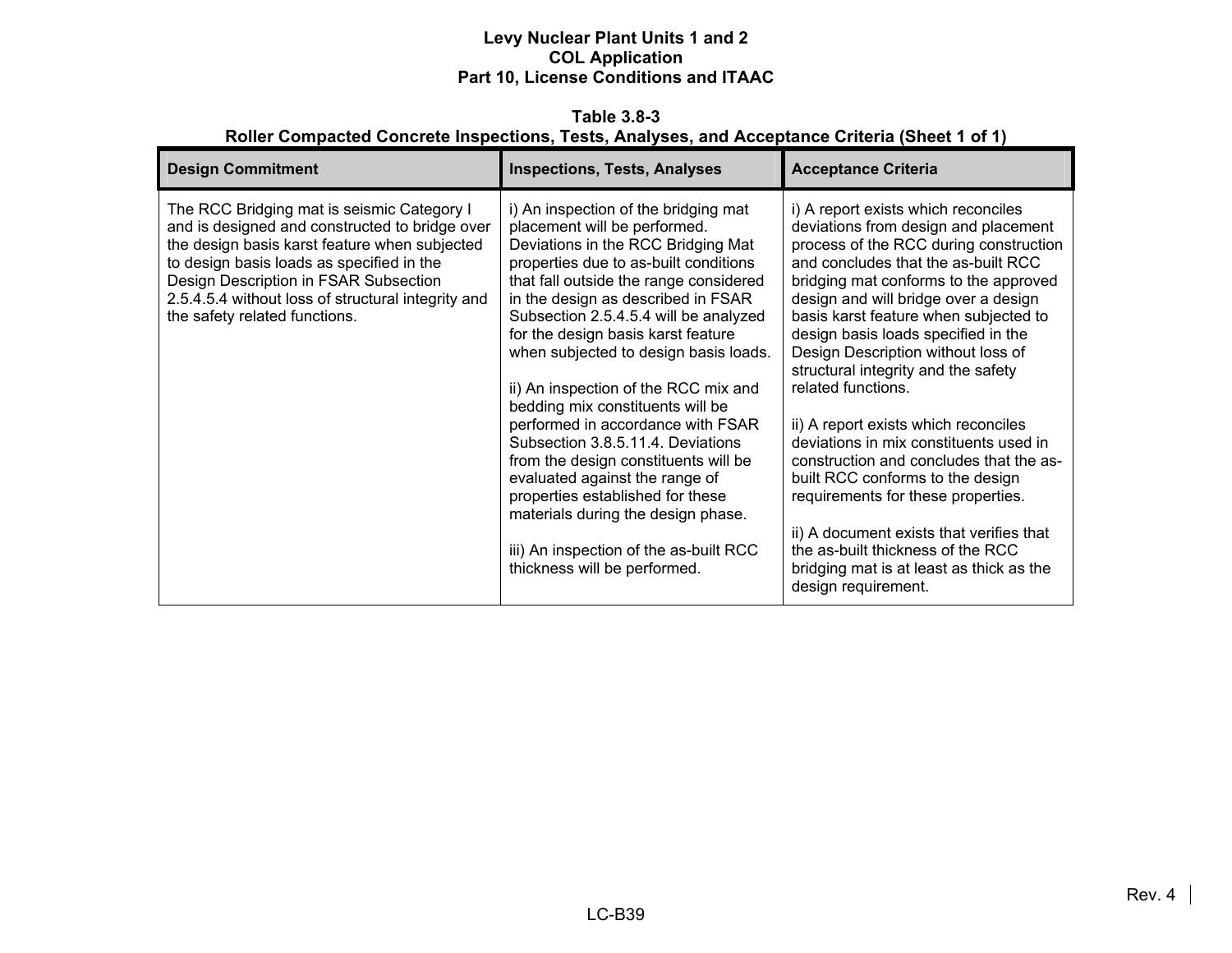#### **Table 3.8-4 Drilled Shaft Foundation Inspections, Tests, Analyses, and Acceptance Criteria (Sheet 1 of 1)**

| <b>Design Commitment</b>                                                                                                                                                                                                                                                                            | <b>Inspections, Tests, Analyses</b>                                                                                                                                                                                                                                                                    | <b>Acceptance Criteria</b>                                                                                                                                                                                                                                                                                                                                                                                  |
|-----------------------------------------------------------------------------------------------------------------------------------------------------------------------------------------------------------------------------------------------------------------------------------------------------|--------------------------------------------------------------------------------------------------------------------------------------------------------------------------------------------------------------------------------------------------------------------------------------------------------|-------------------------------------------------------------------------------------------------------------------------------------------------------------------------------------------------------------------------------------------------------------------------------------------------------------------------------------------------------------------------------------------------------------|
| Drilled Shaft Foundations for the Turbine,<br>Radwaste, and Annex Buildings will preclude<br>movement of the building foundations in<br>excess of the separation provided between the<br>structural elements of the Turbine, Radwaste,<br>and Annex buildings and the nuclear island<br>structures. | During construction, inspection of the<br>physical properties of the rock socket<br>for each drilled shaft will be performed<br>in accordance with LNP FSAR<br>Chapter 3 Subsection 3.8.5.9.<br>Inspection of the as-built drilled shaft<br>foundation physical arrangement will<br>also be performed. | A report exists that reconciles the<br>during construction physical properties<br>of the rock socket for each drilled shaft<br>and the as-built physical arrangement<br>of the Turbine, Radwaste, and Annex<br>Buildings' drilled shaft foundations with<br>design specifications and drawings.<br>The report concludes that the as-built<br>drilled shaft foundation conforms to the<br>design commitment. |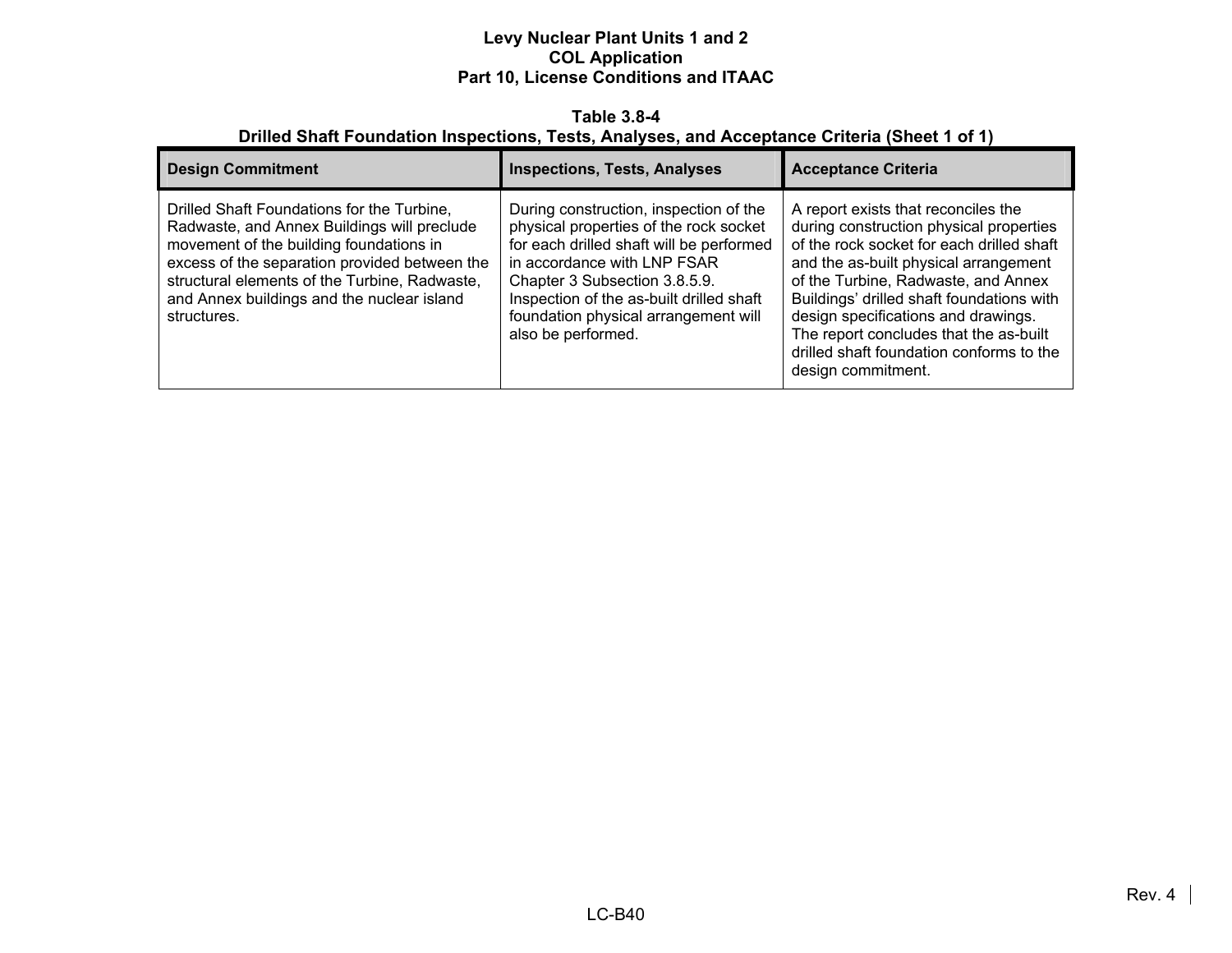**Table 3.8-5 Pipe Rupture Hazards Analysis (Sheet 1 of 1)** 

| <b>Design Commitment</b>                                                                                                                                                                                                                                                                                                  | <b>Inspections, Tests, Analyses</b>                                                                                                                                                                                                                                                                                                                                                                                                                                                                                                                                                                       | <b>Acceptance Criteria</b>                                                                                                                                                                                                                                                                       |
|---------------------------------------------------------------------------------------------------------------------------------------------------------------------------------------------------------------------------------------------------------------------------------------------------------------------------|-----------------------------------------------------------------------------------------------------------------------------------------------------------------------------------------------------------------------------------------------------------------------------------------------------------------------------------------------------------------------------------------------------------------------------------------------------------------------------------------------------------------------------------------------------------------------------------------------------------|--------------------------------------------------------------------------------------------------------------------------------------------------------------------------------------------------------------------------------------------------------------------------------------------------|
| Systems, structures, and components (SSCs),<br>that are required to be functional during and<br>following a design basis event shall be<br>protected against or qualified to withstand the<br>dynamic and environmental effects associated<br>with analyses of postulated failures in high and<br>moderate energy piping. | Inspection of the as-designed pipe<br>rupture hazard analysis report will be<br>conducted. The report documents the<br>analyses to determine where<br>protection features are necessary to<br>mitigate the consequence of a pipe<br>break. Pipe break events involving<br>high-energy fluid systems are<br>analyzed for the effects of pipe whip,<br>jet impingement, flooding, room<br>pressurization, and temperature<br>effects. Pipe break events involving<br>moderate-energy fluid systems are<br>analyzed for wetting from spray,<br>flooding, and other environmental<br>effects, as appropriate. | An as-designed pipe rupture hazard<br>analysis report exists and concludes<br>that the analysis performed for high<br>and moderate energy piping confirms<br>the protection of systems, structures,<br>and components required to be<br>functional during and following a design<br>basis event. |